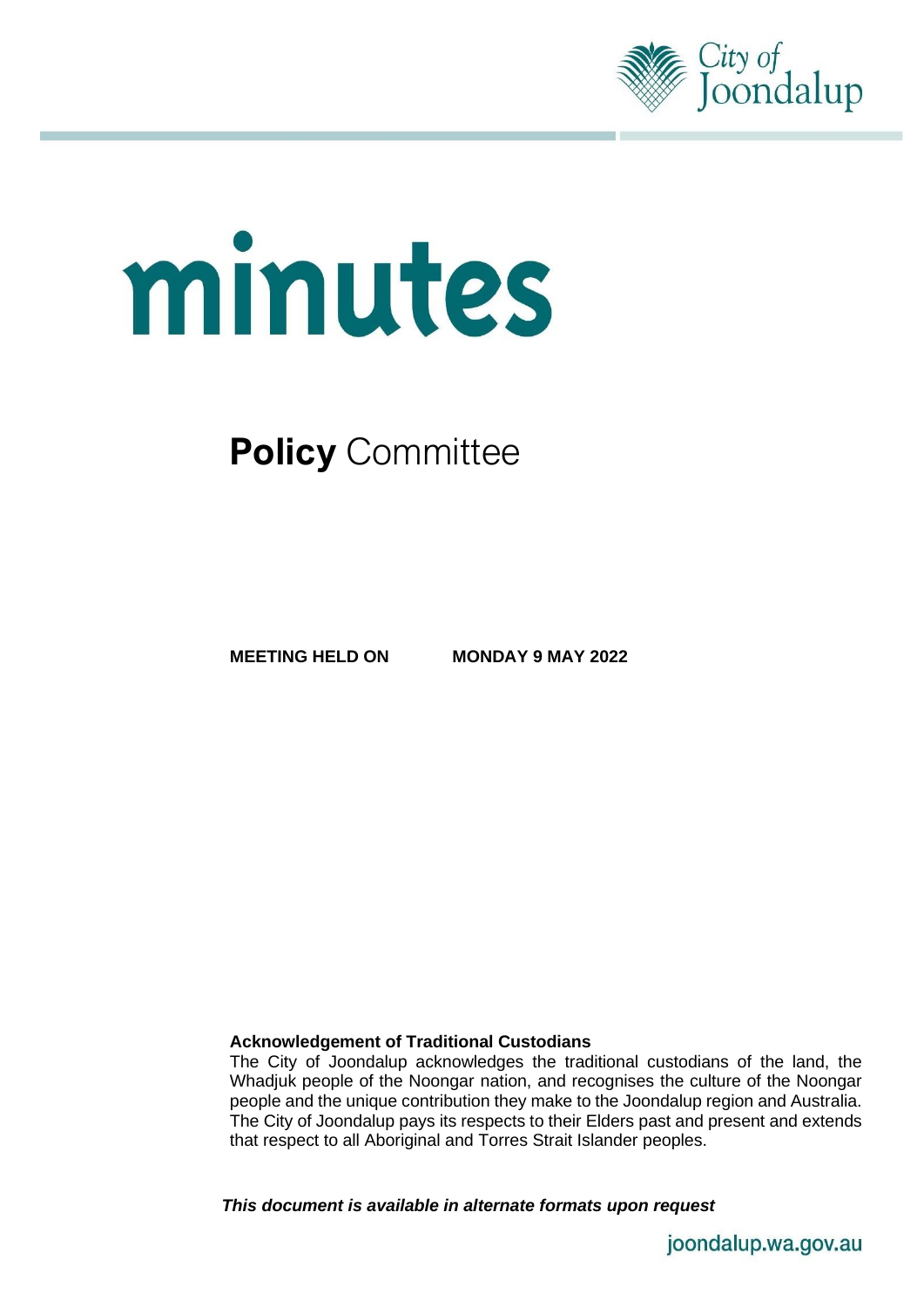# **TABLE OF CONTENTS**

| <b>ITEM</b><br>NO. | <b>TITLE</b>                                                                                              | <b>PAGE</b><br>NO. |
|--------------------|-----------------------------------------------------------------------------------------------------------|--------------------|
|                    | <b>DECLARATION OF OPENING</b>                                                                             | $\mathbf{2}$       |
|                    | DECLARATIONS OF FINANCIAL INTEREST / PROXIMITY<br><b>INTEREST / INTEREST THAT MAY AFFECT IMPARTIALITY</b> | 3                  |
|                    | <b>APOLOGIES AND LEAVE OF ABSENCE</b>                                                                     | 3                  |
|                    | <b>CONFIRMATION OF MINUTES</b>                                                                            | 3                  |
|                    | ANNOUNCEMENTS BY THE PRESIDING MEMBER WITHOUT<br><b>DISCUSSION</b>                                        | 3                  |
|                    | <b>IDENTIFICATION OF MATTERS FOR WHICH THE MEETING MAY BE</b><br><b>CLOSED TO THE PUBLIC</b>              | 3                  |
|                    | PETITIONS AND DEPUTATIONS                                                                                 | 3                  |
|                    | <b>REPORTS</b>                                                                                            | 4                  |
| 1                  | PROPOSED LEASE OF SHOP 47, SORRENTO QUAY - COMMUNITY<br><b>ART GALLERY</b>                                | 4                  |
| 2                  | STATUS OF CITY OF JOONDALUP POLICIES                                                                      | 12                 |
| 3                  | REVIEW OF TERMS OF REFERENCE - POLICY COMMITTEE                                                           | 16                 |
| 4                  | ELECTED MEMBERS' ENTITLEMENTS POLICY - ICT EQUIPMENT                                                      | 20                 |
| 5                  | PROPOSED AMENDMENTS TO THE PLANNING CONSULTATION<br><b>LOCAL PLANNING POLICY</b>                          | 25                 |
| 6                  | PROPOSED AMENDMENTS TO THE HOME-BASED BUSINESS<br><b>LOCAL PLANNING POLICY</b>                            | 32                 |
| $\overline{7}$     | DRAFT MINOR RESIDENTIAL DEVELOPMENT LOCAL PLANNING<br><b>POLICY</b>                                       | 36                 |
| 8                  | REVISED CIVIC CENTRE POLICY                                                                               | 45                 |
|                    | <b>URGENT BUSINESS</b>                                                                                    | 52                 |
|                    | <b>MOTIONS OF WHICH PREVIOUS NOTICE HAS BEEN GIVEN</b>                                                    | 52                 |
|                    | <b>REQUESTS FOR REPORTS FOR FUTURE CONSIDERATION</b>                                                      | 52                 |
|                    | <b>CLOSURE</b>                                                                                            | 54                 |
|                    |                                                                                                           |                    |

### **Note:**

Clause 15.10 of the City's *Meeting Procedures Local Law 2013* states:

*This local law applies generally to committee meetings except for clause 7.1 in respect of members seating and clause 7.8 in respect of limitation on members speaking.*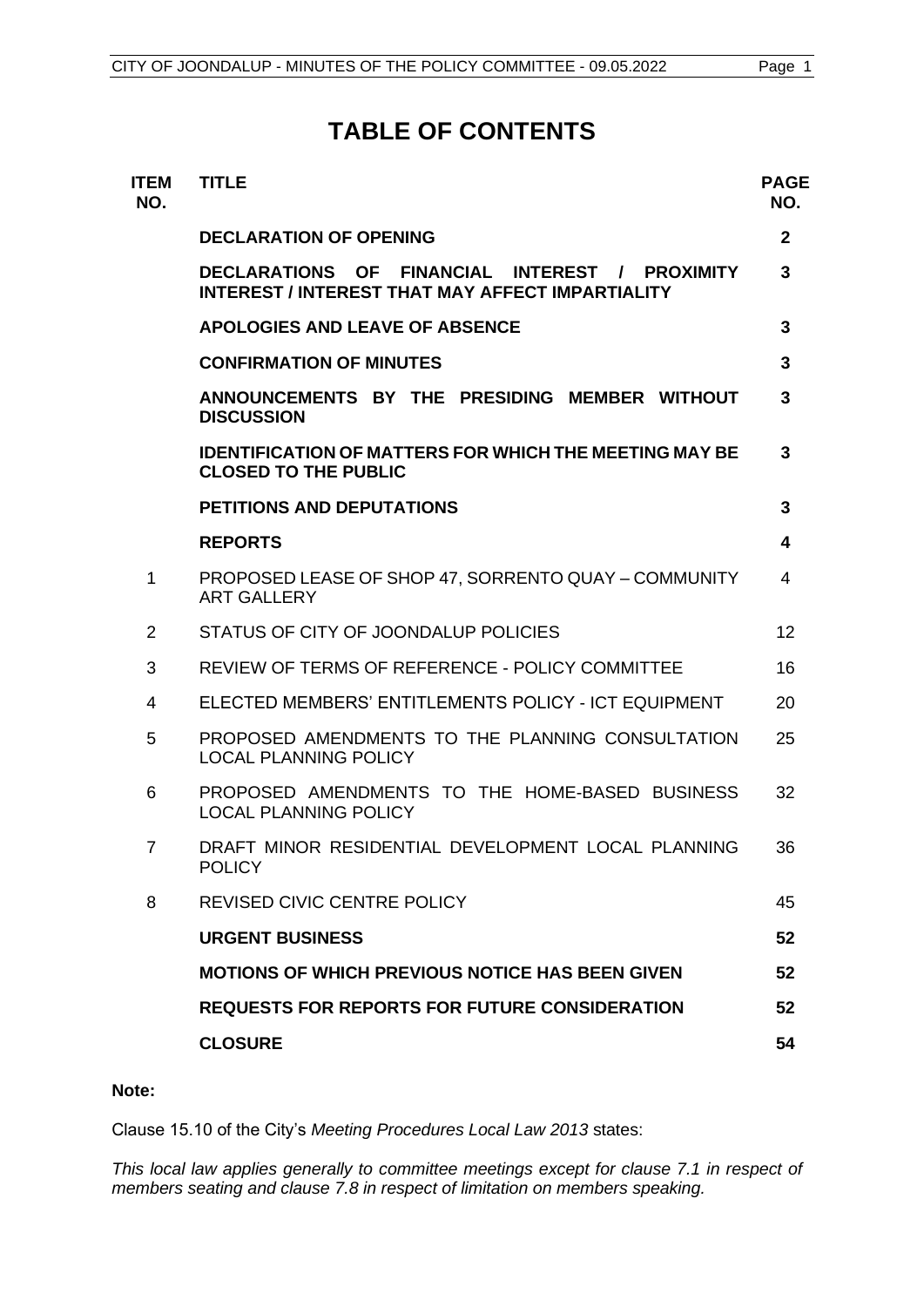# **CITY OF JOONDALUP**

### **MINUTES OF THE POLICY COMMITTEE MEETING HELD IN CONFERENCE ROOM 1, JOONDALUP CIVIC CENTRE, BOAS AVENUE, JOONDALUP ON MONDAY 9 MAY 2022.**

### **ATTENDANCE**

### **Committee Members**

**Presiding Member Deputy Presiding Member** 

**Attended Electronically** 

absent from 7.53pm to 7.55pm

# **Officers:**

Mrs Wendy Cowley **Governance Officer** 

Mr James Pearson Chief Executive Officer Mr Jamie Parry **Director Governance and Strategy** Mr Chris Leigh Director Planning and Community Development Mr Mat Humfrey Director Corporate Services Mrs Kylie Bergmann Manager Governance

# <span id="page-2-0"></span>**DECLARATION OF OPENING**

The Presiding Member declared the meeting open at 5.46pm.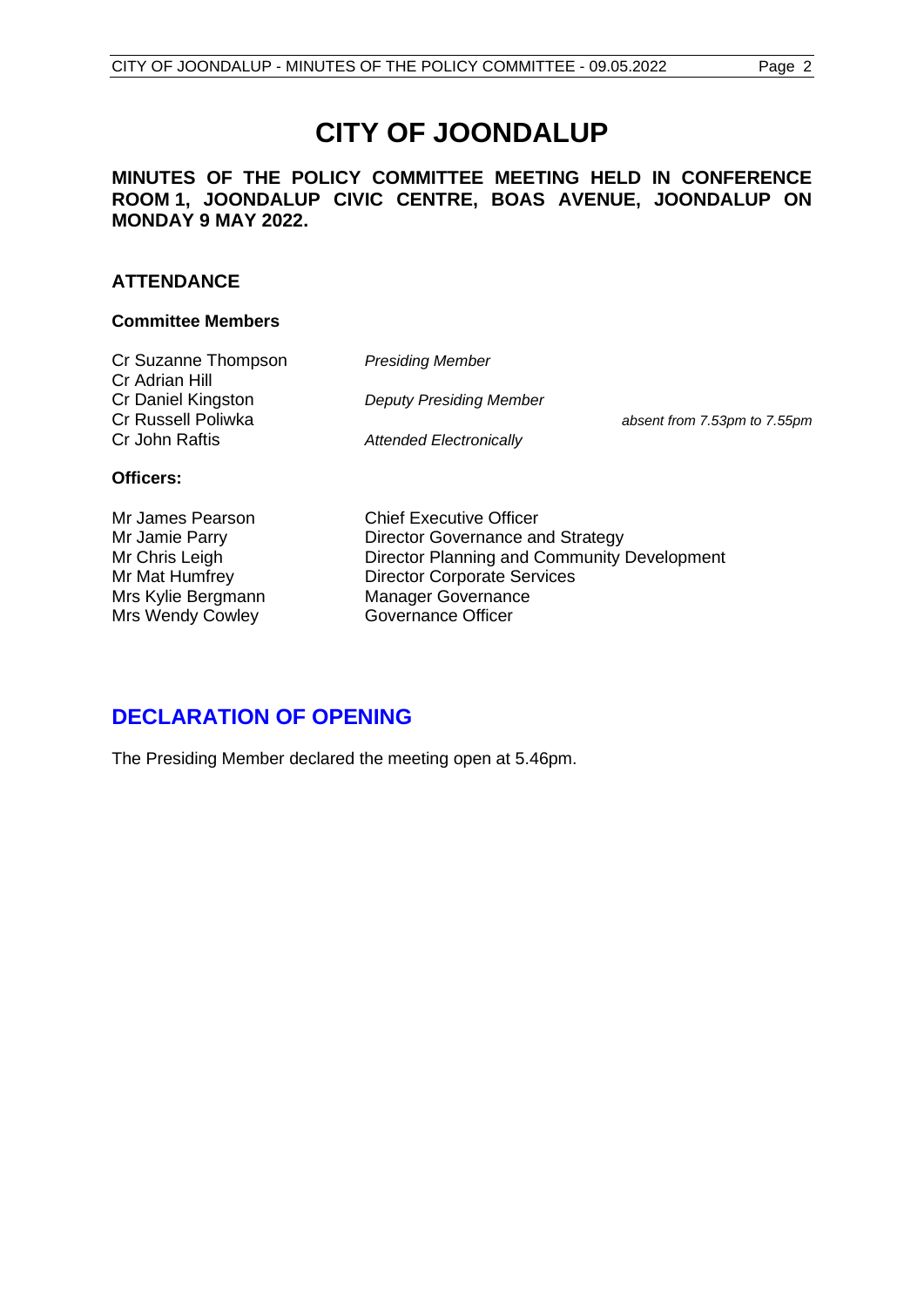# <span id="page-3-0"></span>**DECLARATIONS OF FINANCIAL INTEREST / PROXIMITY INTEREST / INTEREST THAT MAY AFFECT IMPARTIALITY**

Nil.

# <span id="page-3-1"></span>**APOLOGIES AND LEAVE OF ABSENCE**

### **Apologies**

Mayor Hon. Albert Jacob, JP. Cr John Chester.

### **Leave of Absence Previously Approved**

Cr Tom McLean 14 to 20 July 2022 inclusive.

# <span id="page-3-2"></span>**CONFIRMATION OF MINUTES**

### **MINUTES OF THE POLICY COMMITTEE MEETING HELD ON 21 FEBRUARY 2022**

**MOVED Cr Poliwka, SECONDED Cr Kingston that the Minutes of the Policy Committee Meeting held on 21 February 2022 be confirmed as a true and correct record.**

### **The Motion was Put and CARRIED (5/0)**

**In favour of the Motion:** Crs Thompson, Hill, Kingston, Poliwka and Raftis.

# <span id="page-3-3"></span>**ANNOUNCEMENTS BY THE PRESIDING MEMBER WITHOUT DISCUSSION**

Nil.

# <span id="page-3-4"></span>**IDENTIFICATION OF MATTERS FOR WHICH THE MEETING MAY BE CLOSED TO THE PUBLIC**

In accordance with Clause 5.2 of the City's *Meeting Procedures Local Law 2013*, this meeting was not open to the public.

# <span id="page-3-5"></span>**PETITIONS AND DEPUTATIONS**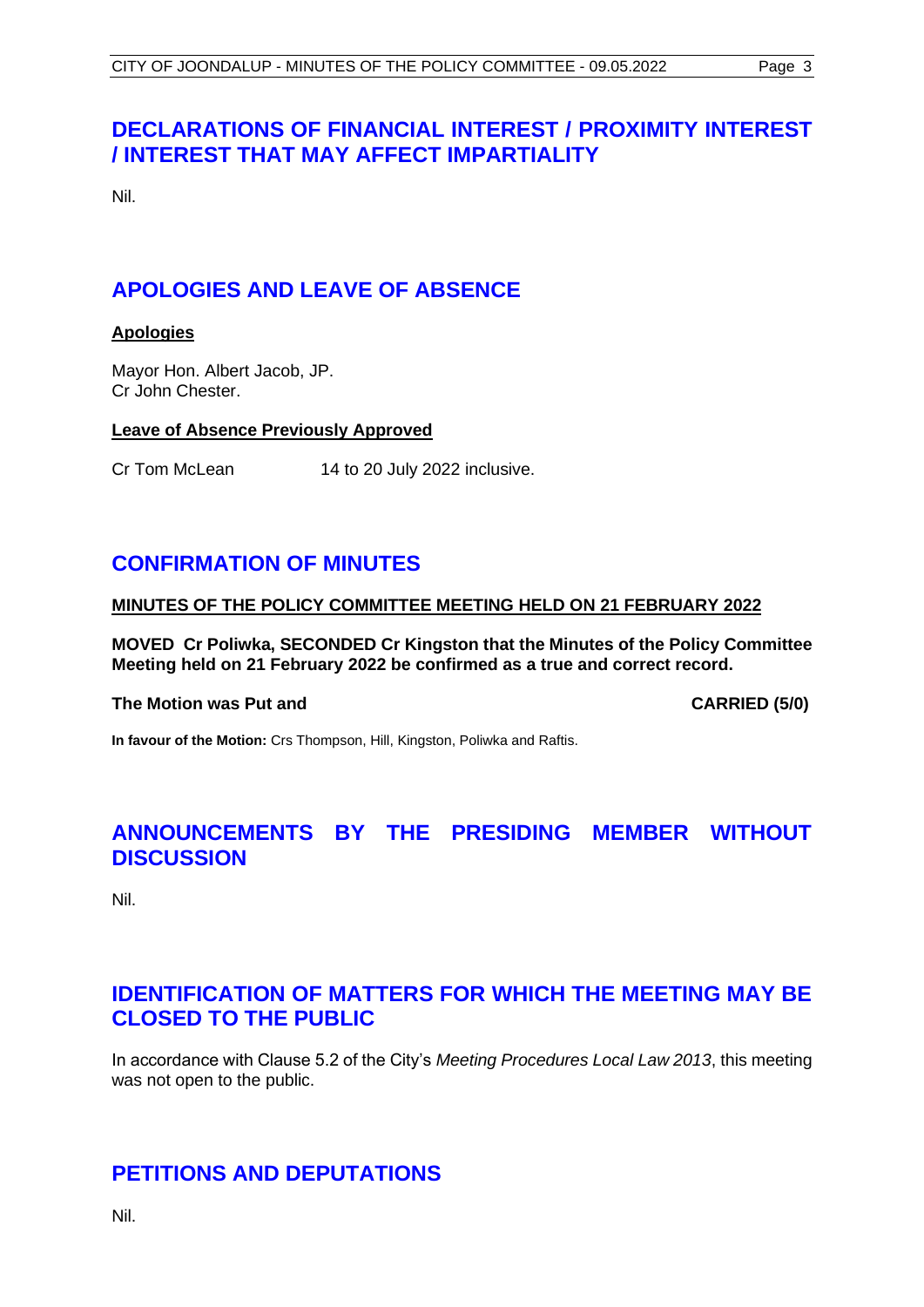# <span id="page-4-0"></span>**REPORTS**

# <span id="page-4-1"></span>**ITEM 1 PROPOSED LEASE OF SHOP 47, SORRENTO QUAY – COMMUNITY ART GALLERY**

| <b>WARD</b>                           | All                                                                                                                                                                                                    |                                                                                    |
|---------------------------------------|--------------------------------------------------------------------------------------------------------------------------------------------------------------------------------------------------------|------------------------------------------------------------------------------------|
| <b>RESPONSIBLE</b><br><b>DIRECTOR</b> | Mr Mat Humfrey<br><b>Corporate Services</b>                                                                                                                                                            |                                                                                    |
| <b>FILE NUMBER</b>                    | 14158, 101515                                                                                                                                                                                          |                                                                                    |
| <b>ATTACHMENTS</b>                    | Attachment 1<br>Attachment 2                                                                                                                                                                           | <b>Community Art Groups</b><br>Confidential - Venues Considered                    |
|                                       | (Please Note:                                                                                                                                                                                          | Attachment 2 is Confidential and will<br>appear in the official Minute Book only). |
| <b>AUTHORITY / DISCRETION</b>         | Executive – The substantial direction setting and oversight<br>role of Council, such as adopting plans and reports,<br>accepting tenders, directing operations,<br>setting<br>and<br>amending budgets. |                                                                                    |

### **PURPOSE**

For Council to enter into a commercial lease at Shop 47, Sorrento Quay for the provision of an art gallery in the City of Joondalup, to be available for hire by community groups and local artists to exhibit their work.

### **EXECUTIVE SUMMARY**

There is a need for a local art gallery to be available for hire to support the development of local visual artists throughout the year.

The proposed location for the gallery is at Hillarys Boat Harbour, a tourism precinct that attracts an estimated four million visitors per annum. As a commercial food and entertainment destination and terminal point for the Rottnest Ferry, the Hillarys shopping precinct has a steady stream of tourists and visitors that are inclined to visit a gallery and purchase art.

The net cost to the City for the gallery will be \$86,000 per annum and will allow local artists to sell their work commission free.

*It is therefore recommended that Council:*

- *1 NOTES the limited availability of existing City community facilities for community groups to receive subsidised venue hire;*
- *2 AGREES to enter into a lease of Shop 47, Sorrento Quay for a period of two years with an option to extend for a further three years, expiring 2027 for the purposes of community art gallery;*
- *3 AGREES to list for consideration as part of the 2022-23 annual budget an amount of \$96,200 to meet the costs associated for the leased area as detailed in Part 2 above.*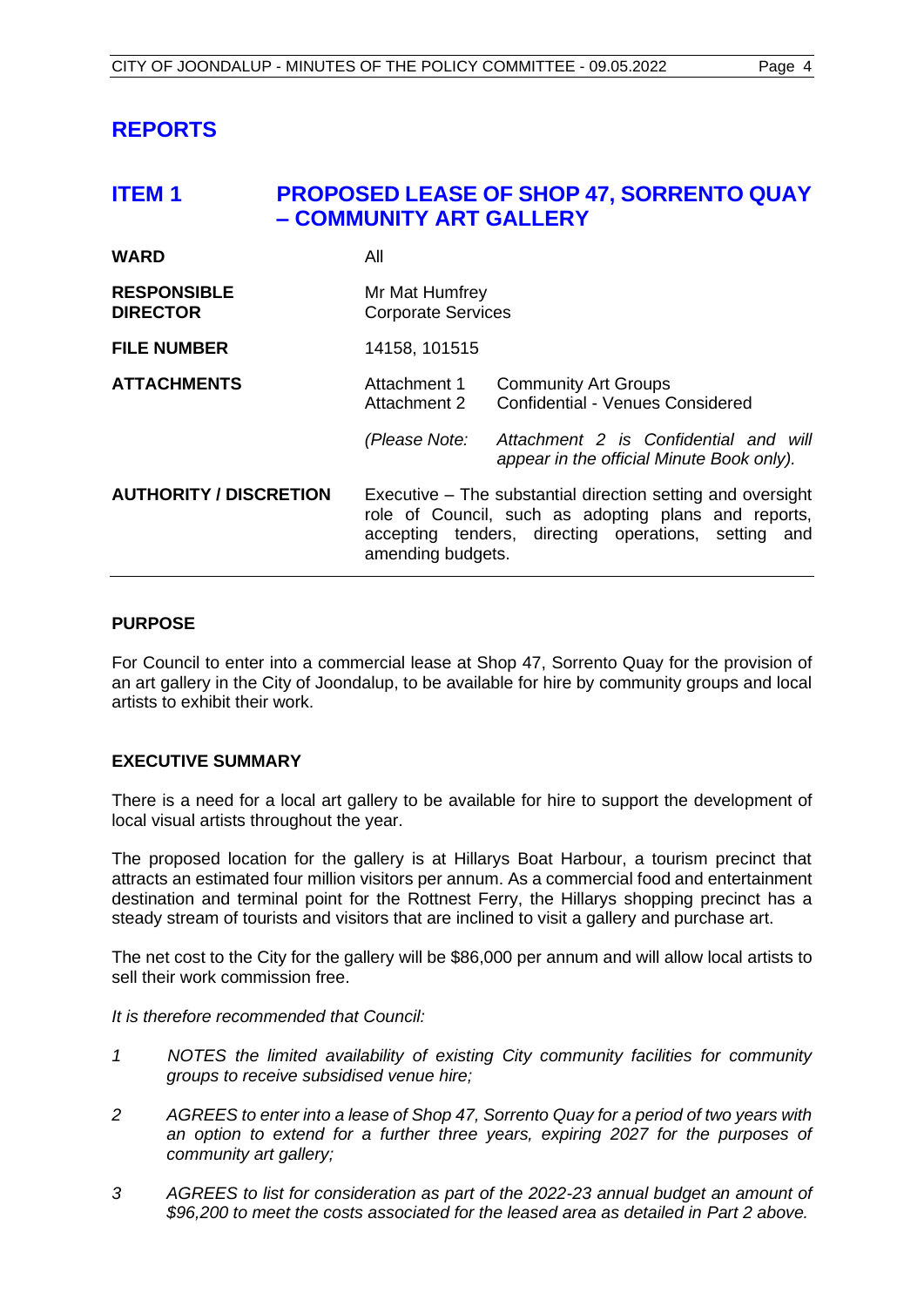### **BACKGROUND**

There is a significant undersupply of cultural infrastructure within the City of Joondalup to meet the needs for cultural services and facilities within its region. Infrastructure includes art studios / galleries, workshop spaces, dark rooms, wet areas, performing art theatres. Lack of such infrastructure results in residents leaving the City to seek suitable venues.

One of the ways Local Government help local community groups is through the provision of subsidised venue hire or lease. The City operates 35 community facilities of which none have a permanent gallery or workshop space for local art groups to operate from.

Due to the lack of suitable City operated facilities, the City in 2010 entered into a commercial lease for 4/48 Central Walk, Joondalup for the purpose of an art exhibition venue. The venue was managed by the Joondalup Community Arts Association (JCAA) and originally named blend(er) and later changed to the Joondalup Art Gallery (JAG). The lease on this commercial space cost the City approximately \$85,000 per annum (inclusive of rent, electricity, cleaning costs and the like).

This partnership between the City and the JCAA ran from 2004 to 2020 at which time the City undertook a review as the tenure agreement was due to expire and the gallery was not operating efficiently under the custodianship of the JCAA.

Following the review, the lease expired and on 30 April 2020, the City determined not to enter into a new lease and subsequently the JCAA vacated the commercial premise on Central Walk and the Joondalup Art Gallery closed.

### **DETAILS**

### **Creative North**

In response to the gallery closure in 2020, the City trialled a new initiative called Creative North. Creative North was a pilot program in response to the COVID-19 pandemic as a local economic stimulus opportunity, it was also an experiment to test options following the closure of JAG.

The City worked with commercial partners (Hillarys Boat Harbour and Warwick Grove) to occupy vacant tenancies and provide an opportunity for local artists to exhibit and sell their artwork.

Expressions of Interest were sought from interested art associations, clubs, art groups and individuals living within the City to oversee their own Creative North 'shop' for a three-week period on rotation. Over 14 artist groups activated the two shops during this period.

The Creative North model is different to the Joondalup Art Gallery setup with the following key distinctions:

- It provides a venue for hire to all local community groups and artists, not an exclusive agreement for one community group.
- The proposed location is set within a commercial / tourism precinct with high foot traffic and visitation, setting the gallery up for success.
- The City would enter a 'venue hire agreement' similar to that used for community facilities, parks and reserves, improving operational governance of the gallery.
- The artists and groups that hire the gallery are not charged commission on art work sales by the City and instead are responsible for their own sales.
- The programming of the gallery undertaken by the City will provide equitable access to community groups and local artists.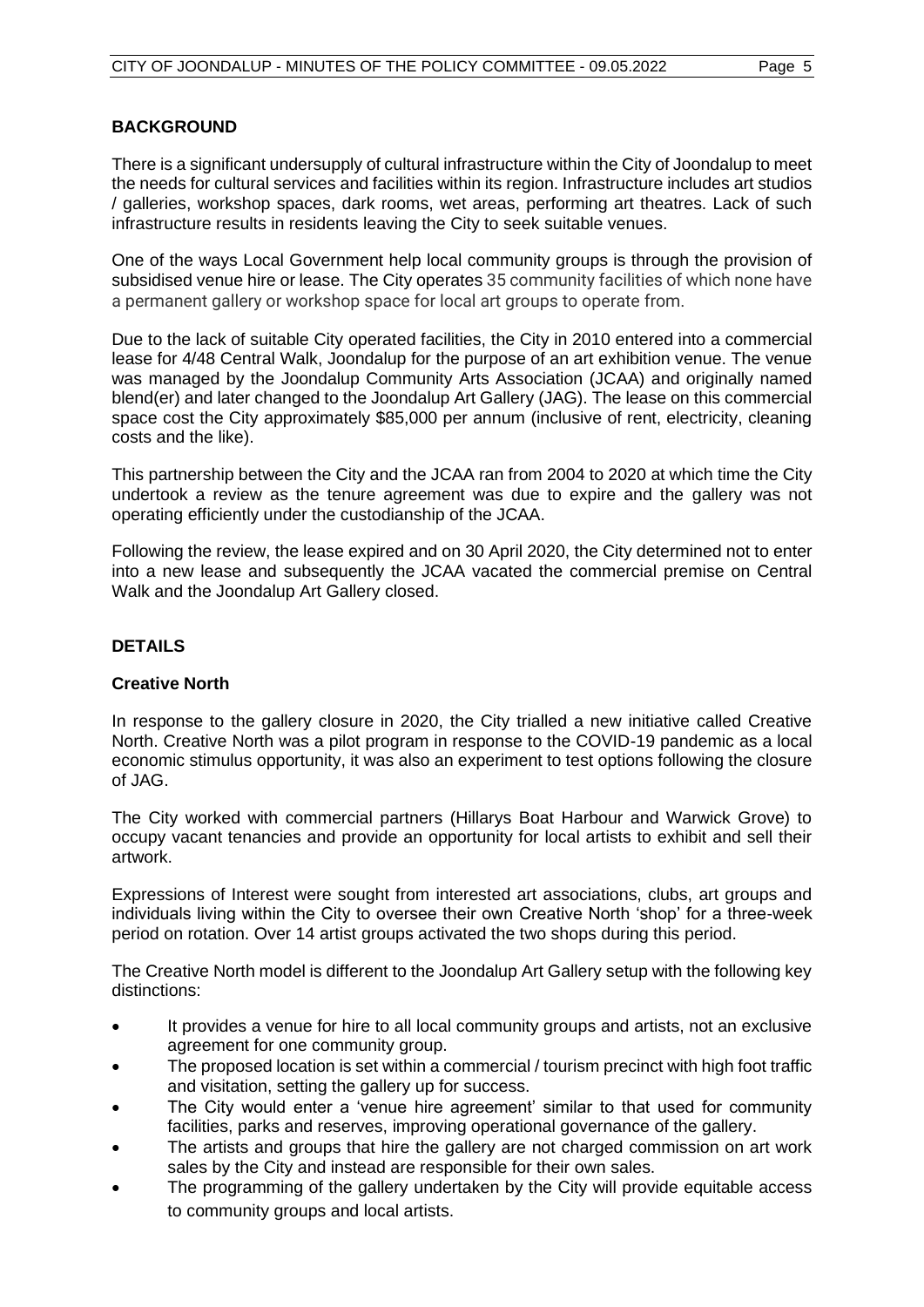A summary of the outcomes achieved at Warwick Shopping Centre and Hillarys Boat Harbour is detailed as follows:

| <b>Creative North</b>             |                                         |                                            |  |
|-----------------------------------|-----------------------------------------|--------------------------------------------|--|
| <b>Outcome</b>                    | <b>Warwick</b><br>(Feb 2020- July 2020) | <b>Hillarys</b><br>(Aug 2020 – March 2021) |  |
| <b>Total of visitors</b>          | 2,182                                   | 12,848                                     |  |
| <b>Exhibiting Artists numbers</b> | 28                                      | 119                                        |  |
| <b>Total artworks sold</b>        | 276                                     | 882                                        |  |
| <b>Total artwork sales</b>        | \$10,070                                | \$55,707                                   |  |
| <b>City commission</b>            | \$0                                     | \$0                                        |  |
| Lease cost                        | \$0                                     | \$2,949                                    |  |

For comparison, JAG on average had 5,000 visitors and sold \$33,000 in artwork over a 12-month period (figures from 2018-2019).

### **City programming**

### **Exhibitions**

The City runs a number of exhibitions throughout the year and the lack of gallery space is problematic for the following project delivery:

- Arts *in focus* Exhibition Award solo exhibition.
- NAIDOC exhibition.
- Art Collection exhibitions.

It is proposed the gallery is used to accommodate the abovementioned exhibitions throughout the year.

### **Local community groups**

The City has a role to play in cultural facility provision to service the local art clubs, groups and associations. A total of nine local groups use City community facilities in the absence of having access to an art gallery. This venue would be available to these groups for hire and will assist in improving artwork sales and visibility of their work.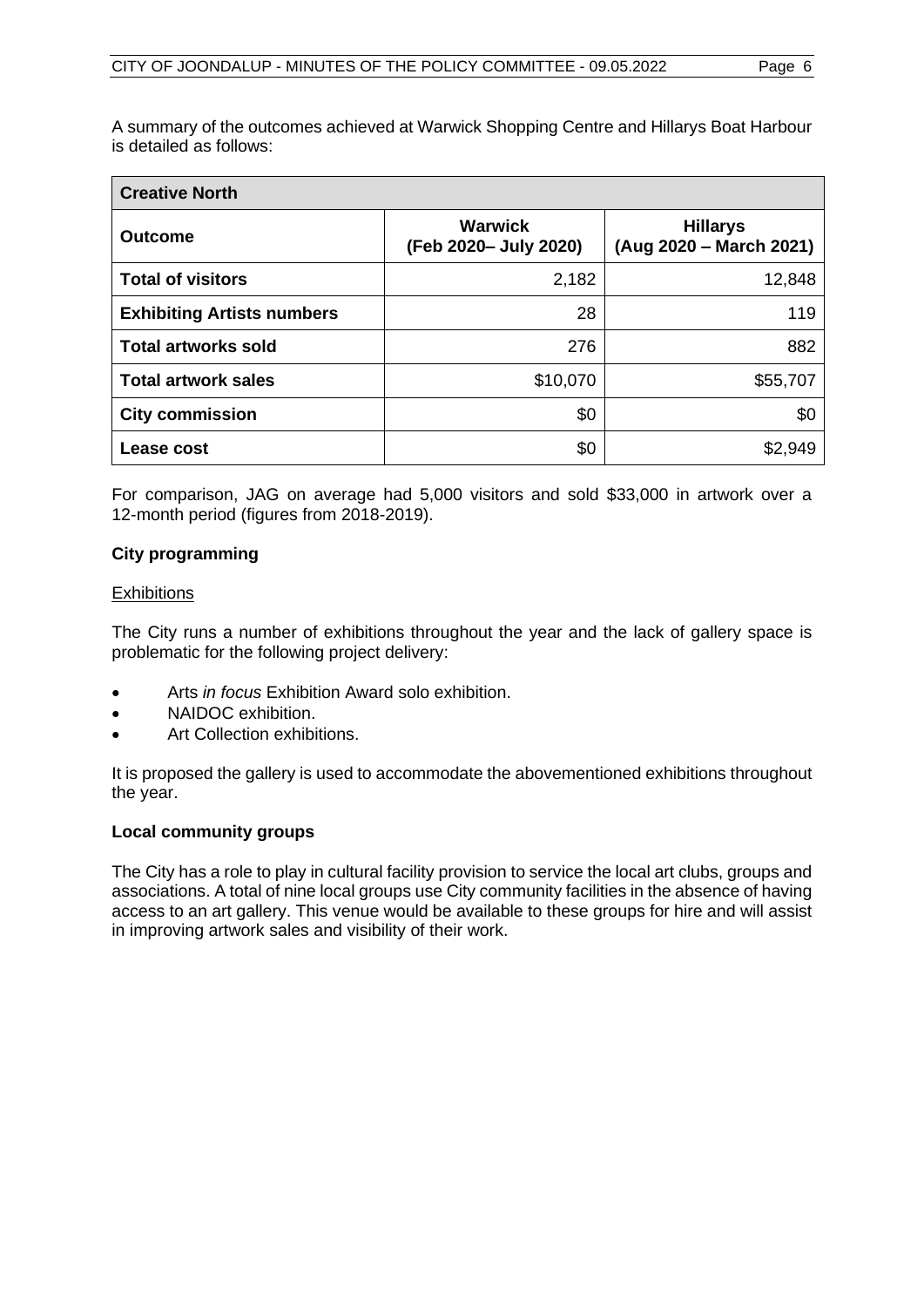# **Issues and options considered**

There are four options available to provide a gallery for hire to the community and these are canvassed as follows:

| <b>Option</b>             | <b>Advantages</b>                       | <b>Disadvantages</b>                                                                  |
|---------------------------|-----------------------------------------|---------------------------------------------------------------------------------------|
| <b>Baseline</b>           | Service levels to the                   | Shopping<br>$\bullet$<br>centre<br>will<br>managers                                   |
| <b>Option</b><br>1        | community do not                        | consider a short-term lease at reduced                                                |
| Continue to use           | change.                                 | cost but the City will be exposed to                                                  |
| shopping centres          |                                         | termination of agreement at short                                                     |
| the<br>and                |                                         | notice when a paid tenant becomes                                                     |
| <b>Joondalup Library</b>  |                                         | available.                                                                            |
| for<br>temporary          |                                         | This arrangement does not allow for<br>٠                                              |
| pop-up                    |                                         | clear<br>communication<br>with<br>the                                                 |
| exhibitions.              |                                         | community<br>groups<br>and<br>long-term                                               |
|                           |                                         | planning.                                                                             |
|                           |                                         | Limited opportunity to support the                                                    |
|                           |                                         | visual arts community with a platform to                                              |
|                           |                                         | exhibit or sell artwork in this model.                                                |
|                           |                                         | No.<br>subsidised<br>permanent<br>venue<br>$\bullet$                                  |
|                           |                                         | available to community groups to hire<br>exhibitions<br>Joondalup's<br>for<br>in      |
|                           |                                         | catchment.                                                                            |
|                           |                                         | Restricted by the conditions of the                                                   |
|                           |                                         | temporary spaces (lighting, lack of                                                   |
|                           |                                         | walling, lack of engaged audiences).                                                  |
|                           |                                         | Limits the ability to grow the visual arts<br>٠                                       |
|                           |                                         | program and build audiences.                                                          |
|                           |                                         | Reputational damage by not providing<br>$\bullet$                                     |
|                           |                                         | accessible venue options to community                                                 |
|                           |                                         | groups.                                                                               |
|                           |                                         |                                                                                       |
| <b>Option 2 – Provide</b> | <b>The</b><br>City<br>$\bullet$<br>can  | Resourcing impacts on the visual arts<br>$\bullet$                                    |
| a Gallery to the          | its<br>present<br>own                   | team to administer hire agreements                                                    |
| community                 | smaller exhibitions                     | and access to the gallery.                                                            |
| through leasing a         | (NAIDOC, Arts in                        | Ongoing financial commitment to fund<br>$\bullet$                                     |
| commercial                | focus)                                  | a commercial lease in the absence of                                                  |
| premise.                  | Support<br>local<br>$\bullet$           | any City owned gallery asset.                                                         |
|                           | creatives to share                      | Damage to facility by third parties.<br>$\bullet$                                     |
|                           | their work with the                     | In the Joondalup Art Gallery model, the                                               |
|                           | community.                              | operations were devolved from the City                                                |
|                           | Foster<br>the<br>$\bullet$              | and therefore curatorial and artistic                                                 |
|                           | development of a<br>destination gallery | programming was managed by the                                                        |
|                           | space in a tourism                      | gallery<br>(limited<br>censorship<br>or<br>involvement from the City). If the City is |
|                           | and leisure precinct.                   | hiring the gallery space out<br>to                                                    |
|                           | <b>This</b><br>be<br>can                | community groups and individuals                                                      |
|                           | actioned                                | there is a risk that the exhibitors may                                               |
|                           | immediately rather                      | present adventurous or confronting                                                    |
|                           | a long-term<br>than                     | work. As part of the hire agreement the                                               |
|                           | approach to build a                     | users would sign acceptance to terms                                                  |
|                           | facility.                               | and conditions that would prohibit                                                    |
|                           |                                         | exhibiting work that brings the City into                                             |
|                           |                                         | disrepute.                                                                            |
|                           |                                         |                                                                                       |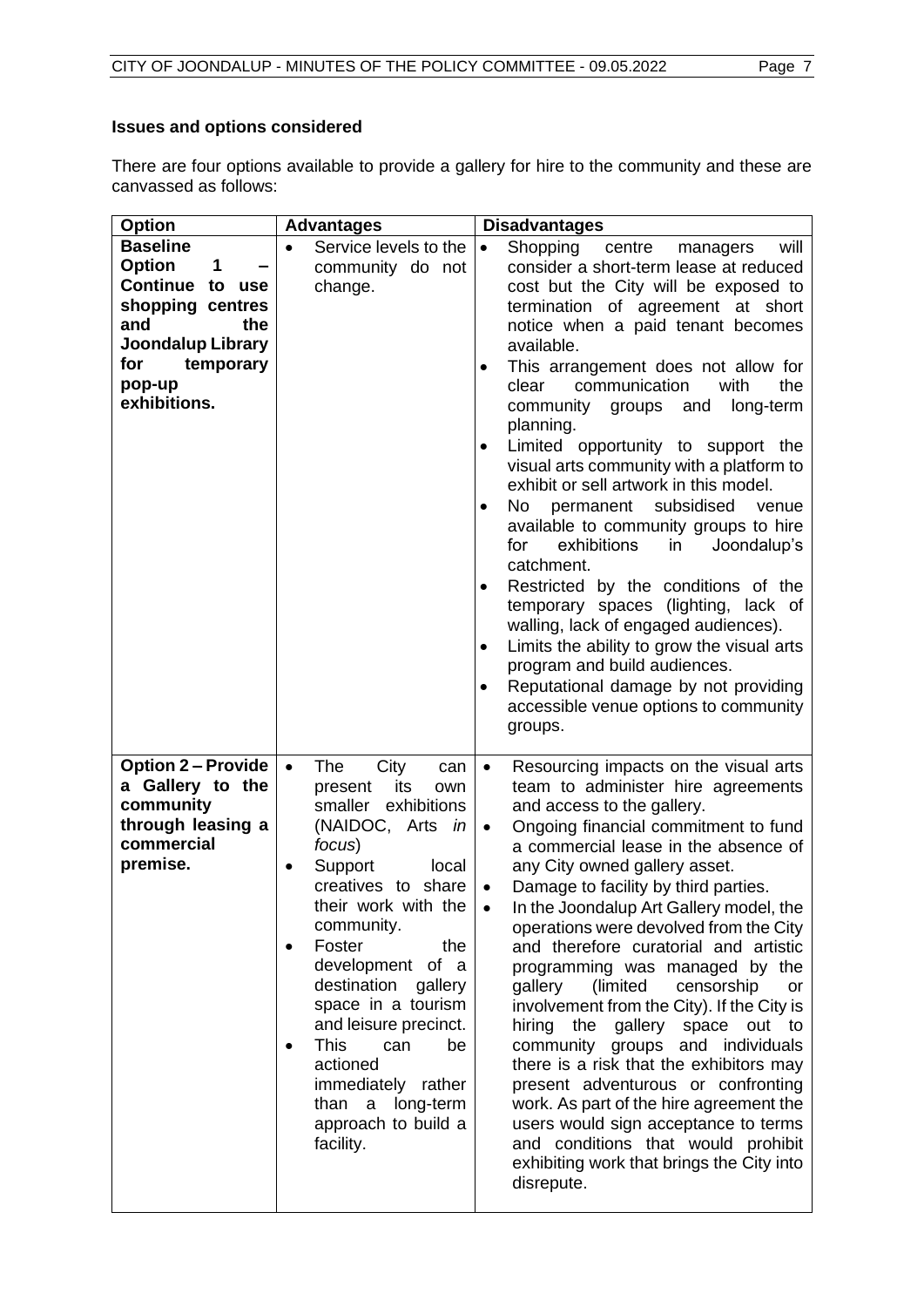| <b>Option</b>                                                                                                                                                                                                                                              | <b>Advantages</b>                                                                                                   | <b>Disadvantages</b>                                                                                                                                                                                                                                                                                                                                                                                                  |
|------------------------------------------------------------------------------------------------------------------------------------------------------------------------------------------------------------------------------------------------------------|---------------------------------------------------------------------------------------------------------------------|-----------------------------------------------------------------------------------------------------------------------------------------------------------------------------------------------------------------------------------------------------------------------------------------------------------------------------------------------------------------------------------------------------------------------|
| 3<br><b>Option</b><br><b>Allocate</b><br>municipal funding<br>capital<br>to a<br>account to raise<br>the<br>funding for<br>City to build a<br>City<br>gallery<br>on<br>land<br>or<br>incorporate<br>as<br>future<br>part of<br>facility<br>redevelopments. | The City will own a<br>gallery outright with<br>long-term<br>no<br>commitment to a<br>commercial lase.              | Gallery needs to be built in a location<br>$\bullet$<br>that has high visitation and the City<br>may not own land in the right place to<br>build a gallery.<br>The City would be responsible for<br>$\bullet$<br>maintenance and depreciation of the<br>building.<br>This is a long-term option that could<br>$\bullet$<br>take five years to realise and does not<br>resolve the immediate need in the<br>community. |
| <b>Option</b><br>4<br><b>Undertake</b><br>a<br>facility audit and<br>identify existing<br>community<br>facilities that can<br>be retrofitted with<br>an art gallery.                                                                                       | Utilise<br>existing<br>assets may reduce<br>the overall cost of<br>building<br><b>or</b><br>retrofitting a gallery. | Co-location of arts and cultural groups<br>$\bullet$<br>is critical to the success of cultural<br>venues.<br>Community facilities are generally not<br>$\bullet$<br>located in high visitation areas and<br>therefore provide limited opportunity to<br>sell art work.                                                                                                                                                |

### Venues considered

The City has explored a range of venue options for a gallery space including options in the Joondalup City Centre, Hillarys Boat Harbour, Warwick and Woodvale (some may have been subsequently leased during the publication of this report). A list of options considered is available in Attachment 2. Each venue has been assessed against a criteria of suitability including; adequate natural light, retail commercial viability for artists to sell their work, level of foot traffic, visibility, hospitality options in close proximity, floor plan and exhibition suitability, precinct location and suitability of collocated businesses.

Using the abovementioned criteria, the preferred location for the gallery is at Hillarys Boat Harbour.

### **Legislation / Strategic Community Plan / Policy implications**

**Legislation** *Local Government Act 1995.*

**Strategic Community Plan**

**Key theme Community Wellbeing.** 

**Objective Cultural Development. For the community to have access to world**class cultural and artistic events and facilities.

- **Strategic initiative •** Invest in publicly accessible visual art that will present a culturally-enriched environment.
	- Promote local opportunities for arts development.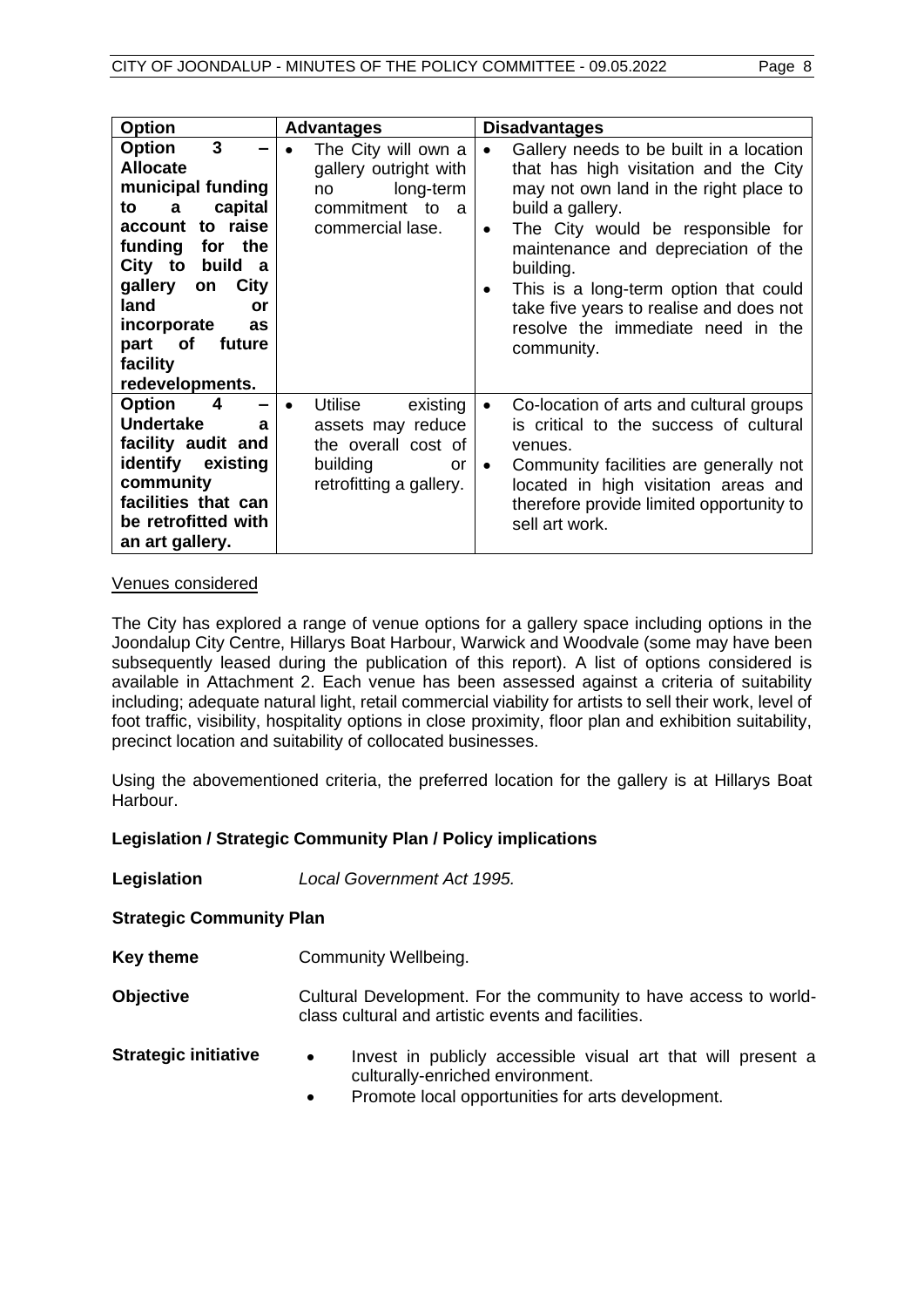**Policy** *Visual Art Policy.*

### **Risk management considerations**

Committing to a commercial lease to fill the void of the lack of gallery or workshop facility provision, does mean that when the lease agreement expires the City is left without a venue to provide to the community for gallery use. This option does give the City flexibility to move the facility to alternative locations, but it does not create a permanent home for the visual arts.

A lease agreement does allow the City to provide a facility in the interim, while it explores a longer-term investment in facility provision.

If approved the preferred position would be for the City to negotiate a tenancy for a two-year lease with an option for extension. The intended outcome would be an ongoing rotation of community artists and groups complimented by City led small-scale exhibitions year-round.

An Expression of Interest would reset the terms and conditions of tenancy for exhibitors using the space. The City would then enter into hire agreements with these community groups, named as legal entities, specific individuals or ideally as incorporated groups.

By rotating through different art groups every three weeks, the exclusivity issues experienced at the Joondalup Art Gallery are mitigated, and while the City remains in control of the roster it can include its own small-scale exhibitions in the program.

### **Financial / budget implications**

Hire agreements would be in accordance with the adopted fees and charges schedule and the *Facility Subsidy Hire Policy* and Terms / Condition of hire.

The City would be committed to \$96,200 per annum for a lease at Hillarys Boat Harbour. In addition, there would be setup costs of \$3,000 for plinths and to prepare the venue for exhibition standard (paint walls, install sales desk, signage). Each year the City could expect to generate \$10,000 in venue hire fees from exhibiting artists and groups, therefore a net cost of \$86,200 per annum.

There are currently no funds listed in the draft 2022-23 budget to meet these costs.

### Future financial year impact

| <b>Annual operating cost</b>   | $$96,200$ lease costs + outgoings + GST.                      |
|--------------------------------|---------------------------------------------------------------|
| <b>Estimated annual income</b> | \$10,000 in gallery hire fees.                                |
| <b>Capital replacement</b>     | Not applicable.                                               |
| 10 Year Strategic Financial    | The total impact on the 10-year Strategic Financial Plan is a |
| <b>Plan impact</b>             | cost of \$0.6 million.                                        |

All amounts quoted in this report are exclusive of GST.

### **Regional significance**

Hillary's Boat Harbour consists of 82 tenancies and attracts an estimated four million visitors per annum. This is a ratio of 48,780 visitors per tenancy, which is close to 20% higher than the City's busiest shopping centre, Lakeside at 41,030 visitors per tenancy. As a commercial food and entertainment destination and terminal point for the Rottnest Ferry, the Hillarys shopping precinct has a steady stream of day trippers with discretionary money to spend.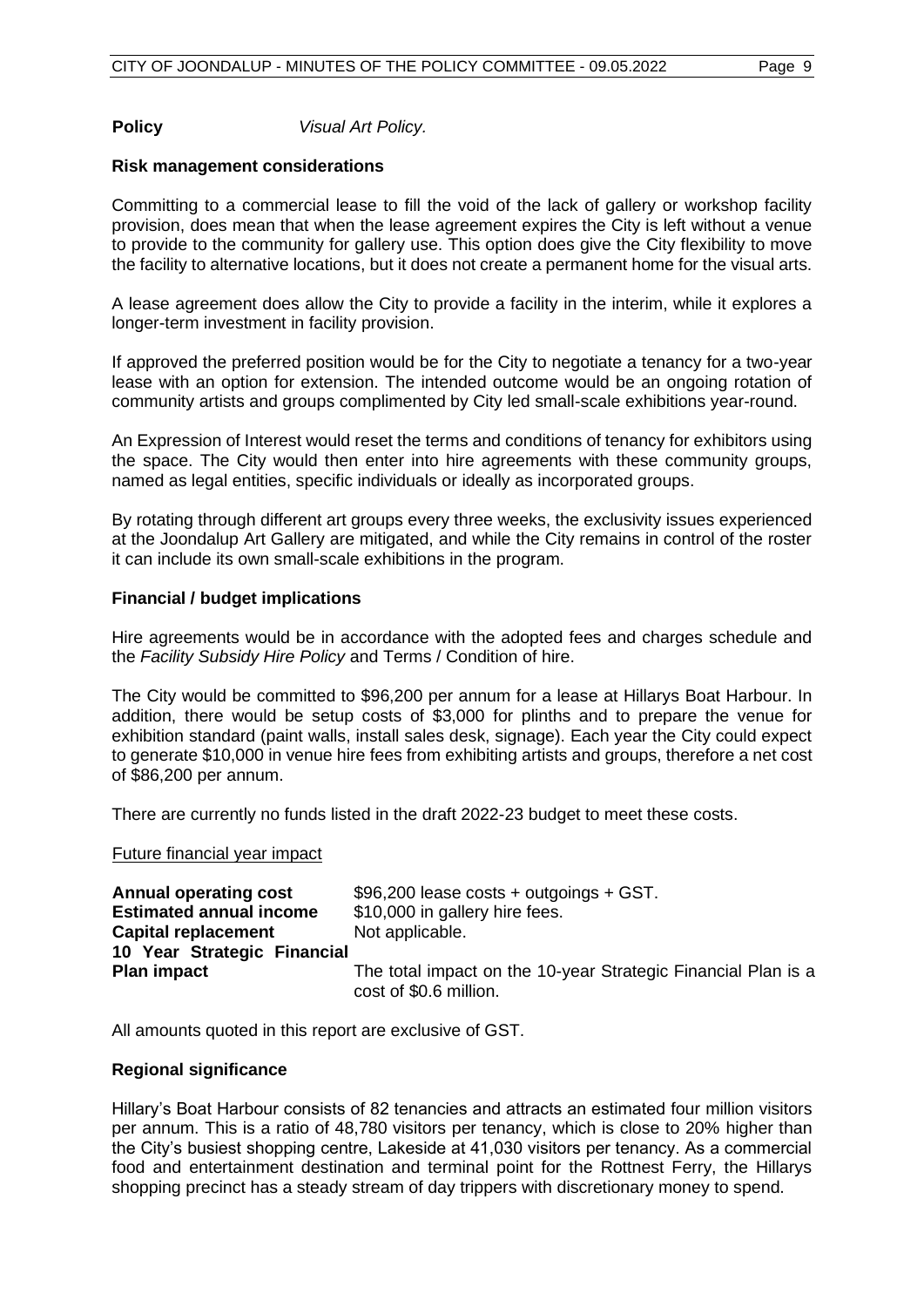### **Sustainability implications**

The Cultural Plan has identified a major need for improved cultural service infrastructure (gallery, performing arts facility, studios, rehearsal space and the like).

There is a demonstrable need for a gallery in the City of Joondalup and there is no existing City facility available to provide this service to the community. In addition, a gallery needs to be in a commercial setting with high visitation to ensure artists are given the opportunity to sell their artwork.

There would be a positive social impact on the community as it will improve services and provide an opportunity to support local artists and local community art groups to exhibit and sell their artwork. The Community Art Exhibition provides an annual platform over two weeks for artists to sell work but a permanent gallery provides a more frequent and visible option for local artists.

The gallery has the potential to promote growth for local community art groups and the wider visual arts sector and drive economic activity at Hillarys Boat Harbour.

The gallery would also provide an opportunity for partnerships with the Hillarys Boat Harbour Traders Association and foster activity between local business and the arts community. The gallery would provide additional visitors to the precinct and it is likely to impact hospitality venues by increasing the need for catering options for exhibition openings and visitors after seeing a show.

### **COMMENT**

The City of Joondalup is dedicated to supporting local visual artists and initiatives to enable the local artistic community to thrive. The City's Visual Arts program is aligned to the *Joondalup 2022* strategic planning document and designed: "*For the community to have access to world-class cultural and artistic events and facilities*".

The City has taken the opportunity to further shape its arts and cultural program by incorporating community defined aspirations and the *Joondalup 2022* Vision to form the City of Joondalup Cultural Plan 2021-2025; adopted by Council on 15 June 2021 (CJ087-06/21 refers).

The plan provides strategic direction for the City's activities for the period of 2021-2025, ensuring investment is directed towards the programming and infrastructure most valued by the community. In line with this, the City runs a wide range of programs to engage the local visual arts community and for the appreciation of the non-arts community.

Many Australian local governments fund their own art gallery or assist in funding a local arts organisation and gallery, including rental, multiple staff salaries and operational costs, in recognition of the unique value such facilities offer the local community. Examples in Western Australia include the Heathcote Cultural Precinct (Melville), Mundaring Arts Centre, Vancouver Arts Centre (Albany) and the Fremantle Arts Centre.

By providing an art gallery for hire, the City of Joondalup facilitates a local visual arts facility for the costs of rental and outgoings alone, allowing the community to hire the venue and manage their own exhibitions.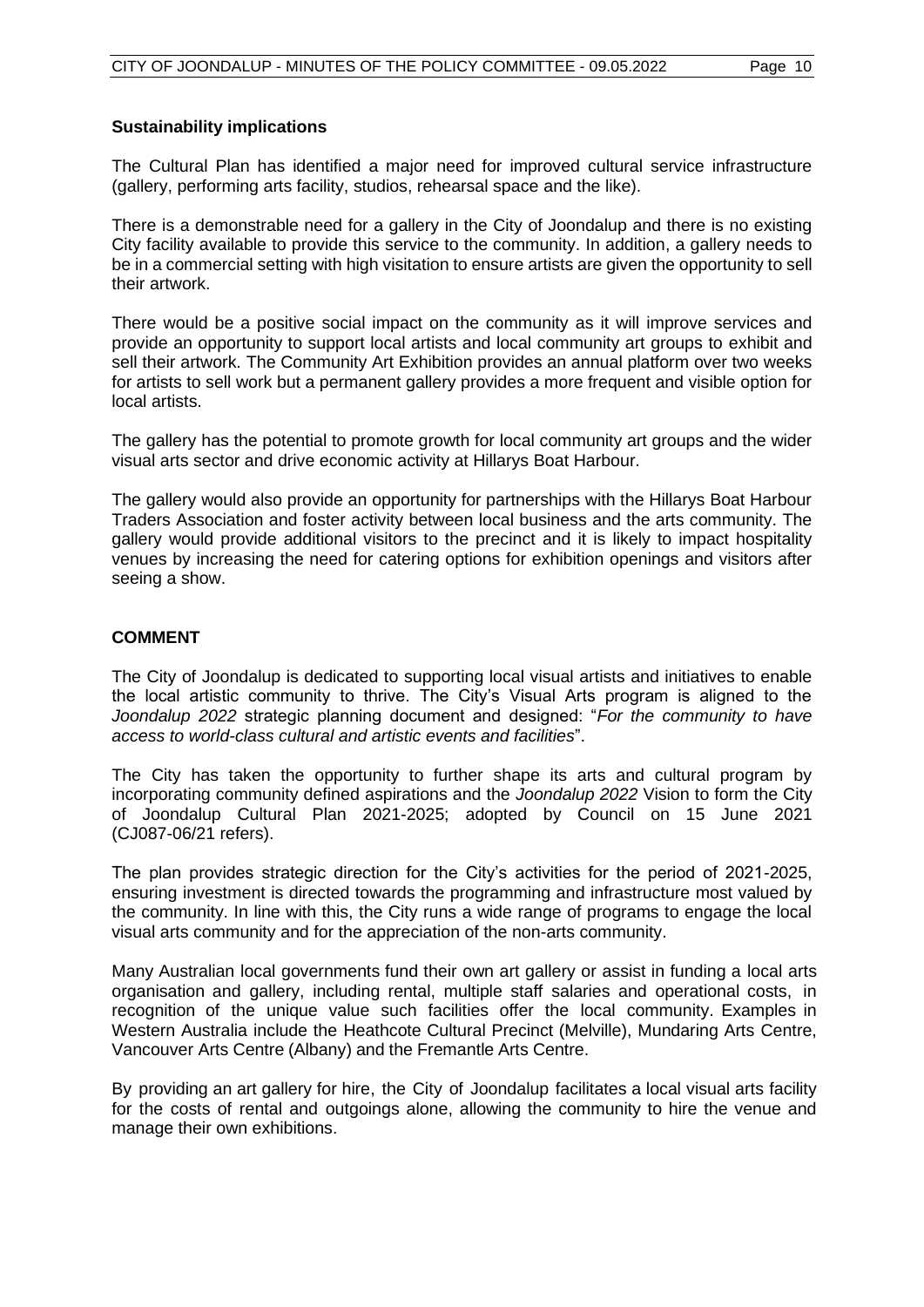### **VOTING REQUIREMENTS**

Simple Majority.

### **OFFICER'S RECOMMENDATION**

That Council:

- 1 NOTES the limited availability of existing City community facilities for community groups to receive subsidised venue hire;
- 2 AGREES to enter into a lease of Shop 47, Sorrento Quay for a period of two years with an option to extend for a further three years, expiring 2027 for the purposes of community art gallery;
- 3 AGREES to list for consideration as part of the 2022-23 annual budget an amount of \$96,200 to meet the costs associated for the leased area as detailed in Part 2 above.

**MOVED Cr Poliwka, SECONDED Cr Kingston that Item 1 – Proposed Lease of Shop 47, Sorrento Quay – Community Art Gallery BE REFERRED BACK to the Chief Executive Officer to further clarify matters related to the strategic intent of the proposal, the recuperation of costs, and presentation of a draft Expression of Interest specification.**

### **The Motion was Put and CARRIED (5/0)**

**In favour of the Motion:** Crs Thompson, Hill, Kingston, Poliwka and Raftis.

*Appendix 1 refers*

*To access this attachment on electronic document, click he[re: Attach1agnPOLICY220509.pdf](http://www.joondalup.wa.gov.au/files/committees/POLI/2022/Attach1agnPOLICY220509.pdf)*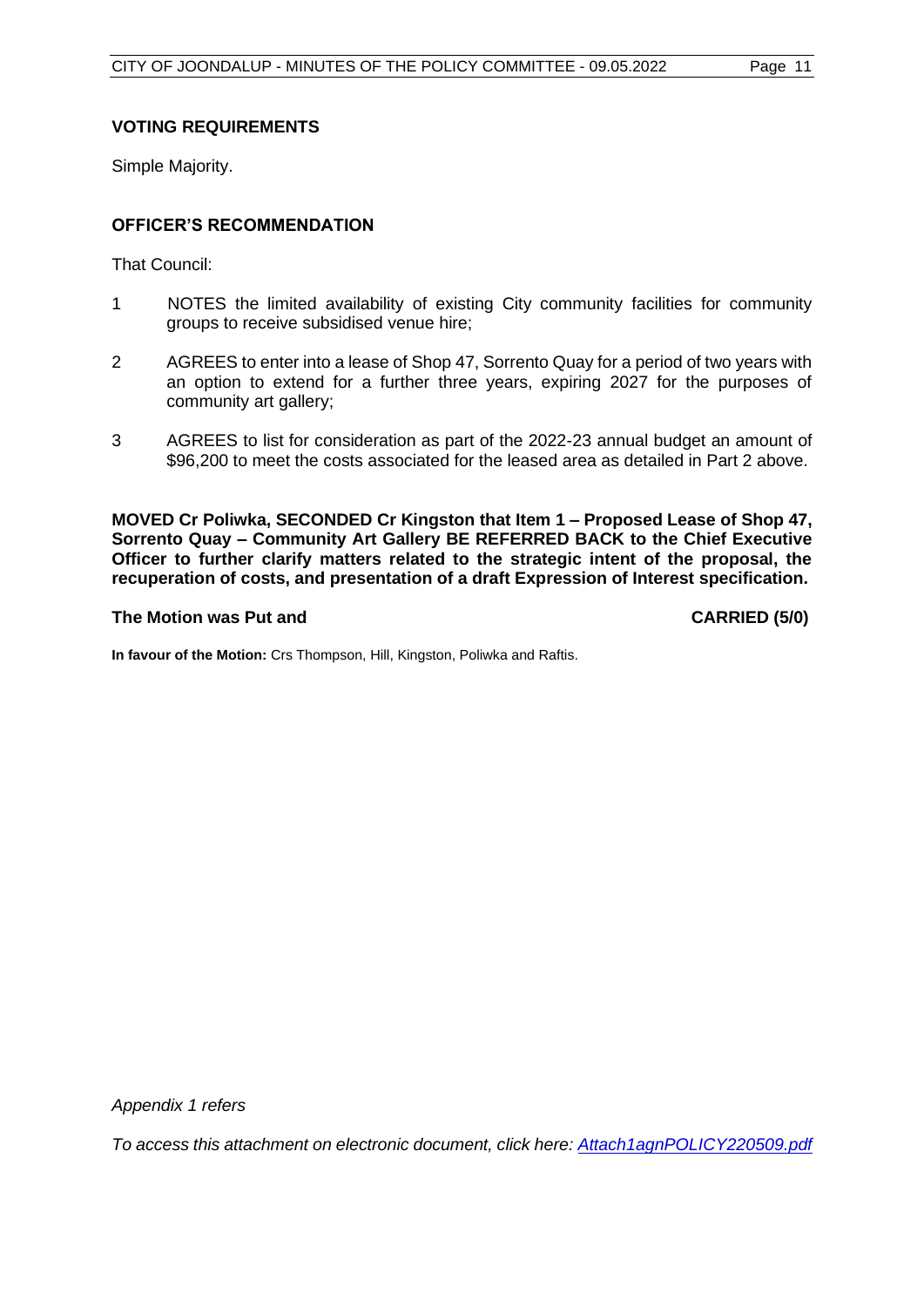# <span id="page-12-0"></span>**ITEM 2 STATUS OF CITY OF JOONDALUP POLICIES**

| <b>WARD</b>                           | All                                       |                                                             |
|---------------------------------------|-------------------------------------------|-------------------------------------------------------------|
| <b>RESPONSIBLE</b><br><b>DIRECTOR</b> | Mr Jamie Parry<br>Governance and Strategy |                                                             |
| <b>FILE NUMBERS</b>                   | 101270, 101515                            |                                                             |
| <b>ATTACHMENTS</b>                    | Attachment 1                              | <b>Status of Policies</b>                                   |
| <b>AUTHORITY / DISCRETION</b>         | schemes and policies.                     | Legislative - includes the adoption of local laws, planning |

### **PURPOSE**

For the Policy Committee to note the report regarding the Status of City of Joondalup Policies.

### **EXECUTIVE SUMMARY**

At the Policy Committee held on 21 February 2022 it was requested that a report be presented listing all of policies and the dates they were last reviewed (as per the list already generated on the City's website) and highlighting Officer's views on whether:

- any policies are considered to be requiring review
- any policies are considered to be obsolete.

A status of policies schedule is provided as Attachment 1 which details:

- policy name and responsible Directorate
- last time each policy was reviewed/amended
- the scheduled review of each policy.

*It is therefore recommended that the Policy Committee NOTE the Status of Policies Schedule, as detailed in Attachment 1 to this Report.*

### **BACKGROUND**

At the Policy Committee held on 21 February 2022 it was requested that a report be presented listing of all policies and the dates they were last reviewed (as per the list already generated on the City's website) and highlighting Officer's views on whether:

- any policies are considered to be requiring review
- any policies are considered to be obsolete.

Policies at the City of Joondalup are reviewed in three ways as follows:

- Policy revocation policy is deemed no longer required or has been subsequently superseded by another policy.
- Requiring minor amendments changes to language, style, formatting, that do not impact on the application of the policy.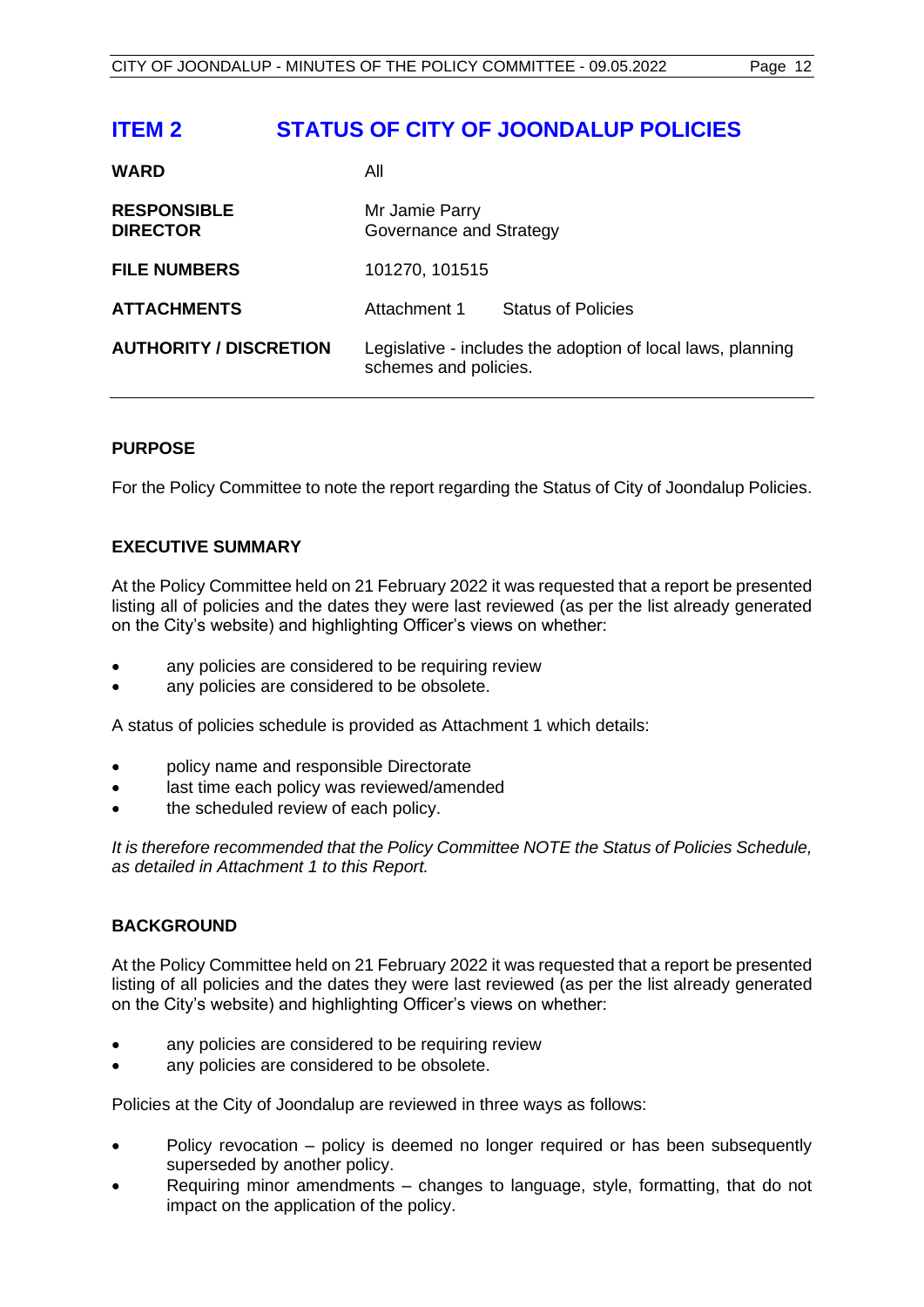• Requiring major amendments – changes that significantly alter the City's position on an issue or change the strategic intent of the policy.

Policies are generally reviewed every five years, although there is no legislative timeframe recommended for review; however, they may be reviewed at an earlier date as a result of:

- legislative changes (Acts/Regulations/Local Laws) which have a bearing on a particular policy
- Council decisions which affect the continued validity or applicability of a policy
- important technological, industry or social changes or
- any other such circumstance that would justify an earlier review.

A schedule of policies is maintained for the purpose of planning policy reviews, provided as Attachment 1. A significant review was commenced approximately ten years ago to determine whether Council policies required revocation or minor/major review. As can be seen from the schedule the majority of policies have been reviewed by the Council within the five-year timeframe.

The planned review of policies, particularly for those that have not been reviewed in the past five years, is the higher priority list for the City to review and for a report to be submitted to the Policy Committee.

### **DETAILS**

Section 2.7 the *Local Government Act 1995* provides that one of the roles of Council is to determine the policies of the local government. Policies provide strategic direction and principles to guide the activities of and decision-making by Council and the administration.

One of the roles of the Policy Committee is to make recommendations to Council on the development and review of the City's policies and overall policy framework.

The following general process is followed with regard the review of City policies:

- Schedule of policies developed for five-year review (attached) unless it is determined that a policy requires an earlier review due to:
	- o legislative changes (Acts/Regulations/Local Laws)
	- $\circ$  Council decisions which affect the continued validity or applicability of a policy
	- o important technological, industry or social changes or
	- o any other such circumstance that would justify an earlier review.
- Policies are reviewed for consistency (with regard to language, style and format); relevance (in terms of new plans and strategies that may supersede previously endorsed positions within existing policies); duplication (identified sections of policies that duplicate other policies, plans, strategies, local laws, and/or state legislation); and operational content (identified sections of policies deemed as being too operational and therefore more appropriate to be incorporated into a City protocol or operational plan).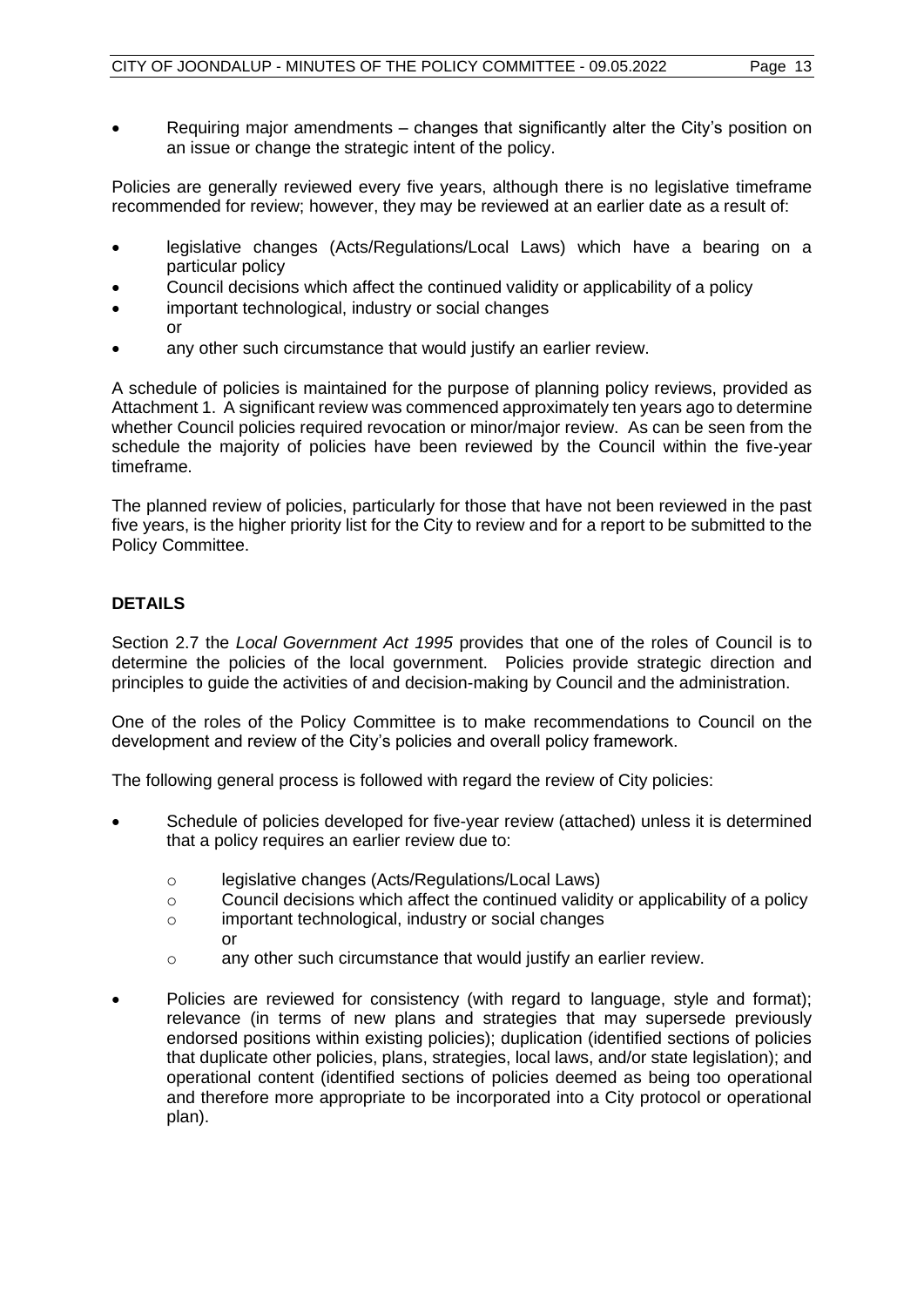• Based on the factors listed above, policy reports are prepared by the Administration and presented to the Policy Committee for consideration. The Policy Committee will make recommendations to Council as to whether the policy should be adopted, amended, revoked or kept in its current format.

Significant changes to policies are usually submitted for consideration of the Policy Committee/Council in order to ensure that the Administration is not perceived to be influencing the legislated role of the Council.

With regard to the request made at the Policy Committee held on 21 February 2022 the provision of a list of all policies and the dates they were last reviewed (as per the list already generated on the City's website), and the proposed date for review, is considered to be met.

In relation to identifying (as part of this report) any policies that are considered to be obsolete this has not been undertaken as part of this report as a review of individual policies requires significant consultation with individual Business Unit Policy owners and consideration with regard factors relevant to its review (as referred to above). One of the factors relevant to any review is whether the policy remains relevant, and if not, why not.

Further, should it be considered a policy no longer remains relevant the Council may make this determination at any time in accordance with the legislated role of the Council.

### **Issues and options considered**

The Policy Committee can either:

- note the Status of Policies Schedule, as detailed in Attachment 1 to this Report or
- provide direction to the Administration with regard the priority of policy reviews, recognising that this may have an impact on resourcing and community engagement (if required).

### **Legislation / Strategic Community Plan / Policy implications**

| Legislation | Local Government Act 1995.  |
|-------------|-----------------------------|
|             | City of Joondalup Policies. |

### **Strategic Community Plan**

- **Key theme Governance and Leadership.**
- **Objective Effective Representation.**
- **Strategic initiative** Ensure the elected body has a comprehensive understanding of its roles and responsibilities.
- **Policy** Not applicable.

### **Risk management considerations**

To fulfil the Council's governance requirements, the City's Policy Manual enables the documentation, maintenance and review of its current policies. Regular reviews of the City's policies are required to ensure their continued relevance and applicability.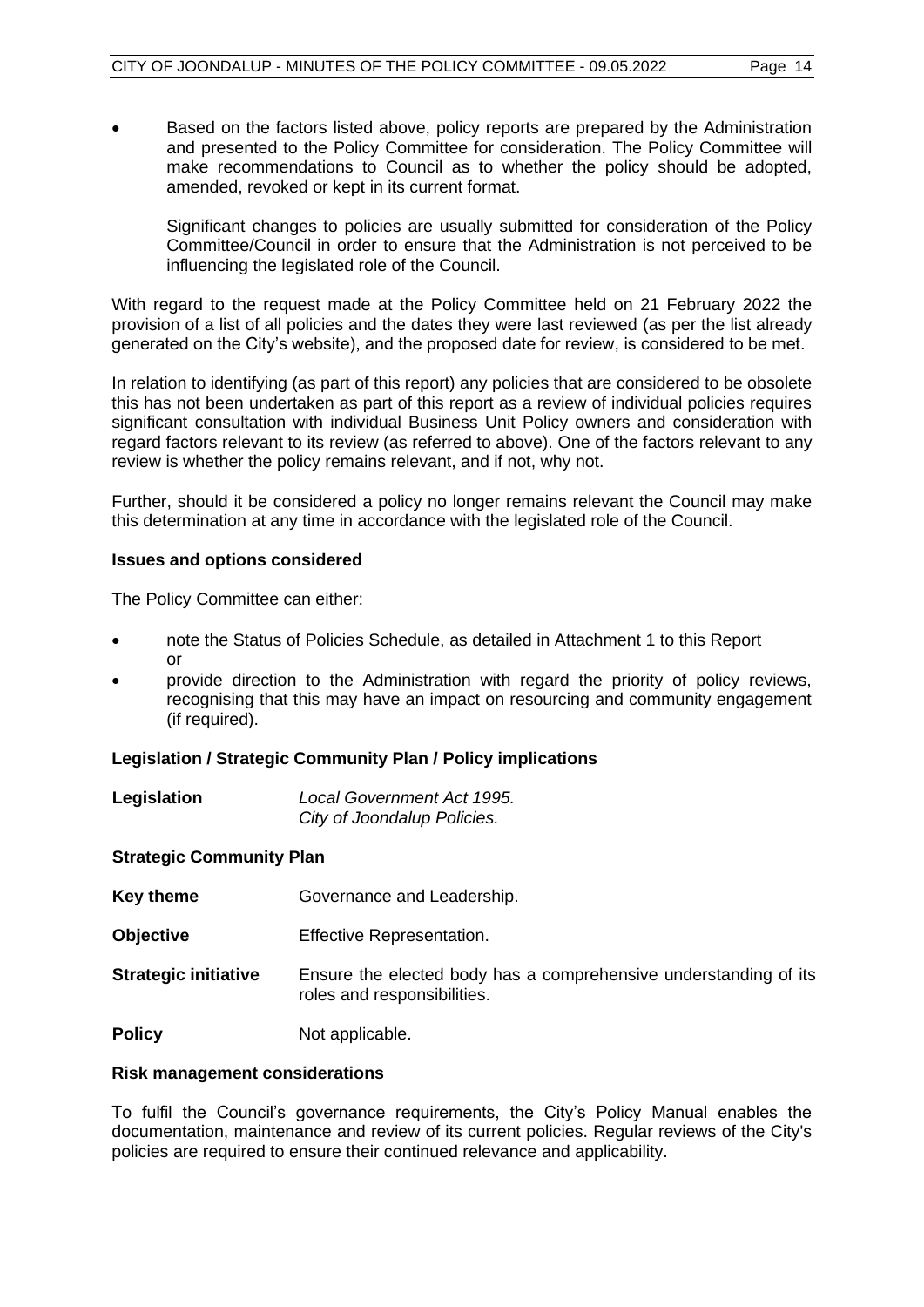Regular review of policies means that relevant risks related to each policy is undertaken on a regular basis, and as such the current risk related to reputation and governance is low.

### **Financial / budget implications**

There are currently no financial implications associated with the review of the City's policies.

### **Regional significance**

Not applicable.

### **Sustainability implications**

Not applicable.

### **Consultation**

Not applicable.

### **COMMENT**

In line with the need for periodic reviews of policies to ensure good governance principles are maintained, it is proposed that the Policy Committee note the Status of Policies Schedule and the proposed timeframes for policy reviews.

### **VOTING REQUIREMENTS**

Simple Majority.

### **MOVED Cr Hill, SECONDED Cr Poliwka that the Policy Committee NOTES the Status of Policies Schedule, as detailed in Attachment 1 to this Report.**

### **The Motion was Put and CARRIED (5/0)**

**In favour of the Motion:** Crs Thompson, Hill, Kingston, Poliwka and Raftis.

*Appendix 2 refers*

*To access this attachment on electronic document, click h[ere: Attach2agnPOLICY220509.pdf](http://www.joondalup.wa.gov.au/files/committees/POLI/2022/Attach2agnPOLICY220509.pdf)*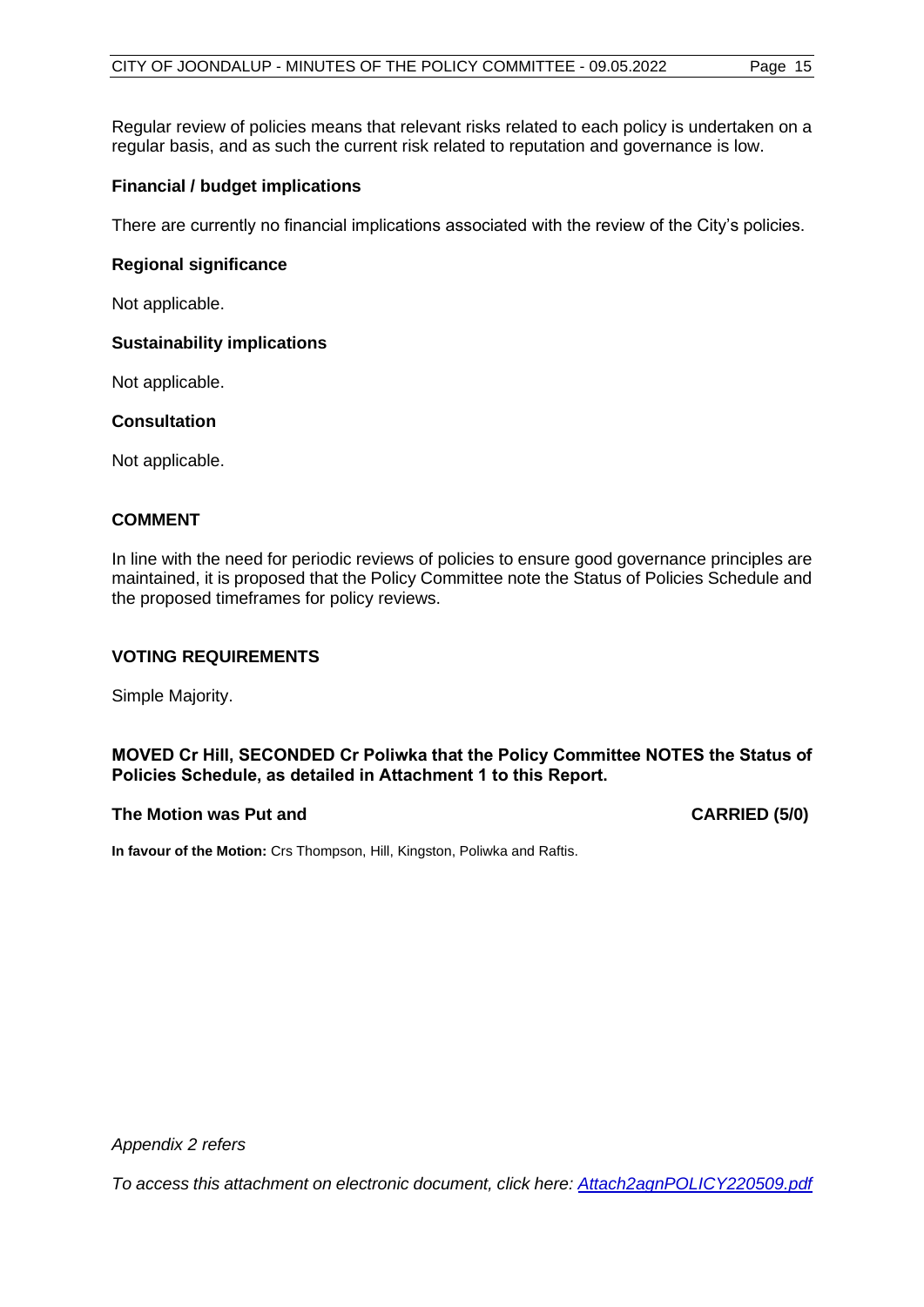# <span id="page-16-0"></span>**ITEM 3 REVIEW OF TERMS OF REFERENCE - POLICY COMMITTEE**

| <b>WARD</b>                           | All                                                                                                                                                                                              |
|---------------------------------------|--------------------------------------------------------------------------------------------------------------------------------------------------------------------------------------------------|
| <b>RESPONSIBLE</b><br><b>DIRECTOR</b> | Mr Jamie Parry<br>Governance and Strategy                                                                                                                                                        |
| <b>FILE NUMBER</b>                    | 103963, 101515                                                                                                                                                                                   |
| <b>ATTACHMENTS</b>                    | Nil                                                                                                                                                                                              |
| <b>AUTHORITY / DISCRETION</b>         | Executive - The substantial direction setting and oversight<br>role of Council, such as adopting plans and reports,<br>accepting tenders, directing operations, setting and<br>amending budgets. |

### **PURPOSE**

For Council to review the role and purpose of the Policy Committee and endorse the revised Terms of Reference.

### **EXECUTIVE SUMMARY**

At the Policy Committee meeting held on 21 February 2022, Cr Thompson requested a report to review the current Policy Committee's role, with a view to consider adding the review of local laws as part of the Committee's remit.

*It is therefore recommended that Council ADOPTS the revised Terms of Reference for the Policy Committee, as detailed as follows:*

- *1 Make recommendations to Council on the development and review of the City's policies and overall policy framework;*
- *2 Make recommendations to Council on the development and review of the City's local laws;*
- *3 Develop and maintain a visual art collection of significance and repute that reflects the cultural aspirations of the City of Joondalup and its expressed goals and policies;*
- *4 Collect works of visual art of demonstrable excellence by artists of significance, consistent with the perceived developments in West Australian contemporary art;*
- *5 Collect and commission selectively works of art which enhance the existing collection and which foster an understanding, enjoyment and appreciation of the visual arts among the broader community and members of the general public;*
- *6 Review the criteria established to determine award winners;*
- *7 Oversee the strategic direction of the City's Art Award events, Visual Art Collection and Visual Art Programs.*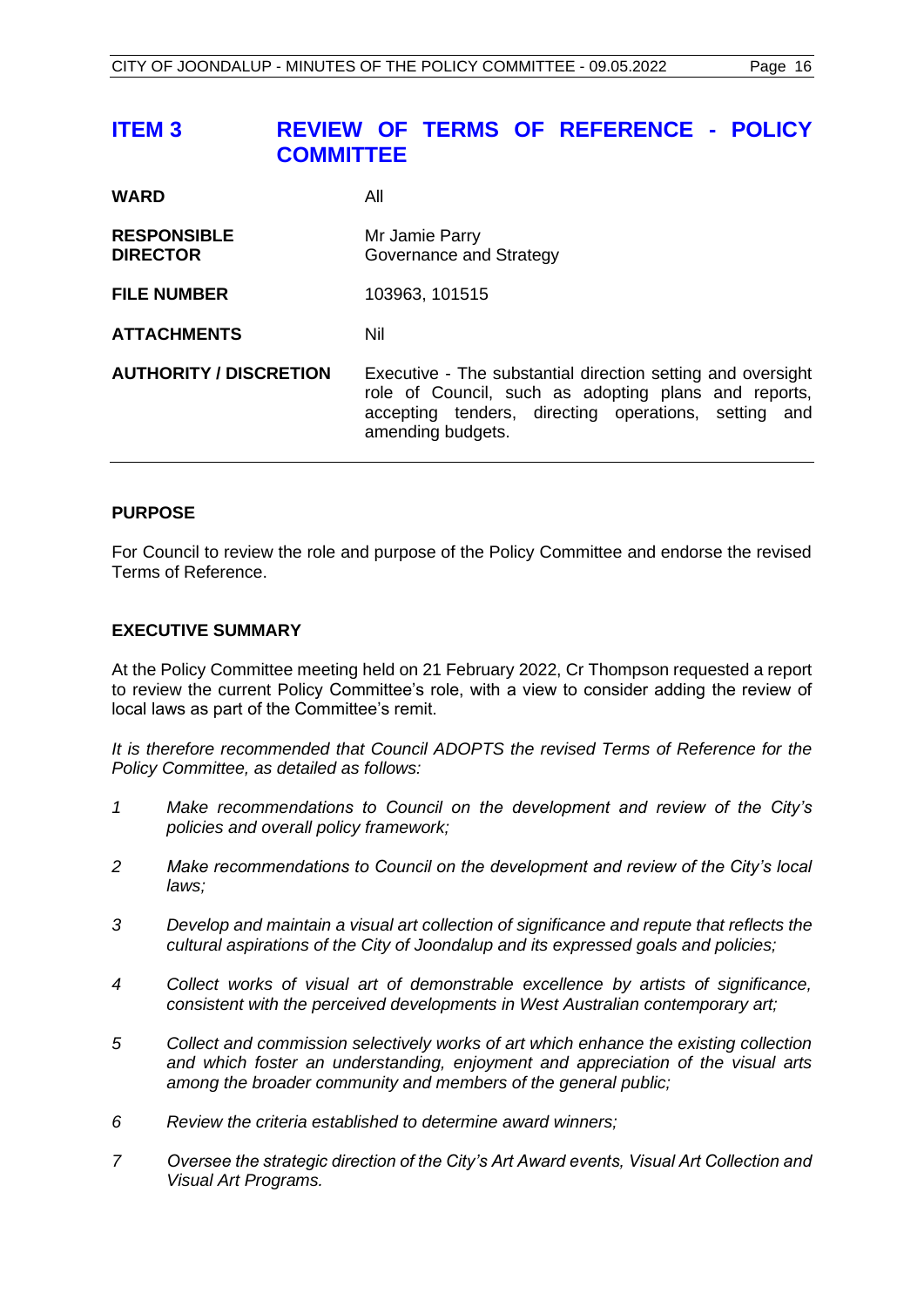### **BACKGROUND**

The current Terms of Reference for the Policy Committee were endorsed by the Council on 1 November 2021, and are as follows:

### *"Terms of Reference*

*The role of the Policy Committee is to:*

- *1 Make recommendations to Council on the development and review of the City's policies and overall policy framework;*
- *2 Develop and maintain a visual art collection of significance and repute that reflects the cultural aspirations of the City of Joondalup and its expressed goals and policies;*
- *3 Collect works of visual art of demonstrable excellence by artists of significance, consistent with the perceived developments in West Australian contemporary art;*
- *4 Collect and commission selectively works of art which enhance the existing collection and which foster an understanding, enjoyment and appreciation of the visual arts among the broader community and members of the general public;*
- *5 Review the criteria established to determine award winners;*
- *6 Oversee the strategic direction of the City's Art Award events, Visual Art Collection and Visual Art Programs."*

This Committee has no delegated authority to implement its recommendations without resolution of Council and any changes to the Terms of Reference will require a resolution of Council.

### **DETAILS**

In accordance with section 3.5 of the *Local Government Act 1995* (the Act), a local government may make local laws that are necessary or convenient for it to perform any of its functions under the Act. The procedure for making local laws is outlined in section 3.12 of the Act. In addition, a local government is required to review its local laws every eight years (section 3.16 refers).

Should the Policy Committee wish to assist Council in fulfilling its legislative responsibilities in relation to local laws, an amendment to the Committee's Terms of Reference could be made to accommodate this. It is suggested that the additional point could be added to the Committee's Terms of Reference:

*Make recommendations to Council on the development and review of the City's local laws.*

### **Issues and options considered**

Council can either:

- endorse the revised Terms of Reference as presented
- amend the Terms of Reference or
- make no changes to the Terms of Reference.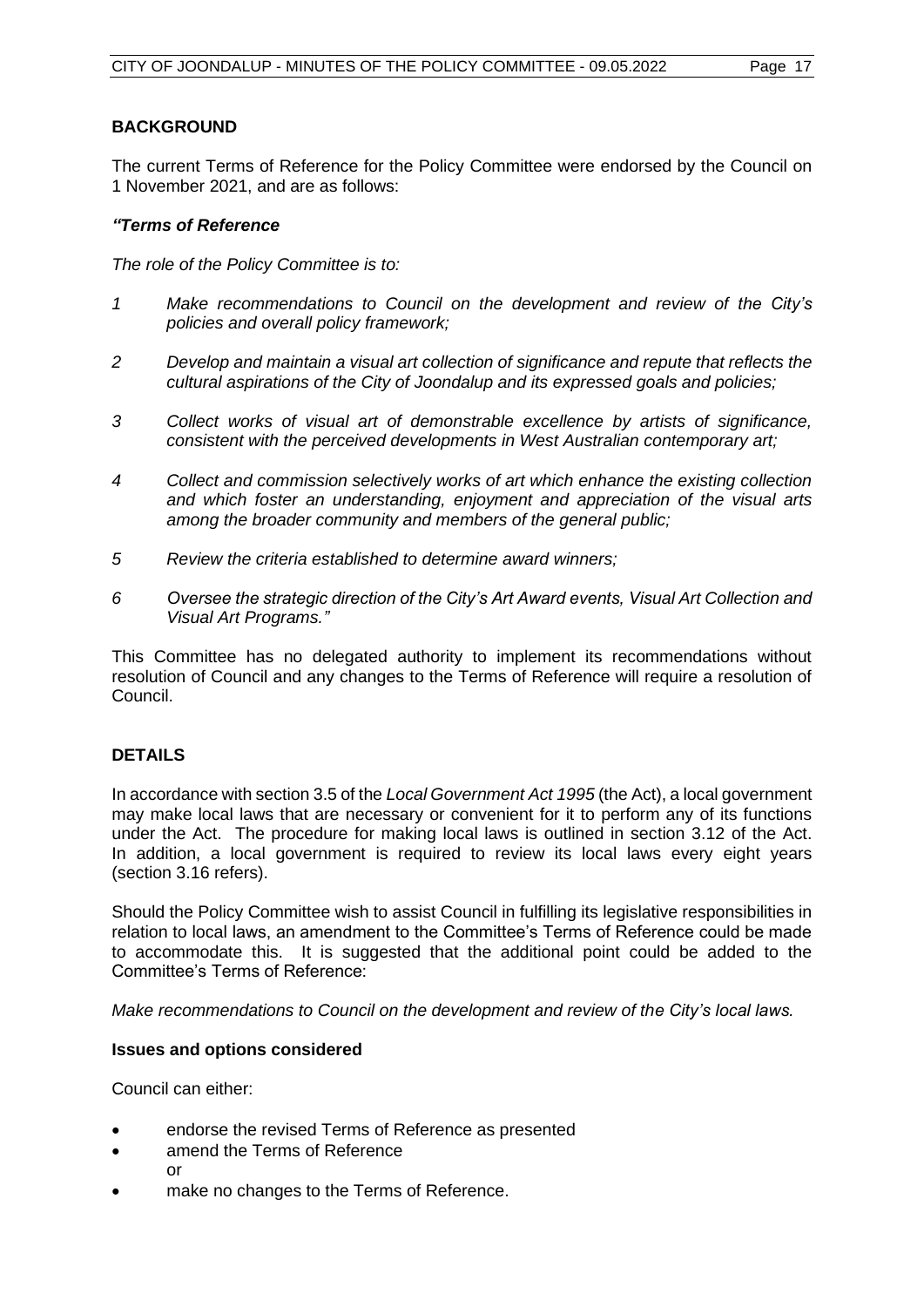### **Legislation / Strategic Community Plan / Policy implications**

**Legislation** *Local Government Act 1995. Local Government (Administration) Regulations 1996. City of Joondalup Meeting Procedures Local Law 2013.*

### **Strategic Community Plan**

- **Key theme Governance and Leadership.**
- **Objective Corporate capacity.**
- **Strategic initiative** Continuously strive to improve performance and service delivery across all corporate functions.

**Policy** Not applicable.

### **Risk management considerations**

Should the Policy Committee include local laws as part of its Terms of Reference, consideration will need to be given to the time taken in progressing matters through to the Council, as there are very specific timeframes set out in the Act for the commencement, making of and review of local laws.

### **Financial / budget implications**

Not applicable.

### **Regional significance**

Not applicable.

### **Sustainability implications**

Not applicable.

### **Consultation**

Not applicable.

### **COMMENT**

Should the Committee endorse a change in its Terms of Reference, this will need to progress through to the Council for approval given that the Policy Committee has no delegated authority to make decisions in this regard.

### **VOTING REQUIREMENTS**

Absolute Majority.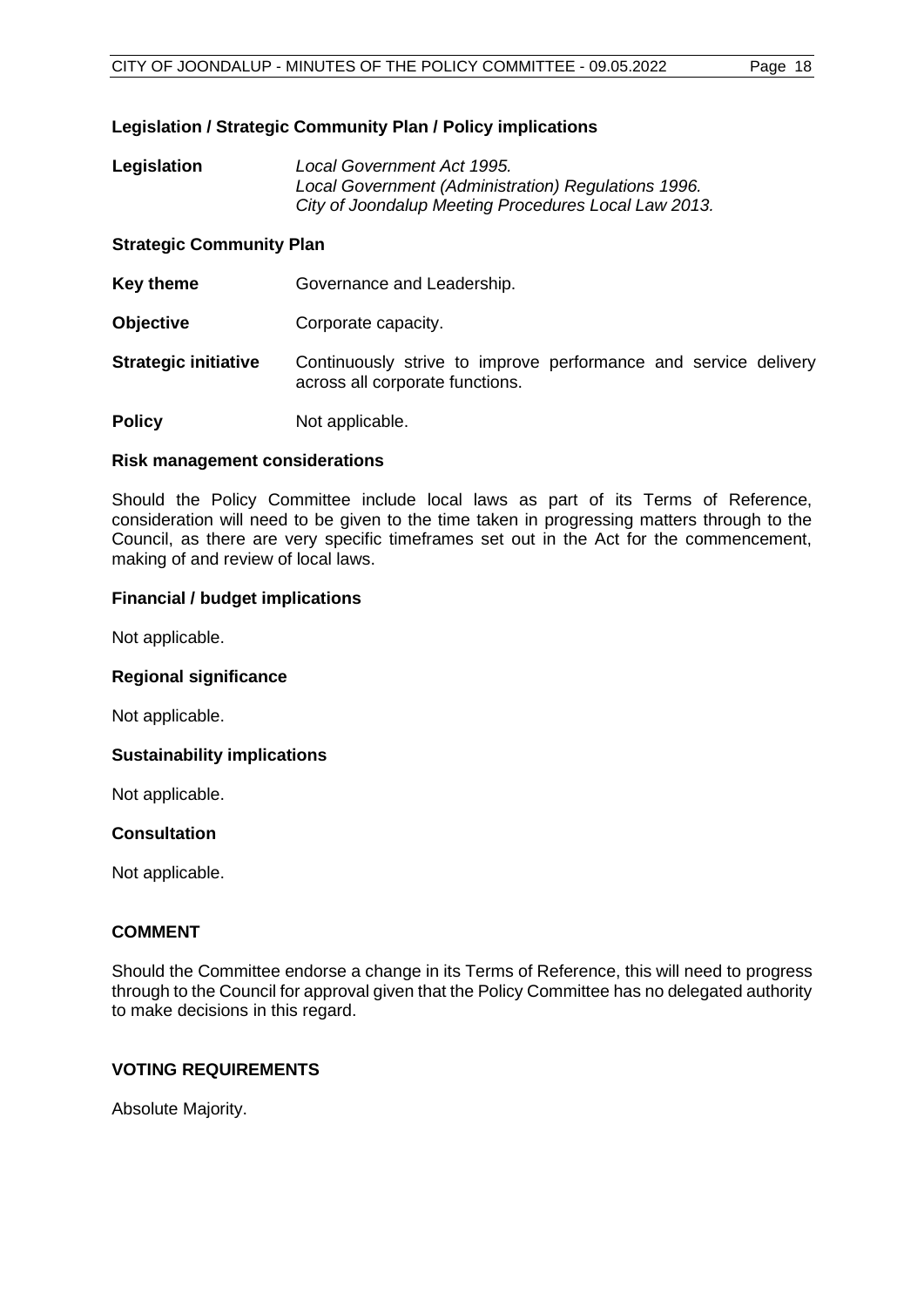### **OFFICER'S RECOMMENDATION**

That Council ADOPTS the revised Terms of Reference for the Policy Committee, as detailed as follows:

- 1 Make recommendations to Council on the development and review of the City's policies and overall policy framework;
- 2 Make recommendations to Council on the development and review of the City's local laws;
- 3 Develop and maintain a visual art collection of significance and repute that reflects the cultural aspirations of the City of Joondalup and its expressed goals and policies;
- 4 Collect works of visual art of demonstrable excellence by artists of significance, consistent with the perceived developments in West Australian contemporary art;
- 5 Collect and commission selectively works of art which enhance the existing collection and which foster an understanding, enjoyment and appreciation of the visual arts among the broader community and members of the general public;
- 6 Review the criteria established to determine award winners;
- 7 Oversee the strategic direction of the City's Art Award events, Visual Art Collection and Visual Art Programs.

**MOVED Cr Kingston, SECONDED Cr Poliwka that Item 3 – Review of Terms of Reference – Policy Committee, BE REFERRED BACK to the Chief Executive Officer to review the Terms of Reference related to arts and culture whilst retaining the Terms of Reference related to the development and review of the City's Policies and proposed development and review of the City's local laws.**

### **The Motion was Put and CARRIED (5/0)**

**In favour of the Motion:** Crs Thompson, Hill, Kingston, Poliwka and Raftis.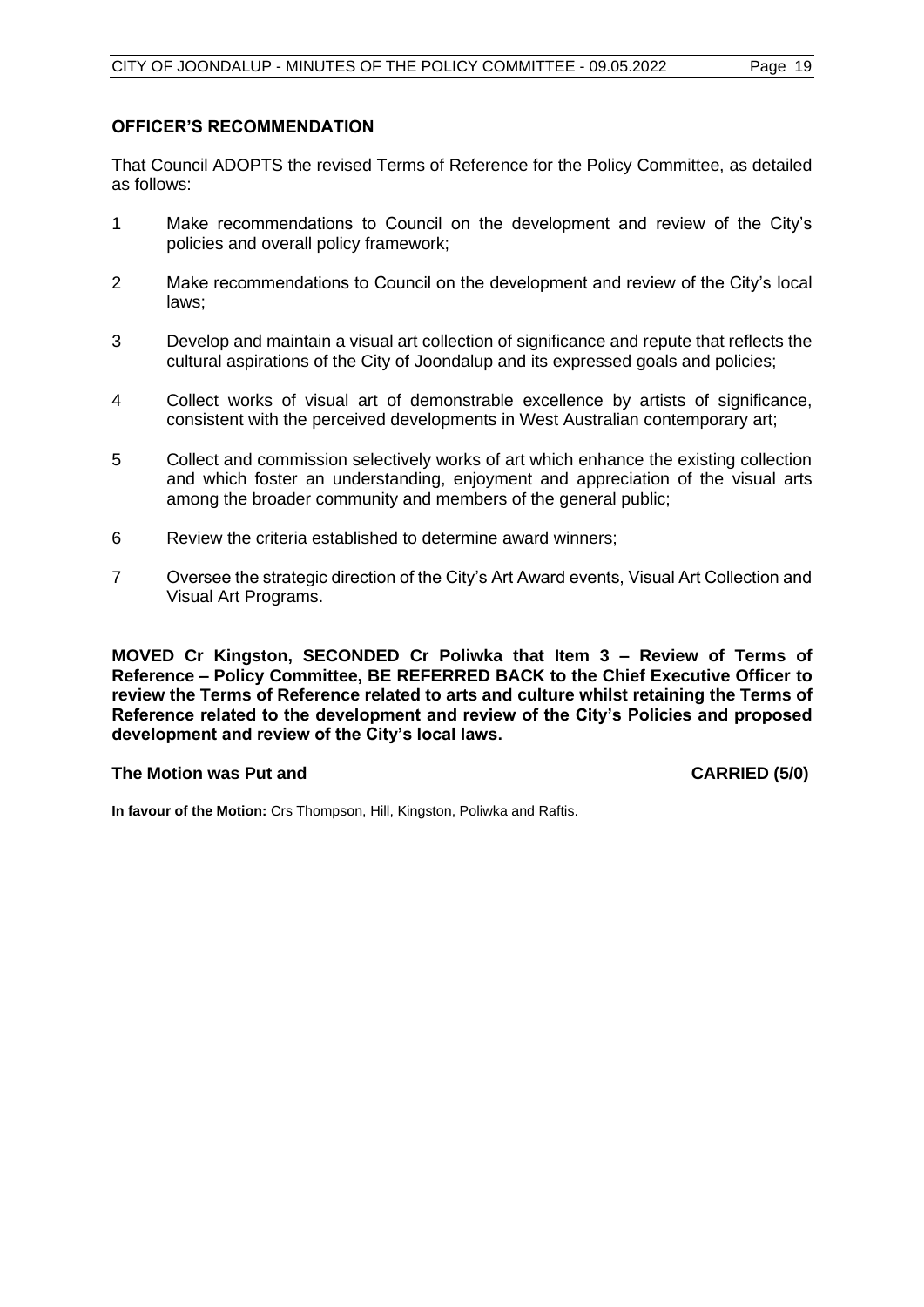# <span id="page-20-0"></span>**ITEM 4 ELECTED MEMBERS' ENTITLEMENTS POLICY - ICT EQUIPMENT**

| <b>WARD</b>                           | All                                                                                  |                   |                                      |  |
|---------------------------------------|--------------------------------------------------------------------------------------|-------------------|--------------------------------------|--|
| <b>RESPONSIBLE</b><br><b>DIRECTOR</b> | Mr Jamie Parry<br>Governance and Strategy                                            |                   |                                      |  |
| <b>FILE NUMBER</b>                    | 101269, 101267, 101515                                                               |                   |                                      |  |
| <b>ATTACHMENTS</b>                    | Attachment 1                                                                         | (tracked changes) | Elected Members' Entitlements Policy |  |
|                                       | Attachment 2                                                                         | (revised)         | Elected Members' Entitlements Policy |  |
| <b>AUTHORITY / DISCRETION</b>         | Legislative - includes the adoption of local laws, planning<br>schemes and policies. |                   |                                      |  |

### **PURPOSE**

For Council to consider amendments to the *Elected Members' Entitlements Policy* to provide for management of mobile phones/ICT equipment issued to Elected Members.

### **EXECUTIVE SUMMARY**

Following the 2021 local government election queries were received from Elected Members regarding whether mobile phones/ICT equipment issued to Elected Members could be retained when replaced under the *Elected Members' Entitlements Policy*.

A review of the City's policy provided there was no provision under the *Elected Members' Entitlements Policy* that allows for such purchases, other than on retirement.

At an information session for Elected Members held in February 2022 it was requested that a report be presented amending the *Elected Members' Entitlements Policy* to allow for mobile phones/ICT equipment to be purchased by Elected Members at fair market value, following its replacement term (as informed by the Policy).

It is therefore recommended that *Council ADOPTS the revised Elected Members' Entitlements Policy as detailed in Attachment 2 to this Report.*

### **BACKGROUND**

The *Elected Members' Entitlements Policy* sets out the support and allowances available to the City's Elected Members, including the issue of equipment.

Following the 2021 local government election queries were received from Elected Members regarding whether mobile phones/ICT equipment issued to Elected Members could be retained when replaced under the *Elected Members' Entitlements Policy*.

A review of the City's policy provided there was no provision under the *Elected Members' Entitlements Policy* that allows for such purchases, other than on retirement.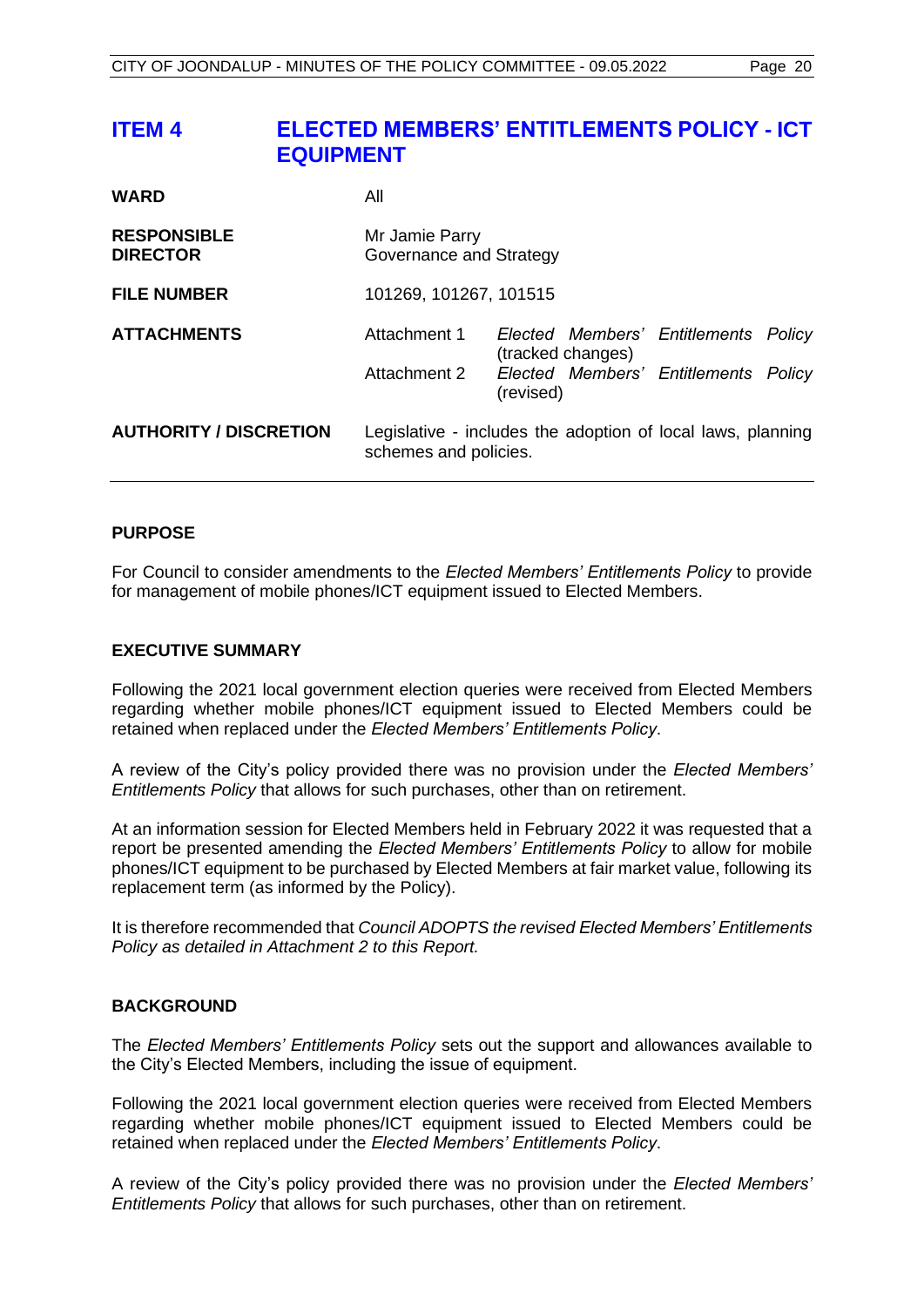At an information session for Elected Members held in February 2022 it was discussed whether the *Elected Members' Entitlements Policy* should be amended to either:

- allow for mobile phones/ICT equipment to be purchased by Elected Members at fair market value, following its replacement term (as informed by the Policy)
- not allow for mobile phones/ICT equipment to be purchased, following its replacement or
- utilise the ICT Allowance for the purchase of all ICT equipment and removing purchase provisions for the Policy.

Elected Members requested a report be submitted to the Policy Committee amending the *Elected Members' Entitlements Policy* to allow for mobile phones/ICT equipment to be purchased by Elected Members at fair market value, following its replacement term (as informed by the Policy).

### **DETAILS**

### *Elected Members' Entitlements Policy*

Under the *Elected Members' Entitlements Policy* (clause 4.2), Elected Members are entitled to be issued with new computer equipment following each local government election they are elected (such as every 4 years). A recent amendment to the Policy provides that mobile phones will be issued new every two years. The Policy provides that any equipment less than three years old must be returned to the City (clause 4.4).

The Policy also provides that equipment can be retained by a retiring Elected Member however, the value of any equipment retained cannot be more than the limits set under regulation 34AC of the *Local Government (Administration) Regulations 1996,* being *"the amount of \$100 for each year served as a council member to a maximum of \$1,000."*

In the past, it appears that Elected Members were permitted to purchase equipment under the *Disposal of Minor Surplus Assets Policy* however, this policy does not permit the purchase of equipment by Elected Members as the objective of this policy is to dispose of minor surplus assets to local community groups or education providers only.

As it currently stands, there is no provision under the *Elected Members' Entitlements Policy*  that allows for the purchase of mobile phones/ICT equipment at fair market value, other than on retirement. It is acknowledged that there may have been some inconsistencies in how the policy was applied in the past.

The Administration's current practice is that ICT equipment returned to the City (when it is replaced) is recycled and allocated to staff where required therefore saving the City funds on new equipment.

### *Salaries and Allowance Tribunal – ICT Allowance*

The Salaries and Allowance Tribunal has established an annual allowance in lieu of expenses for ICT being to a maximum of \$3,500 per annum. This Allowance is included within the *Elected Members' Entitlements Policy.*

SAT provides that *"the intent of the allowance to reflect the extent and nature of the expenses incurred and not to result in a windfall gain for council members"*; and *"to consider the particular practices of local governments in the use of information and communication technology (for example laptop computers, iPads).*"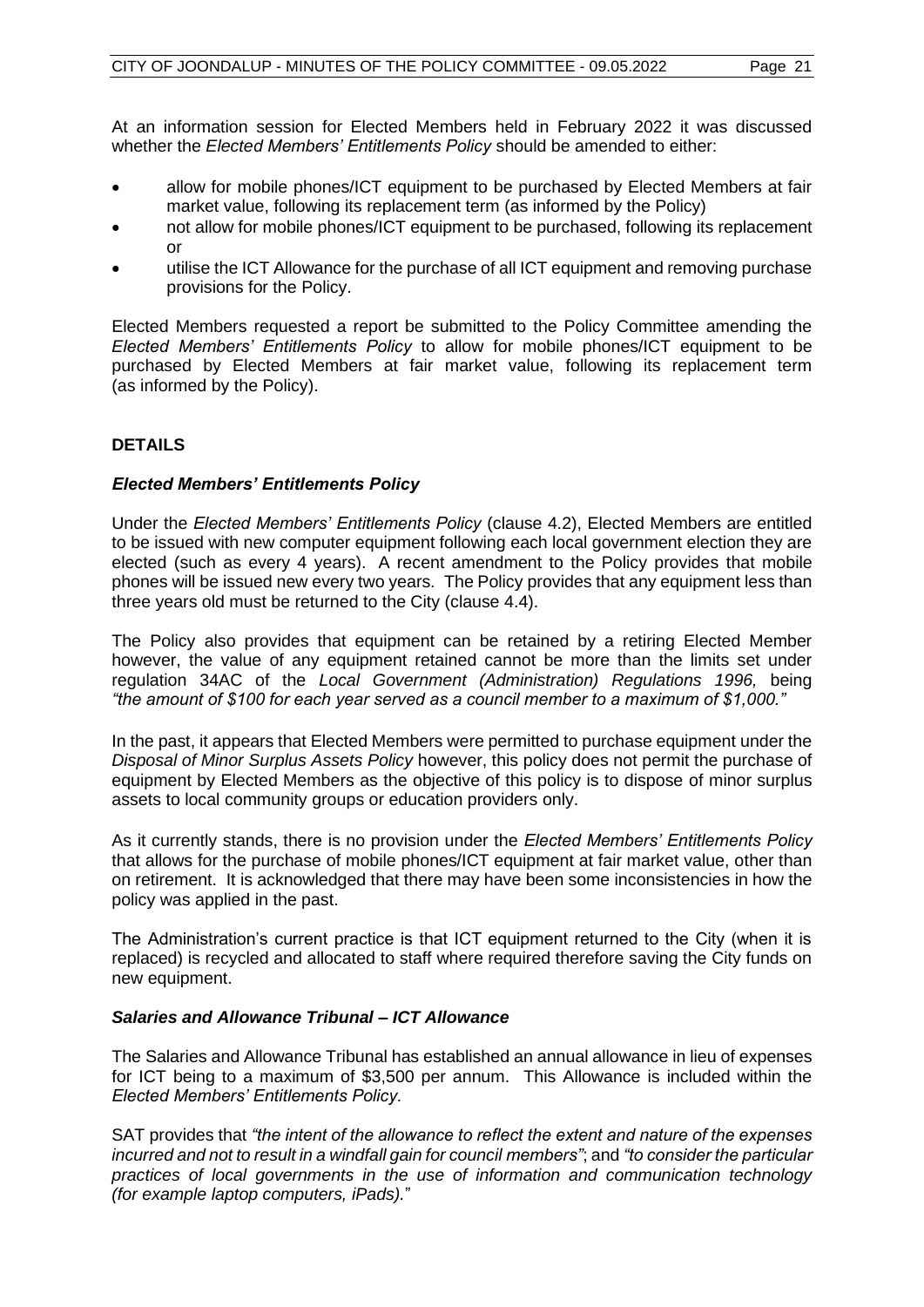There is no one consistent approach within the local government sector as to how the ICT allowance is to be used.

Therefore, there is the opportunity for Elected Members to consider whether the ICT Allowance should be used for the purchase of some/all ICT equipment and mobile telephones, thereby requiring provision of purchase of equipment in the Policy redundant.

Through an agreed approval process, any expenses beyond the allowance provisions could be reimbursed to Elected Members through provision of actual costs incurred.

### *Cities of Stirling and Wanneroo*

The City of Stirling provides that at the end of each two and four year period (for designated ICT equipment), Elected Members will have the option to either return or purchase the devices provided by the City.

[https://www.stirling.wa.gov.au/your-city/documents-and-publications/your-city/about](https://www.stirling.wa.gov.au/your-city/documents-and-publications/your-city/about-council/governance-and-transparency/policies/elected-member-entitlements-policy)[council/governance-and-transparency/policies/elected-member-entitlements-policy](https://www.stirling.wa.gov.au/your-city/documents-and-publications/your-city/about-council/governance-and-transparency/policies/elected-member-entitlements-policy)

The City of Wanneroo policy provides that the items provided are to be returned by the Elected Member to the City within 14 days of ceasing to be an elected member or whenever requested to do so by the CEO (or as otherwise negotiated to purchase). The CEO is authorised to approve the sale of equipment to retiring Councillors at a value to be determined by the CEO.

The policy provides that the ICT Allowance is utilised by City of Wanneroo Elected Members for the purchase of mobile telephones.

[Council Members Fees, Allowances, Reimbursements](https://www.wanneroo.wa.gov.au/downloads/file/1864/council_members_fees_allowances_reimbursements_and_benefits_policy) & Benefits Policy - City of Wanneroo

With regard to purchase of equipment following its replacement term, the City of Wanneroo has a procedure for disposal of such minor assets to Elected Members.

### **Issues and options considered**

The following options are available to Elected Members:

- 1 retain the *Elected Members' Entitlements Policy* as is. As such Elected Members would not be entitled to purchase mobile phones/ICT equipment other than on retirement.
- 2 amend the *Elected Members' Entitlements Policy* to allow Elected Members to purchase mobile phones/ICT equipment at fair market value, following its replacement term (as informed by the Policy). or
- 3 amend the *Elected Members' Entitlements Policy* to provide that Elected Members purchase mobile phones/ICT equipment within their annual ICT Allowance.

Elected Members, at an information session held in February 2022, favoured Option 2.

As such the following amendments to the *Elected Members' Entitlements Policy* are proposed:

### *Elected Members' Entitlements Policy*

• Definitions

Include a definition of fair value as per the Australian Accounting Standards Board 13, meaning the price that would be received to sell an asset or paid to transfer a liability in an orderly transaction between market participants at the measurement date (AASB 13).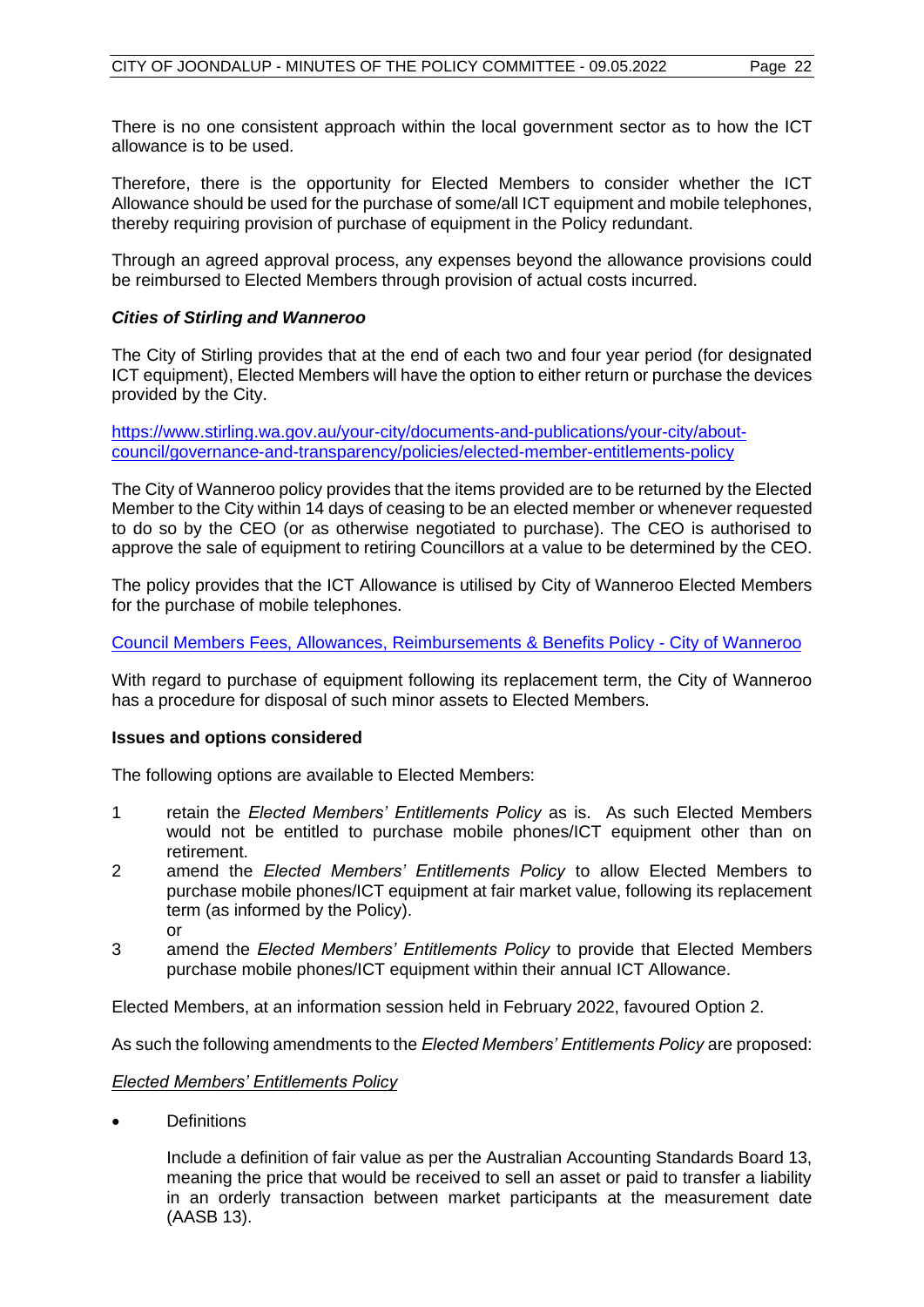### • Clause 4.2 - Equipment

Amend Clause 4.2 by the addition of the following paragraph:

*At the end of each two and four year period (for mobile phones and computer equipment respectively), Elected Members will have the option to either return or purchase the devices provided by the City, at fair value. The CEO is authorised to approve the purchase of devices at a value to be determined by the CEO.* 

It is considered that the inclusion of the option to return or purchase equipment at fair value provides clarity with regard the circumstances for return or purchase of equipment.

• Clause 4.4 – Return of Equipment Issued

Amend Clause 4.4(a) (i) to read as follows:

*An Elected Member must return the following equipment to the City within 14 days of ceasing to be an Elected Member:*

*i Any mobile phone or computer equipment issued by the City (unless otherwise negotiated to purchase, at fair value). The CEO is authorised to approve the purchase of devices at a value to be determined by the CEO.*

It is considered that the removal of the three year age of equipment; specifying equipment is ICT related; and inclusion of the option to purchase equipment at fair value provides clarity with regard the circumstances for return or purchase of equipment on retirement.

### **Legislation / Strategic Community Plan / Policy implications**

**Legislation** *Local Government Act 1995.*

**Strategic Community Plan**

| Key theme                   | Financial Sustainability.                                                         |
|-----------------------------|-----------------------------------------------------------------------------------|
| <b>Objective</b>            | Effective Management.                                                             |
| <b>Strategic initiative</b> | Manage liabilities and assets through a planned, long-term approach.              |
| <b>Policy</b>               | Elected Members' Entitlements Policy.<br>Disposal of Minor Surplus Assets Policy. |

### **Risk management considerations**

A risk to the organisation may be the community perception that Elected Members are permitted to replace and purchase well-functioning equipment at a discounted rate. It is considered that this risk may be reduced through public disclosure.

### **Financial / budget implications**

The financial implications of each option are nominal.

### **Regional significance**

Not applicable.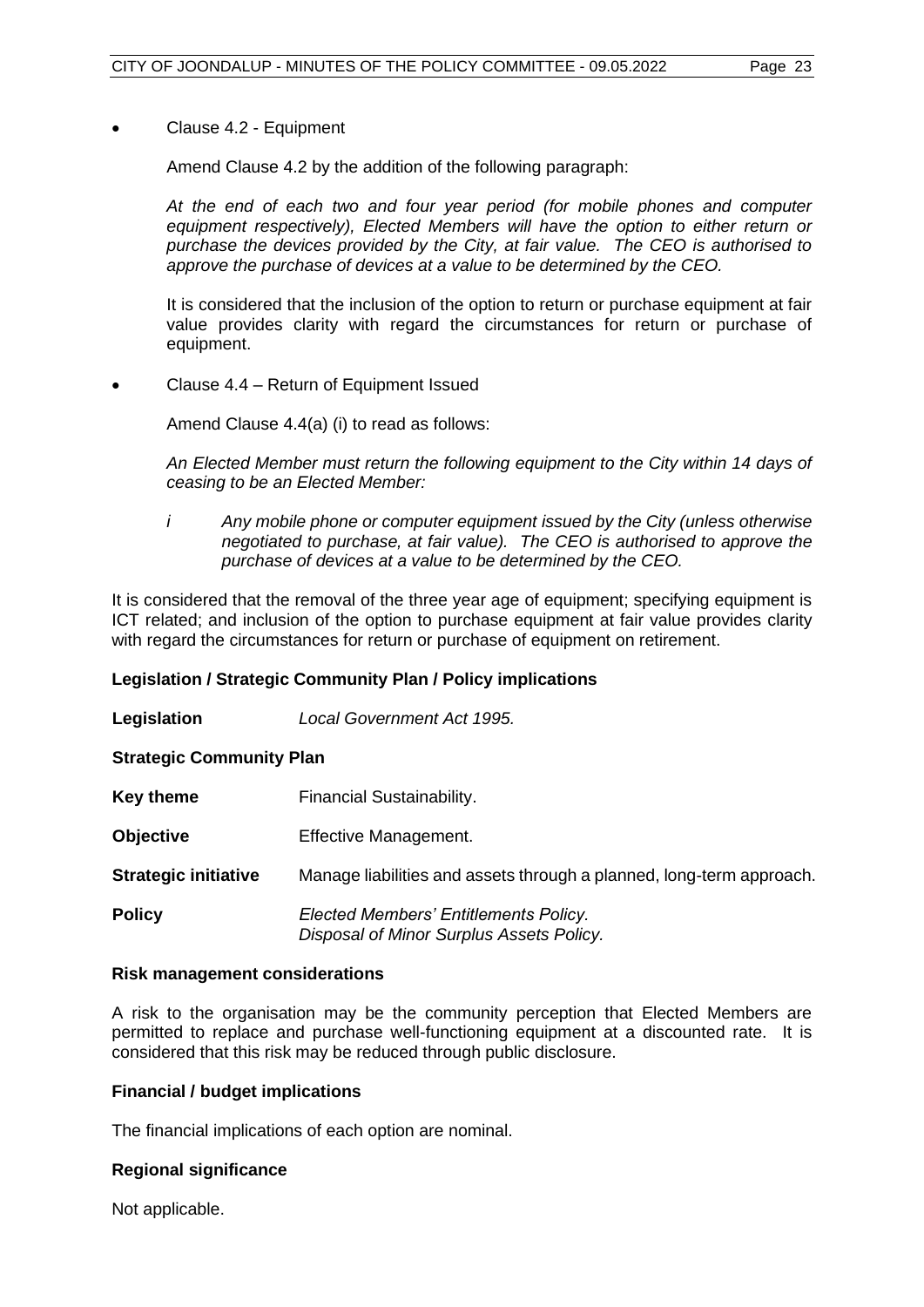### **Sustainability implications**

Not applicable.

### **Consultation**

Not applicable.

### **COMMENT**

At an information session for Elected Members held in February 2022 it was requested that a report be presented amending the *Elected Members' Entitlements Policy* to allow for mobile phones/ICT equipment to be purchased by Elected Members at fair market value, following its replacement term (as informed by the Policy).

The proposed amendments to the Policy are considered to provide clarity with regard return or purchase of ICT equipment.

### **VOTING REQUIREMENTS**

Simple Majority.

### **MOVED Cr Thompson, SECONDED Cr Hill that Council ADOPTS the revised** *Elected Members' Entitlements Policy* **as detailed in Attachment 2 to this Report.**

### **The Motion was Put and CARRIED (5/0)**

**In favour of the Motion:** Crs Thompson, Hill, Kingston, Poliwka and Raftis.

*Appendix 3 refers*

*To access this attachment on electronic document, click [here: Attach3agnPOLICY220509.pdf](http://www.joondalup.wa.gov.au/files/committees/POLI/2022/Attach3agnPOLICY220509.pdf)*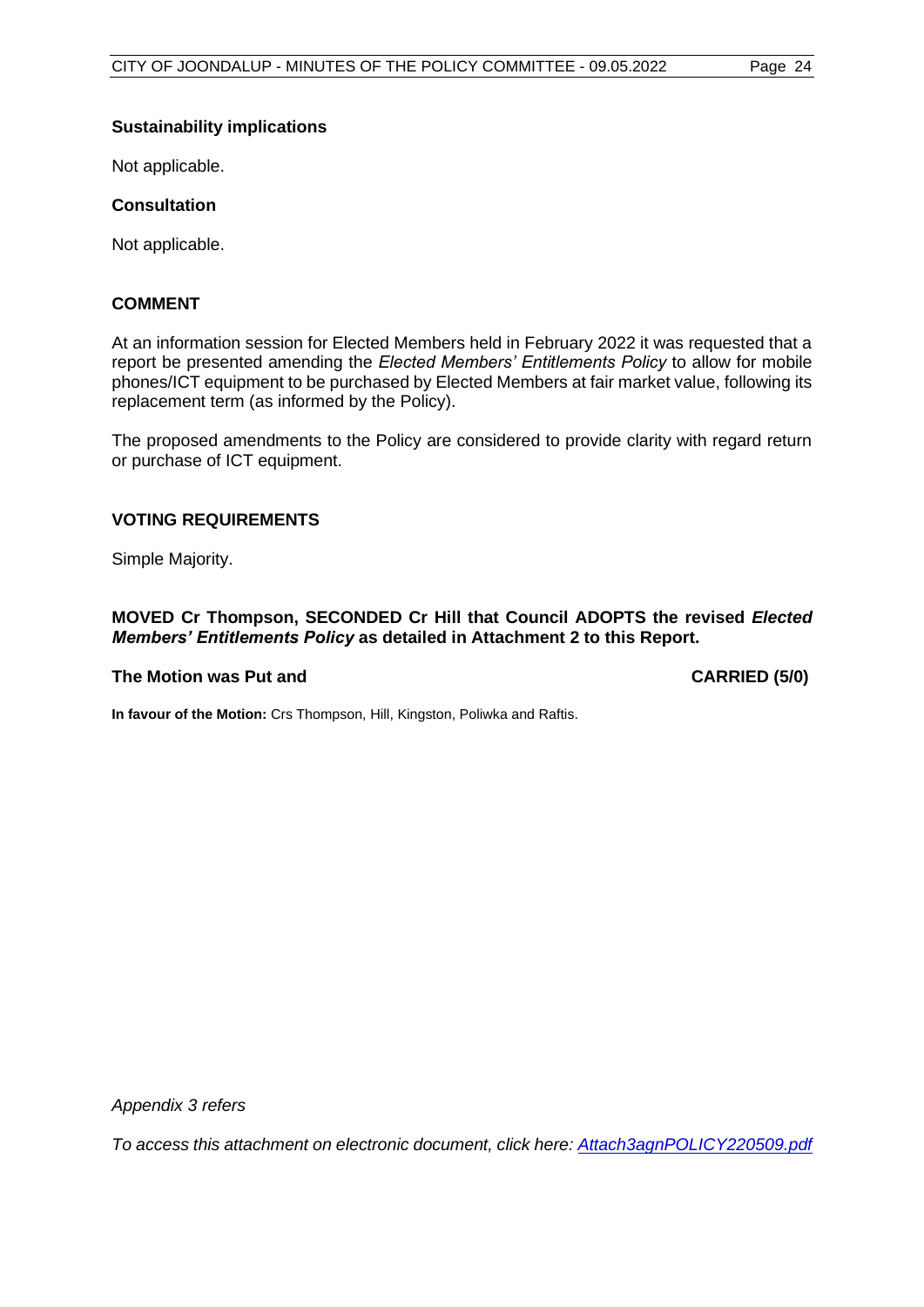# <span id="page-25-0"></span>**ITEM 5 PROPOSED AMENDMENTS TO THE PLANNING CONSULTATION LOCAL PLANNING POLICY**

| <b>WARD</b>                           | All                                                                                  |                                                                                                                                                                                                                                    |  |  |  |
|---------------------------------------|--------------------------------------------------------------------------------------|------------------------------------------------------------------------------------------------------------------------------------------------------------------------------------------------------------------------------------|--|--|--|
| <b>RESPONSIBLE</b><br><b>DIRECTOR</b> | Mr Chris Leigh<br><b>Planning and Community Development</b>                          |                                                                                                                                                                                                                                    |  |  |  |
| <b>FILE NUMBER</b>                    | 108216, 101515                                                                       |                                                                                                                                                                                                                                    |  |  |  |
| <b>ATTACHMENTS</b>                    | Attachment 1<br>Attachment 2<br>Attachment 3                                         | Current Planning Consultation<br>Local<br><b>Planning Policy</b><br>Draft revised Planning Consultation Local<br>Planning Policy - tracked changes<br>Draft revised Planning Consultation Local<br>Planning Policy - clean version |  |  |  |
| <b>AUTHORITY / DISCRETION</b>         | Legislative - includes the adoption of local laws, planning<br>schemes and policies. |                                                                                                                                                                                                                                    |  |  |  |

### **PURPOSE**

For Council to consider amendments to the *Planning Consultation Local Planning Policy* to align with changes to the *Planning and Development (Local Planning Schemes) Regulations 2015*, for the purposes of public advertising.

### **EXECUTIVE SUMMARY**

On 15 February 2021, amendments to the *Planning and Development (Local Planning Schemes) Regulations 2015* (LPS Regulations) came into effect as part of the State Government's reform of the planning system. The amendments include changes to the way consultation can be undertaken for some strategic proposals and development (planning) applications. As a result, some consultation processes can no longer be undertaken in accordance with the City's *Planning Consultation Local Planning Policy* as the requirements of the LPS Regulations override the City's policy. A review of the policy has been undertaken to ensure consistency with the LPS Regulations.

Further amendments to the policy are also proposed development applications where approval is not required under the local planning scheme.

The proposed amendments are considered necessary to align with the LPS Regulations and ensure appropriate community consultation is undertaken for planning proposals.

*It is therefore recommended that Council supports the draft revised Planning Consultation Local Planning Policy for the purposes of public consultation for a period of 21 days.* 

### **BACKGROUND**

As part of the Action Plan for Planning Reform, the State Government has implemented several initiatives to improve the planning system. On 15 February 2021, amendments to the LPS Regulations came into effect, which included modification to the way consultation is undertaken on some planning proposals.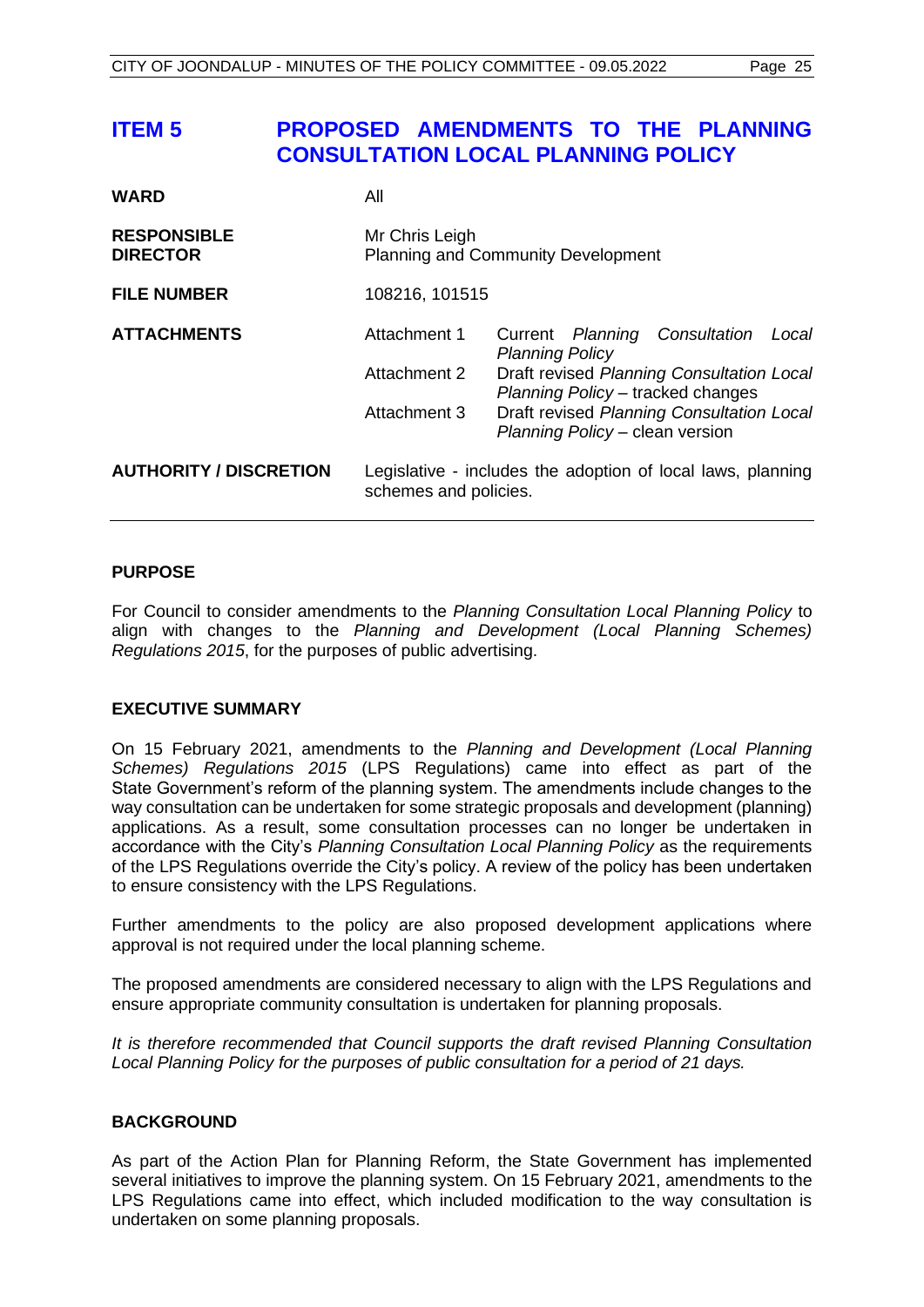These amendments include the following:

- A new designation of complex development applications.
- A 28 day consultation period for complex development applications.
- A defined minimum consultation catchment (200 metre radius) for complex development applications.
- A 14 day consultation period for non-complex development applications.
- A 42 day consultation period for structure plans (previously 28 days).
- Provisions to exclude the Christmas and Easter holiday periods from the calculation of the required number of advertising days.
- Mandating a standard size and wording on advertising signs for development applications.
- The removal of any reference to displaying a notice at the local government office.
- A notice in the local newspaper is no longer mandatory however may be done if the local government considers it appropriate in the circumstances.
- A clause that specifically allows the local government to require the applicant to pay the advertising costs associated with a development application.

The City's *Planning Consultation Local Planning Policy* was adopted by Council in March 2020 (CJ033-03/20 refers) to provide guidance on public consultation for a range of statutory planning proposals, particularly where a range of consultation options are available under the LPS Regulations. The requirements of the LPS Regulations that came into effect on 15 February 2021 override some provisions of the City's policy.

### **DETAILS**

### Amendments to align with the LPS Regulations

To align with the LPS Regulations the following amendments are proposed to the *Planning Consultation Local Planning Policy*:

- Wording for consultation over the Christmas and Easter holiday period updated to align with the wording in the LPS Regulations. This requires consultation that occurs over these holiday periods to exclude the days between Christmas and New Year and seven days from Good Friday, from the advertising period, effectively adding additional time to for comments to be made on consultations undertaken over these periods. It is noted that this is not dissimilar to the approach already being undertaken by the City.
- Structure plan consultation period increased from 28 days to 42 days.
- Notification on the City/Libraries noticeboard removed as a communication method, noting this is currently only being undertaken for strategic proposals.
- A notice in the local newspaper is only required for strategic proposals where appropriate.

### *Complex applications and non-complex applications*

The LPS Regulations have introduced the concept of complex and non-complex development applications. These designations are only used for the purpose of determining the consultation procedures under the LPS Regulations.

A complex application in the LPS Regulations is defined as:

(a) an application for approval of development that is a use of land if the use is not specifically referred to in the zoning table of the scheme in respect of the zone in which the development is located (such as an 'Unlisted Use') or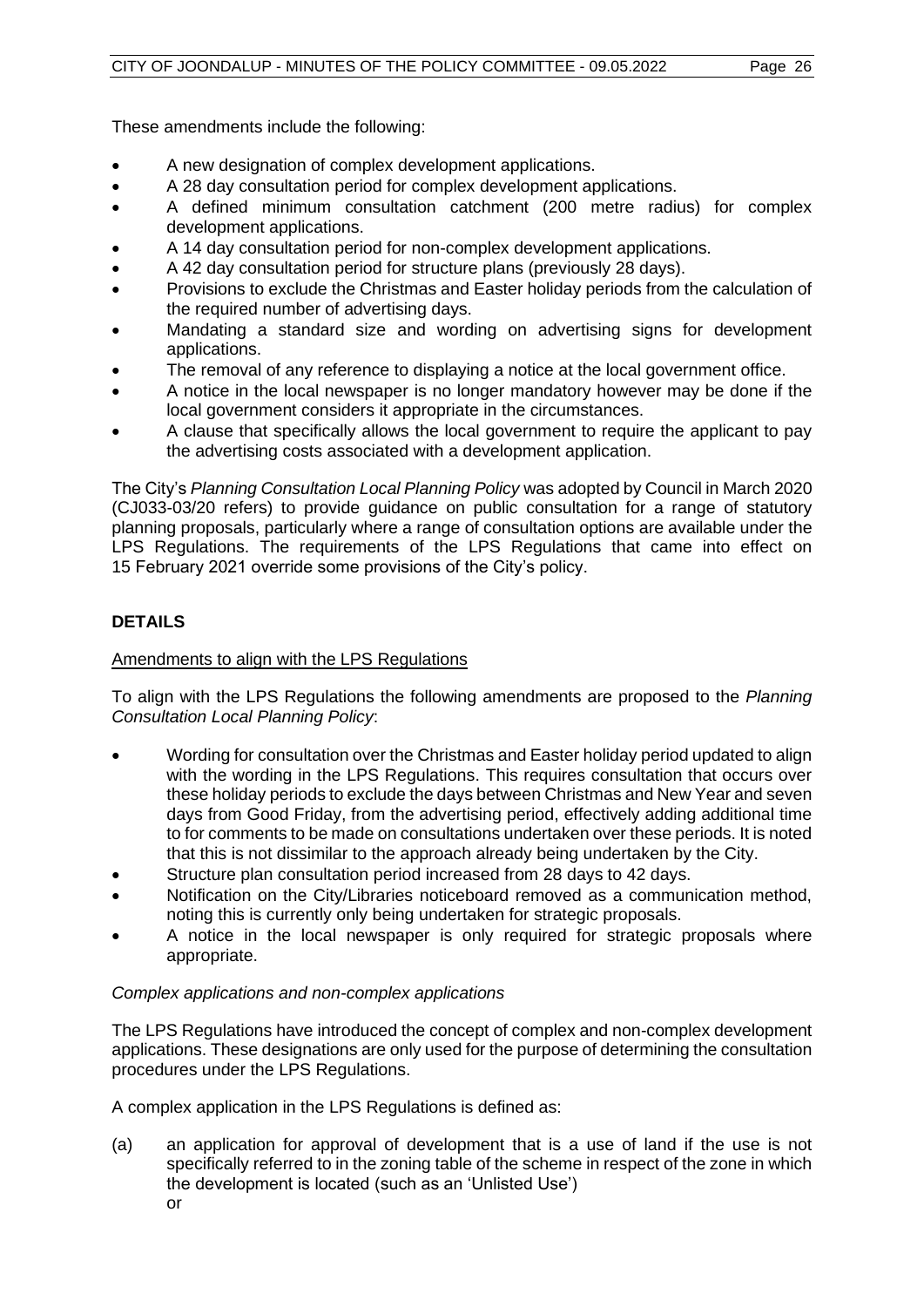The LPS Regulations require that complex applications must be advertised for a period of 28 days by way of:

- a notice on the local government website
- the giving of notice to owners and occupiers within 200 metres of the proposed development
- the giving of notice to any other owners and occupiers who, in the opinion of the local government, are likely to be affected by the proposal
- erecting a sign or signs in the format required by the Western Australian Planning Commission (WAPC).

Applications that are not designated as complex may be advertised for a period of 14 days by way of any or all of the following:

- A notice on the local government website.
- The giving of notice to any other owners and occupiers who, in the opinion of the local government, are likely to be affected by the proposal.
- Erecting a sign or signs in the format required by the WAPC.

As the distinction between complex and non-complex development applications is a new concept introduced into the LPS Regulations, the City's *Local Planning Scheme No. 3* (LPS3) and existing local planning policies do not designate any development applications as complex.

The changes to the LPS Regulations also mean that unless a development application is designated as a complex application, consultation can only be undertaken for 14 days. This means that applications for multiple dwellings, five or more grouped dwellings and telecommunications infrastructure can now only by advertised for a period of 14 days, irrespective of the current policy requirement that stipulates 21 days. Only those development applications designated as complex applications can be advertised for 28 days.

To ensure an appropriate level of community consultation for these applications, and other larger scale developments, it is proposed to designate the development applications that meet the criteria below as complex applications. It is noted that the extent of consultation undertaken for these applications will increase from the current policy requirements.

| <b>Complex application type</b>                                                                                                          | <b>Examples</b>                                                                                                            |  |  |  |
|------------------------------------------------------------------------------------------------------------------------------------------|----------------------------------------------------------------------------------------------------------------------------|--|--|--|
| Multiple dwellings (new and major additions),                                                                                            | Housing                                                                                                                    |  |  |  |
| excluding multiple dwellings in the Joondalup                                                                                            | Multiple dwellings                                                                                                         |  |  |  |
| Activity Centre Plan and Whitfords Activity Centre                                                                                       | in in                                                                                                                      |  |  |  |
| Plan areas.                                                                                                                              | <b>Opportunity Areas</b>                                                                                                   |  |  |  |
| Grouped dwellings (five or more) excluding<br>grouped dwellings in the Joondalup Activity<br>Centre and Whitfords Activity Centre areas. | Grouped dwellings (five or more in<br>housing opportunity areas)<br>Aged and dependent persons dwellings<br>(five or more) |  |  |  |
| Child care premises (new or expansion in                                                                                                 | Recent child care premises in Kallaroo,                                                                                    |  |  |  |
| capacity) in or adjoining the 'Residential' zone                                                                                         | Kingsley and Woodvale                                                                                                      |  |  |  |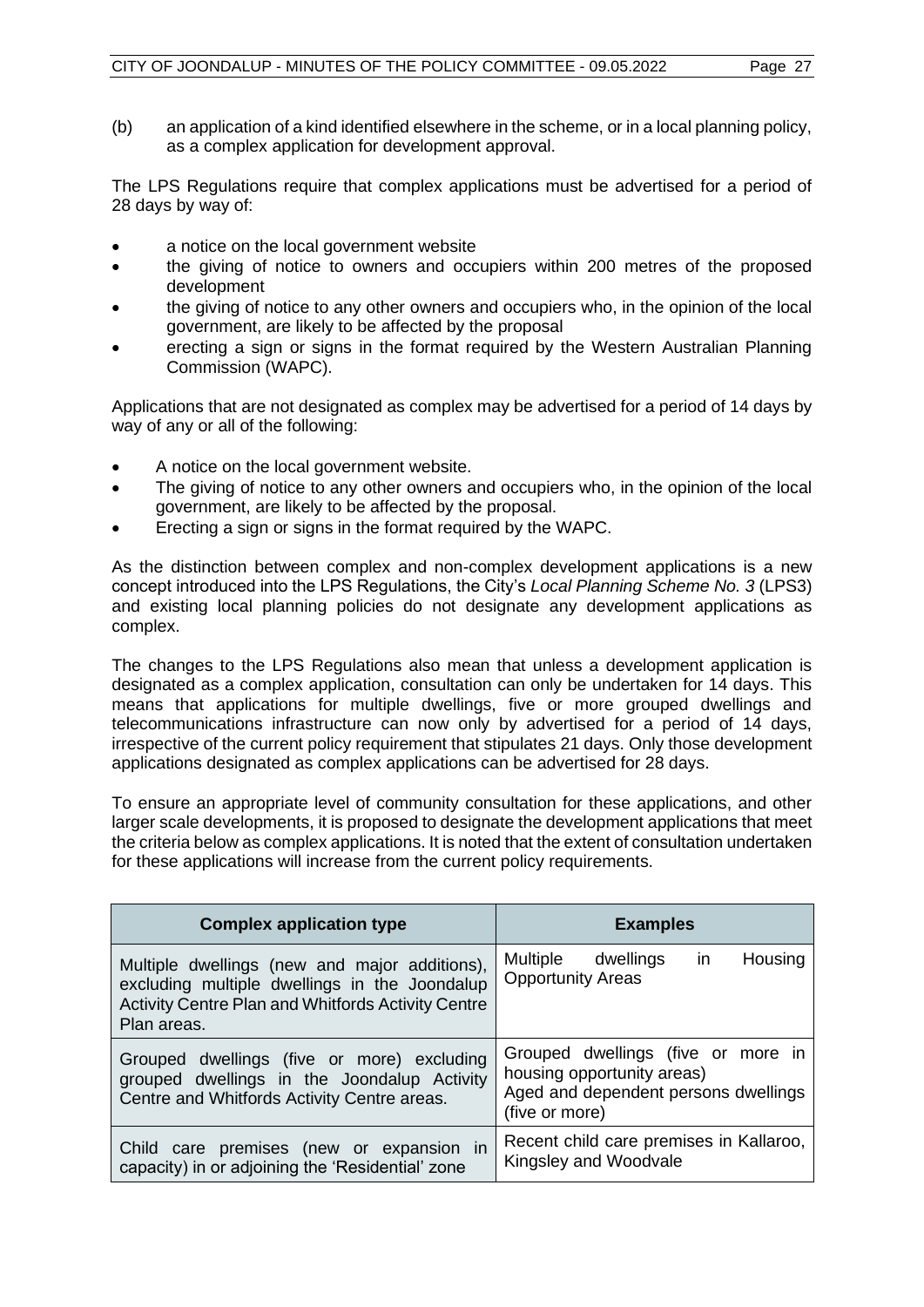| <b>Complex application type</b>                                                                                                                                                                                                                                                                                                                                                                            | <b>Examples</b>                                                                                                                                                                                                                                                                                                              |
|------------------------------------------------------------------------------------------------------------------------------------------------------------------------------------------------------------------------------------------------------------------------------------------------------------------------------------------------------------------------------------------------------------|------------------------------------------------------------------------------------------------------------------------------------------------------------------------------------------------------------------------------------------------------------------------------------------------------------------------------|
| Development applications where the cost of<br>development is \$10 million or greater, excluding<br>development applications:                                                                                                                                                                                                                                                                               | mixed<br>Major<br>residential,<br>use.<br>or<br>commercial development (irrespective<br>of land use).                                                                                                                                                                                                                        |
| Subject to the Joondalup Activity Centre<br>Plan or Whitfords Activity Centre Plan<br>For site works and/or infrastructure.                                                                                                                                                                                                                                                                                | Coles Currambine (Sunlander<br>Drive,<br>Currambine)                                                                                                                                                                                                                                                                         |
| Commercial and mixed-use development (new<br>major additions) where the<br>and<br>cost of<br>development is between \$2 million and \$10<br>million and where discretion is required against<br>the applicable development standards, excluding<br>development applications:<br>Subject to the Joondalup Activity Centre<br>Plan or Whitfords Activity Centre Plan<br>For site works and/or infrastructure | Private community purpose<br>buildings<br>Additions to private schools<br>٠<br>New service stations<br>New child care premises<br>$\bullet$<br>Mixed use developments (34 Marri<br>$\bullet$<br>Road, Duncraig and 46 Angove<br>Drive, Hillarys)<br>New or additions to local shopping<br>centres (Iluka commercial centre). |
| Telecommunications infrastructure                                                                                                                                                                                                                                                                                                                                                                          | <b>Telecommunication towers</b>                                                                                                                                                                                                                                                                                              |
| Note: it is recommended that the notification letter<br>to stakeholder be a 400m radius given the<br>potential visual impact from the height of typical<br>telecommunication towers.                                                                                                                                                                                                                       |                                                                                                                                                                                                                                                                                                                              |

It is proposed to exclude residential and commercial development subject to the *Joondalup Activity Centre Plan* and *Whitfords Activity Centre Plan* from being complex as these are locations where greater density and scale of development is anticipated, and there is a planning framework specific for those areas.

The *Planning Consultation Local Planning Policy* continues to provide the appropriate guidance for advertising applications for development approval that are not complex, however the advertising period is 14 days as per the LPS Regulations.

### Consultation on development applications that do not require approval under the local planning scheme

Under the *Planning and Development Act 2005,* some types of development do not require an approval under the local planning scheme but do require approval under the Metropolitan Region Scheme (MRS). This is due to the type of development itself or the underlying zoning/reservation of the land that development is proposed on.

Examples include:

- new (or additions to existing) public education facilities (primary schools and TAFE buildings)
- housing being undertaken by or on behalf of the Department of Communities.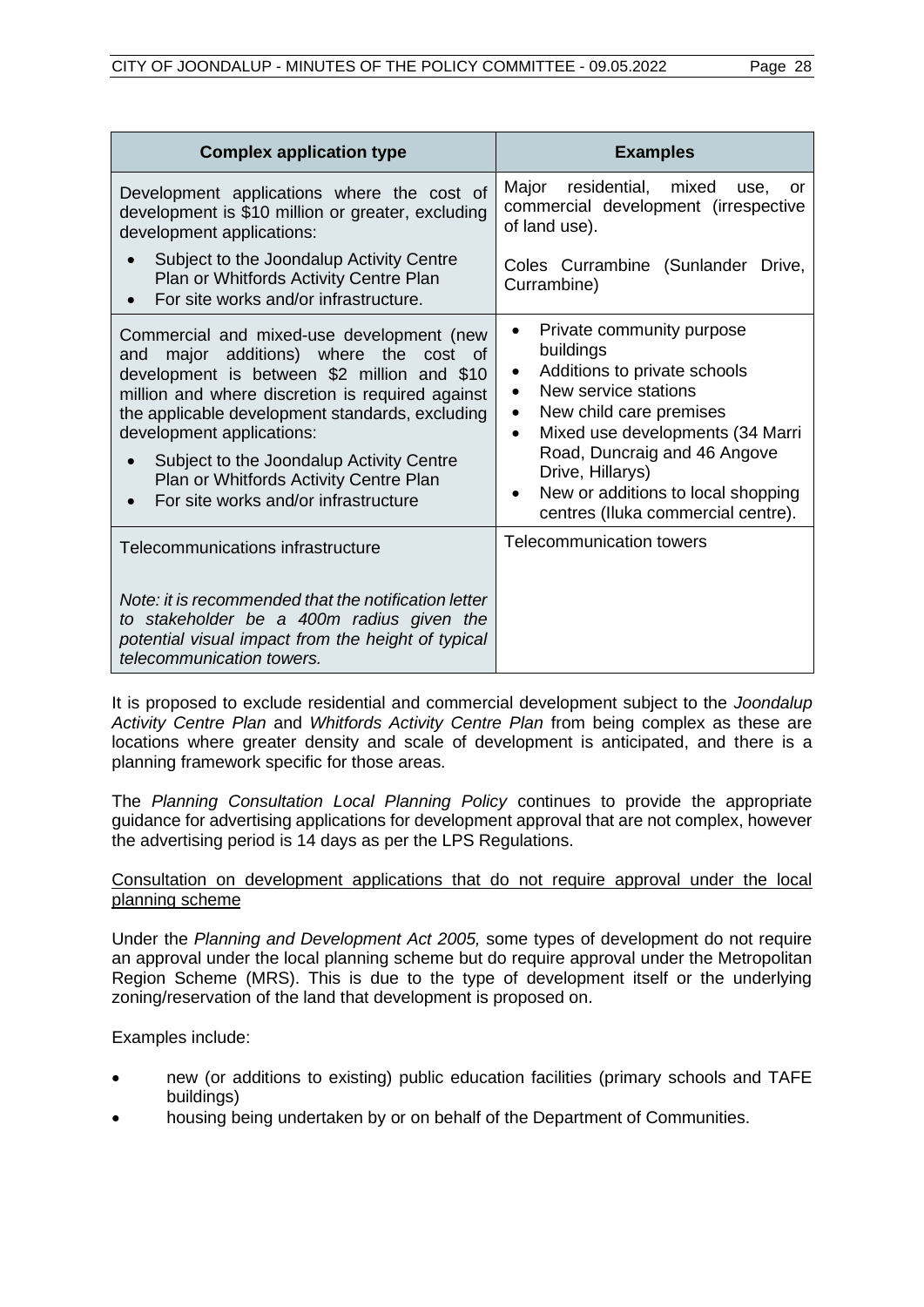For these types of applications, the assessment process and local government's role differs to a 'typical' development application as follows:

- The local government is a referral agency rather than a responsible authority or decision-maker. Depending on the type of application, the decision-maker could be the Department of Communities, the Western Australian Planning Commission or a Development Assessment Panel.
- The local government typically has 42 days (in some cases less) to provide comment on the proposal to the responsible authority. The responsible authority undertakes its own assessment and considers the local government's comment, along with comments from other referral agencies as part of this assessment.
- There is no application fee paid to the local government and there is no ability for the local government to recoup costs associated with public consultation (if undertaken) for developments of this nature.

Consultation requirements for development exempt from approval under the local planning scheme is different to development that does require approval under the local planning scheme:

- where development approval is required under the local planning scheme, consultation requirements are set out in the LPS Regulations and local planning policies
- where a development is exempt from approval under the local planning scheme, but still requires a determination under the MRS, consultation requirements are far less prescriptive to the point where there are no mandatory consultation requirements.

Given that the City's role in these applications is that of a referral agency, it is not considered appropriate that community consultation on these proposals be the responsibility of the City, and the responsible authority should undertake any consultation as part of their assessment and decision-making process. For clarity, it is proposed to amend the *Planning Consultation Local Planning Policy* to outline that where the City is not the responsible authority or decision-maker:

- the City will not undertake consultation
- in providing a recommendation to the responsible authority, the City will provide advice on whether community consultation is appropriate, and if so, will outline the recommended consultation methods and relevant stakeholders having regard to the requirements of the City's *Planning Consultation Local Planning Policy*.

### *Minor Development Local Planning Policy*

The draft *Minor Development Local Planning Policy* provides criteria and development objectives for minor residential development (such as cubby houses and satellite dishes) that is not dealt with under the deemed-to-comply or design principles of the *Residential Design Codes*. To address consultation requirements for minor residential development that requires an assessment against the objectives of the *Minor Development Local Planning Policy,* it is necessary to reference local planning policies in Table 1 and 2 of the *Planning Consultation Local Planning Policy*.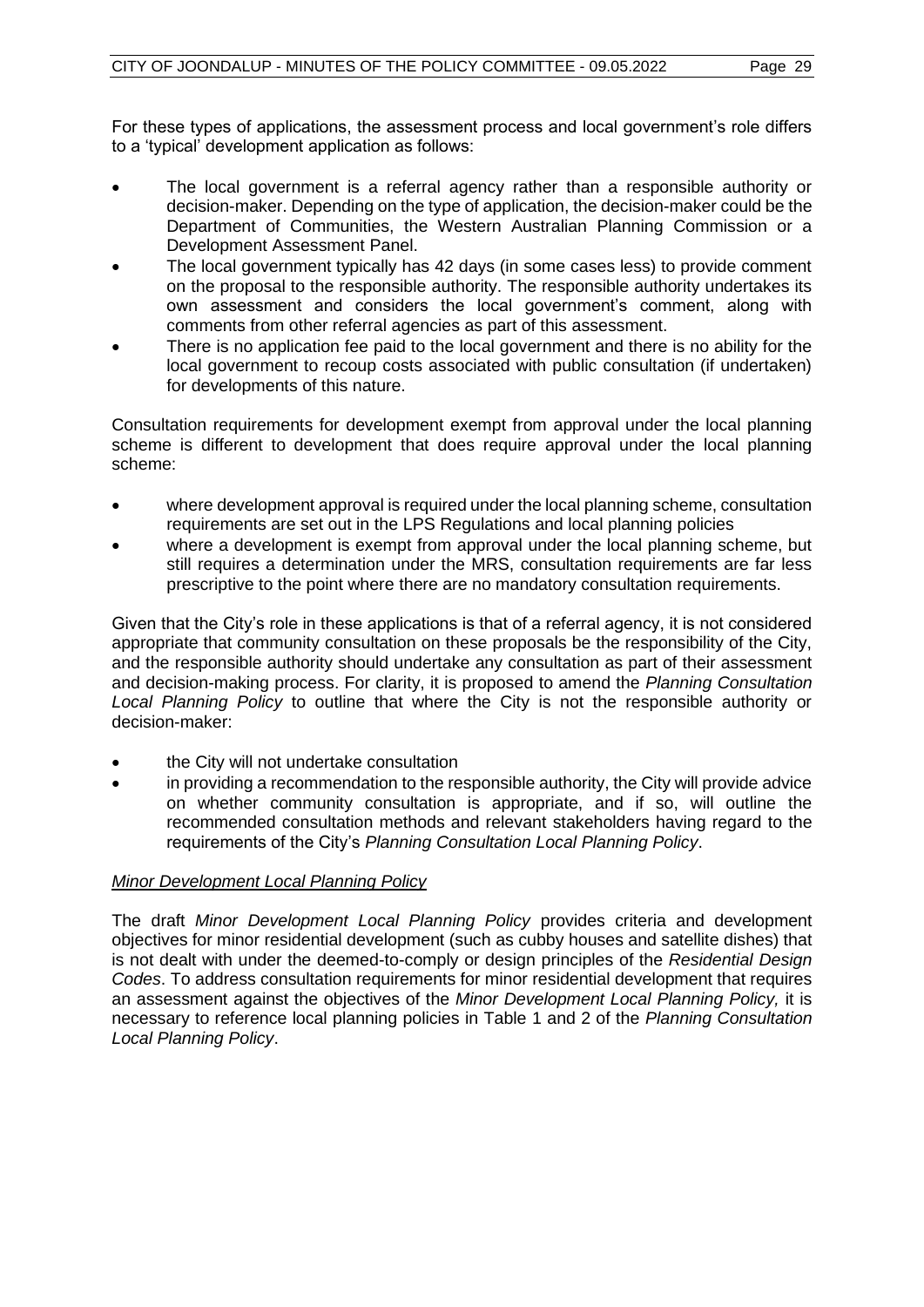### **Issues and options considered**

Council has the option to either:

- advertise the draft revised *Planning Consultation Local Planning Policy*, without modifications
- advertise the draft revised *Planning Consultation Local Planning Policy*, with modifications
	- or
- not support the advertising of the draft revised *Planning Consultation Local Planning Policy*.

### **Legislation / Strategic Community Plan / Policy implications**

| Legislation | Planning          | and | Development                  | (Local | Planning Schemes) |  |
|-------------|-------------------|-----|------------------------------|--------|-------------------|--|
|             | Regulations 2015. |     |                              |        |                   |  |
|             |                   |     | Local Planning Scheme No. 3. |        |                   |  |

### **Strategic Community Plan**

- **Key theme Governance and Leadership.**
- **Objective Active democracy.**
- **Strategic initiative** Optimise opportunities for the community to access and participate in decision-making processes.

**Policy** *Community Consultation Policy. Planning Consultation Local Planning Policy.*

### **Risk management considerations**

The LPS Regulations override the requirements of the City's *Planning Consultation Local Planning Policy*. Should the policy not be updated to align with the LPS Regulations there is a risk that community expectations for consultation will differ from what is permitted under the LPS Regulations.

Should the City not designate any development applications as complex applications, consultation can only be undertaken for 14 days. There is a risk that this may be insufficient for larger scale proposals, particularly those development applications that previously had a consultation period of 21 days under the City's policy.

### **Financial / budget implications**

The costs associated with any public advertising and notice of any final adoption of the draft revised *Planning Consultation Local Planning Policy* will be approximately \$1,000.

### **Regional significance**

Not applicable.

### **Sustainability implications**

Not applicable.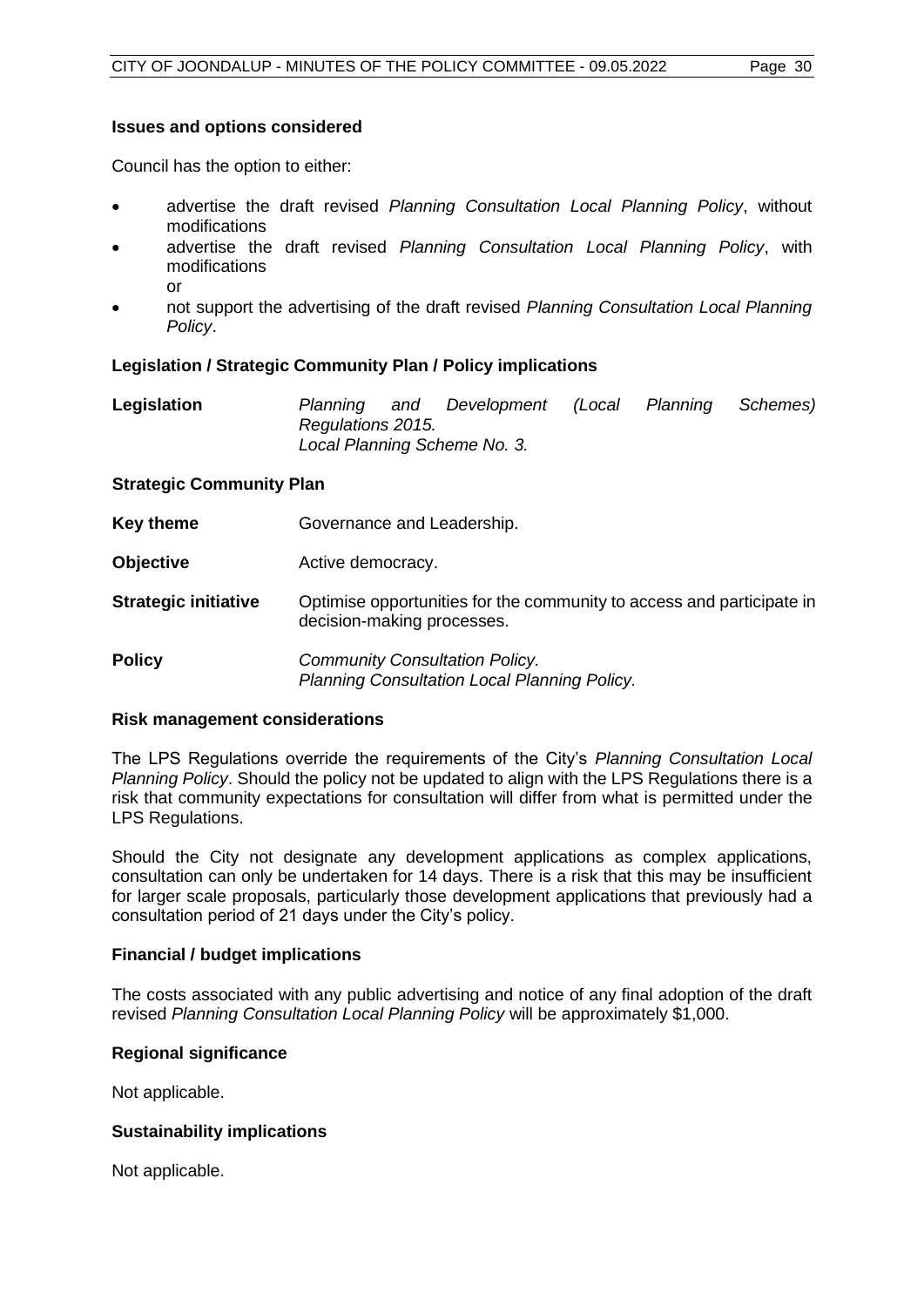### **Consultation**

The deemed provisions as set out in the LPS Regulations require a new policy or major amendment to a policy to be advertised for public comment for a period of not less than 21 days. The *Planning Consultation Local Planning Policy* also requires a new policy to be advertised for 21 days.

The policy is proposed to be advertised for 21 days as follows:

- a notice published in the local newspaper
- letter sent to registered resident and ratepayer groups
- an email to the Community Engagement Network
- a notice and documents placed on the City's website.

If, in the opinion of the City, the policy is inconsistent with any State planning policy, then notice of the proposed policy is to be given to the Western Australian Planning Commission. The proposed policy is not considered to be inconsistent with any State planning policy.

### **COMMENT**

The proposed amendments to the *Planning Consultation Local Planning Policy* aims to align the policy with the LPS Regulations and provide further clarity as to how planning applications are to be advertised for public comment. It is recommended that Council advertise the draft revised *Planning Consultation Local Planning Policy* for public comment for a period of 21 days.

### **VOTING REQUIREMENTS**

Simple Majority.

**MOVED Cr Kingston, SECONDED Cr Raftis that Council, in accordance with Clauses 3 and 4 of Schedule 2 of the** *Planning and Development (Local Planning Schemes) Regulations 2015***, PREPARES and ADVERTISES the draft revised** *Planning Consultation Local Planning Policy***, as shown in Attachment 2 to this Report, for a period of 21 days.**

### **The Motion was Put and CARRIED (5/0)**

**In favour of the Motion:** Crs Thompson, Hill, Kingston, Poliwka and Raftis.

*Appendix 4 refers*

*To access this attachment on electronic document, click her[e: Attach4agnPOLICY220509.pdf](http://www.joondalup.wa.gov.au/files/committees/POLI/2022/Attach4agnPOLICY220509.pdf)*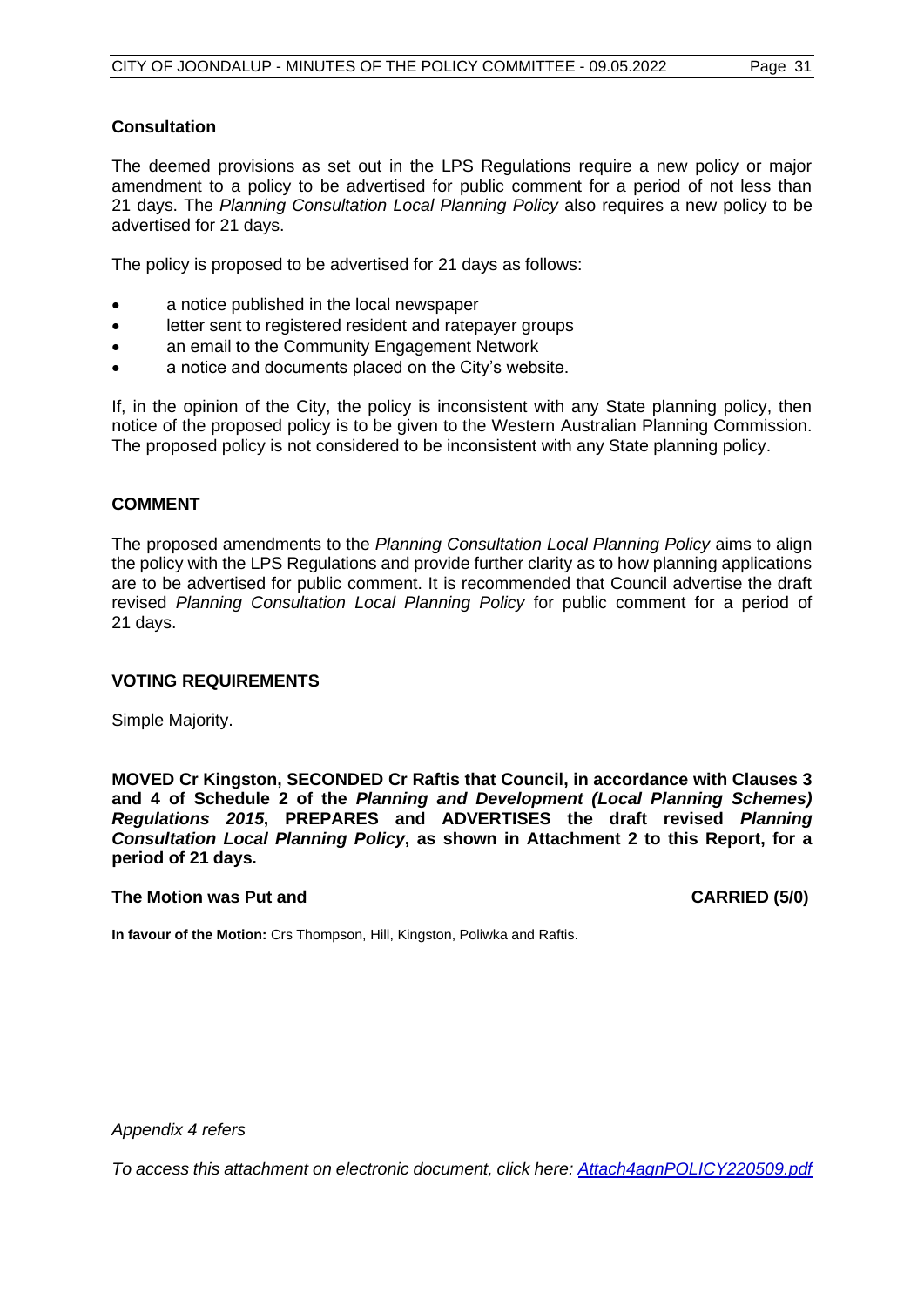# <span id="page-32-0"></span>**ITEM 6 PROPOSED AMENDMENTS TO THE HOME-BASED BUSINESS LOCAL PLANNING POLICY**

| <b>WARD</b>                           | All                                                                                       |                                                       |  |       |  |  |
|---------------------------------------|-------------------------------------------------------------------------------------------|-------------------------------------------------------|--|-------|--|--|
| <b>RESPONSIBLE</b><br><b>DIRECTOR</b> | Mr Chris Leigh<br><b>Planning and Community Development</b>                               |                                                       |  |       |  |  |
| <b>FILE NUMBER</b>                    | 13048, 101515                                                                             |                                                       |  |       |  |  |
| <b>ATTACHMENTS</b>                    | Attachment 1                                                                              | Current Home-based Business<br><b>Planning Policy</b> |  | Local |  |  |
|                                       | Attachment 2<br>Draft revised Home Business<br>Local<br>Planning Policy – tracked changes |                                                       |  |       |  |  |
|                                       | Attachment 3<br>Draft revised Home Business<br>Local<br>Planning Policy - clean version   |                                                       |  |       |  |  |
| <b>AUTHORITY / DISCRETION</b>         | Legislative - includes the adoption of local laws, planning<br>schemes and policies.      |                                                       |  |       |  |  |

### **PURPOSE**

For Council to consider amendments to the *Home-based Business Local Planning Policy* to align with changes to the *Planning and Development (Local Planning Schemes) Regulations 2015.*

### **EXECUTIVE SUMMARY**

On 15 February 2021, amendments to the *Planning and Development (Local Planning Schemes) Regulations 2015* (LPS Regulations) came into effect as part of the State Government's reform of the planning system. The amendments exempt a number of land uses from requiring development (planning) approval. As a result, development approval is no longer required for the land use 'Home Occupation'.

The City's *Home-based Business Local Planning Policy* provides criteria and standards for the operation of a 'Home Business' and 'Home Occupation'. Given the land use 'Home Occupation' is now exempt from requiring development approval, the policy provisions related to that land use are no longer relevant and are unable to be implemented. As a result, it is proposed that the policy be updated to remove reference to a 'Home Occupation' in order to align with the LPS Regulations.

The proposed amendments are considered to be minor in nature and, consistent with the City's Planning Consultation Local Planning Policy, the policy is not required to be advertised. It is therefore recommended that Council proceed with the revised *Home Business Local Planning Policy*.

### **BACKGROUND**

There are three categories of home-based businesses in the LPS Regulations which are reflected in the City's planning scheme, *Local Planning Scheme No. 3* (LPS3), being 'Home Office', 'Home Occupation' and 'Home Business'. 'Home Office' is a use that has been exempt from requiring development approval to operate for some time.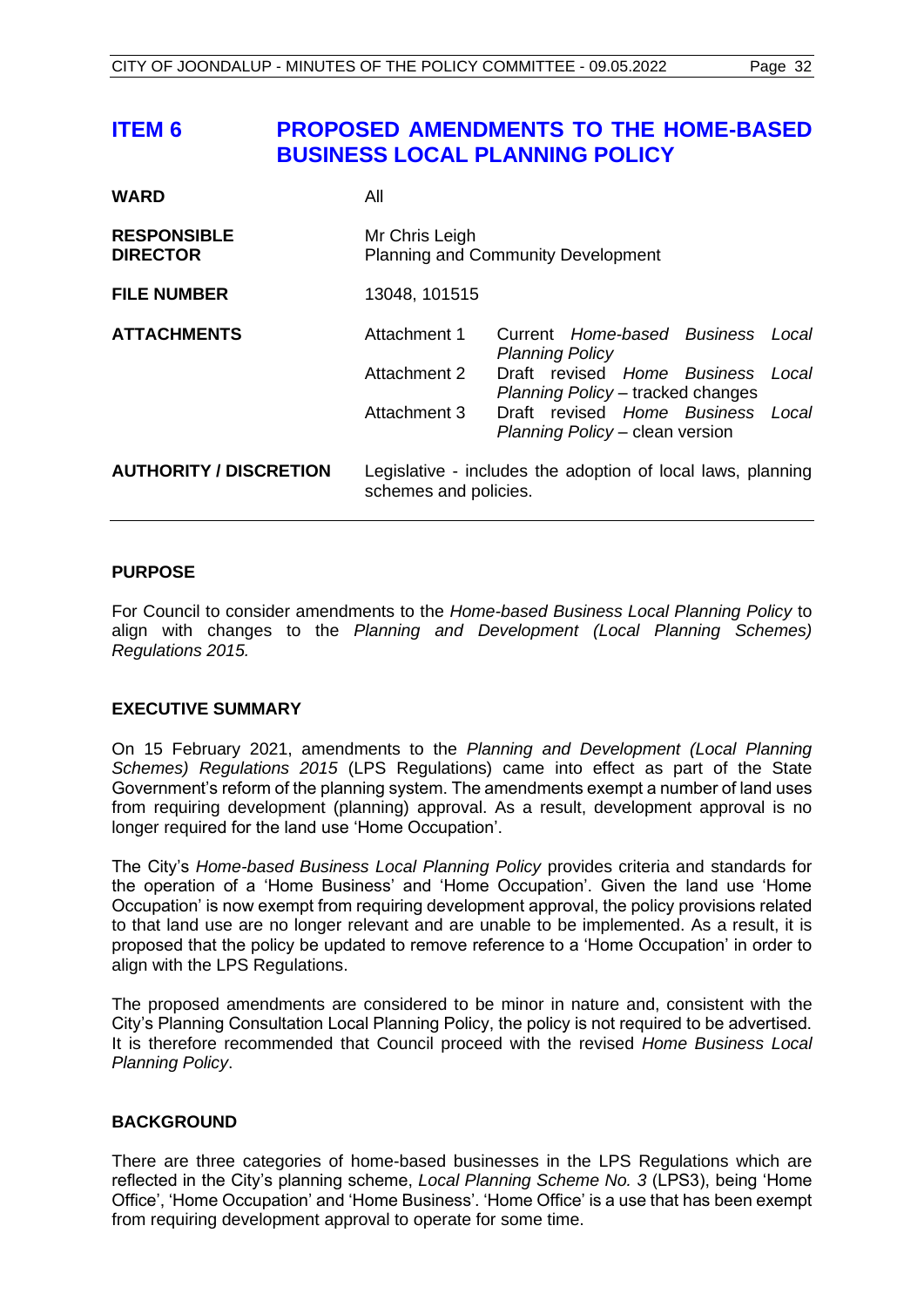As part of the Action Plan for Planning Reform, the State Government has implemented several initiatives to improve the planning system. On 15 February 2021, amendments to the LPS Regulations came into effect which included modifications to assist in cutting red tape and supporting small businesses. A number of land uses have now been listed as exempt from the need for development approval, including the land use 'Home Occupation'. There are no requirements or conditions attached to the exemption for a Home Occupation.

The *Home-based Business Local Planning Policy* sets out specific criteria and standards for the operation of a 'Home Business' and 'Home Occupation', however the deemed provisions of the LPS Regulations override any equivalent provisions contained in a local planning scheme or a local planning policy. The other category of home business ('Home Office') has been exempt from the need to obtain development approval for some time.

The policy was most recently updated in March 2020 (CJ033-03/20 refers) to include reference to the *Planning Consultation Local Planning Policy*.

### **DETAILS**

The land use 'Home Occupation' is now exempt from the need to obtain development approval, with the effect that the provisions included in the City's current *Home-based Business Local Planning Policy* relating to a 'Home Occupation' cannot be enforced and are therefore redundant. It is considered appropriate that the *Home-based Business Local Planning Policy* be updated to reflect that exemption. The proposed amendments include the following:

- Renaming the policy from '*Home-based Business Local Planning Policy*' to '*Home Business Local Planning Policy*'.
- Removing the reference to 'Home Occupation' within sections 5.2 and 5.3 and renumbering as appropriate.
- Modifying the words 'Home-based business' to 'Home Business'.
- Updating the reference from the *Signs Local Planning Policy* to *Advertisements Local Planning Policy* (as this policy has been renamed).

It is noted that the operation of a 'Home Occupation' must still comply with the definition contained within *Local Planning Scheme No. 3* (LPS3) being:

*"a dwelling or land around a dwelling used by an occupier of the dwelling to carry out an occupation if the carrying out of the occupations that:*

- *(a) does not involve employing a person who is not a member of the occupier's household;*
- *(b) will not cause injury to or adversely affect the amenity of the neighbourhood; and*
- *(c) does not occupy and area greater than 20 m<sup>2</sup> ; and*
- *(d) does not involve the display on the premises of a sign with an area exceeding 0.2 m<sup>2</sup> ; and*
- *(e) does not involve the retail sale, display or hire of any goods unless the sale, display or hire is done only by means of the Internet; and*
- *(f) does not*
	- *(i) require a greater number of parking spaces than normally required for a single dwelling; or*
	- *(ii) result in an increase in traffic volume in the neighbourhood;*
- *(g) does not involve the presence, use or calling of a vehicle of more than 4.5 tonnes tare weight; and*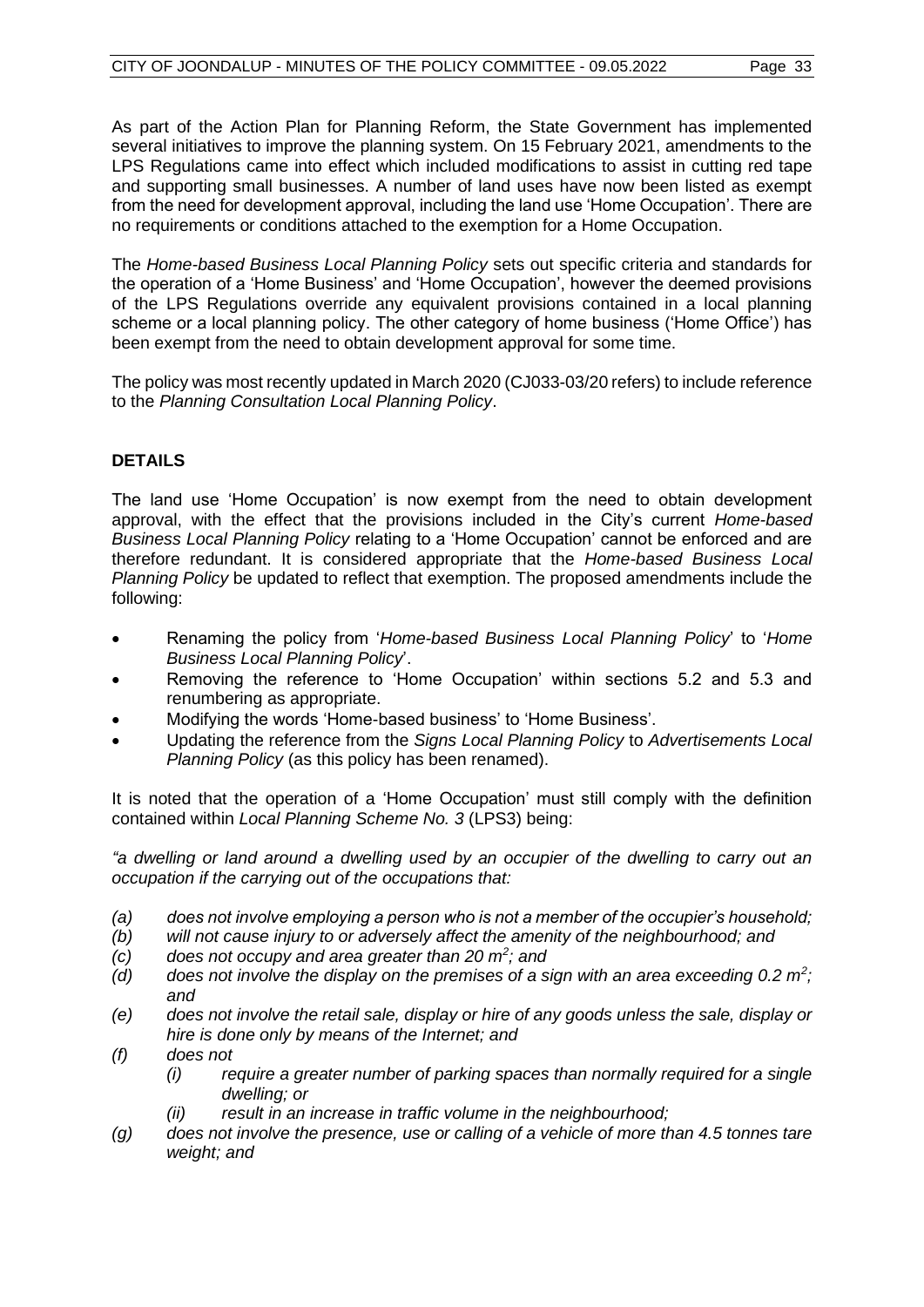- *(h) does not include provisions for the fuelling, repair or maintenance of motor vehicles; and*
- *(i) does not involve the use of an essential service that is greater than the use normally required in the zone in which the dwelling is located."*

The exemption of a 'Home Occupation' from requiring development approval under the LPS Regulations does not set aside the requirement to have all other necessary approvals and permits in place as required by other legislation.

### **Issues and options considered**

Council has the option to:

- proceed with the draft revised *Home Business Local Planning Policy* without modifications
- proceed with the draft revised *Home Business Local Planning Policy* with modifications or
- not proceed with the draft revised *Home Business Local Planning Policy.*

### **Legislation / Strategic Community Plan / Policy implications**

### **Legislation** *Planning and Development (Local Planning Scheme) Regulations 2015. Local Planning Scheme No. 3.*

### **Strategic Community Plan**

| Key theme                   | <b>Quality Urban Environment.</b>                                                                     |
|-----------------------------|-------------------------------------------------------------------------------------------------------|
| <b>Objective</b>            | Quality built outcomes.                                                                               |
| <b>Strategic initiative</b> | Buildings and landscaping is suitable for the immediate environment<br>and reflects community values. |
| <b>Policy</b>               | Home-based Business Local Planning Policy.                                                            |

### **Risk management considerations**

The provisions relating to Home Occupations within the *Home-based Business Local Planning Policy* are no longer relevant given Home Occupations no longer require development approval under the LPS Regulations. The provisions are effectively redundant and removal of requirements pertaining to Home Occupations will avoid any confusion as to the requirements for operating the use.

### **Financial / budget implications**

There will be no cost associated with the publishing of a notice on the website of any final adoption of the amended policy.

### **Regional significance**

Not applicable.

### **Sustainability implications**

Not applicable.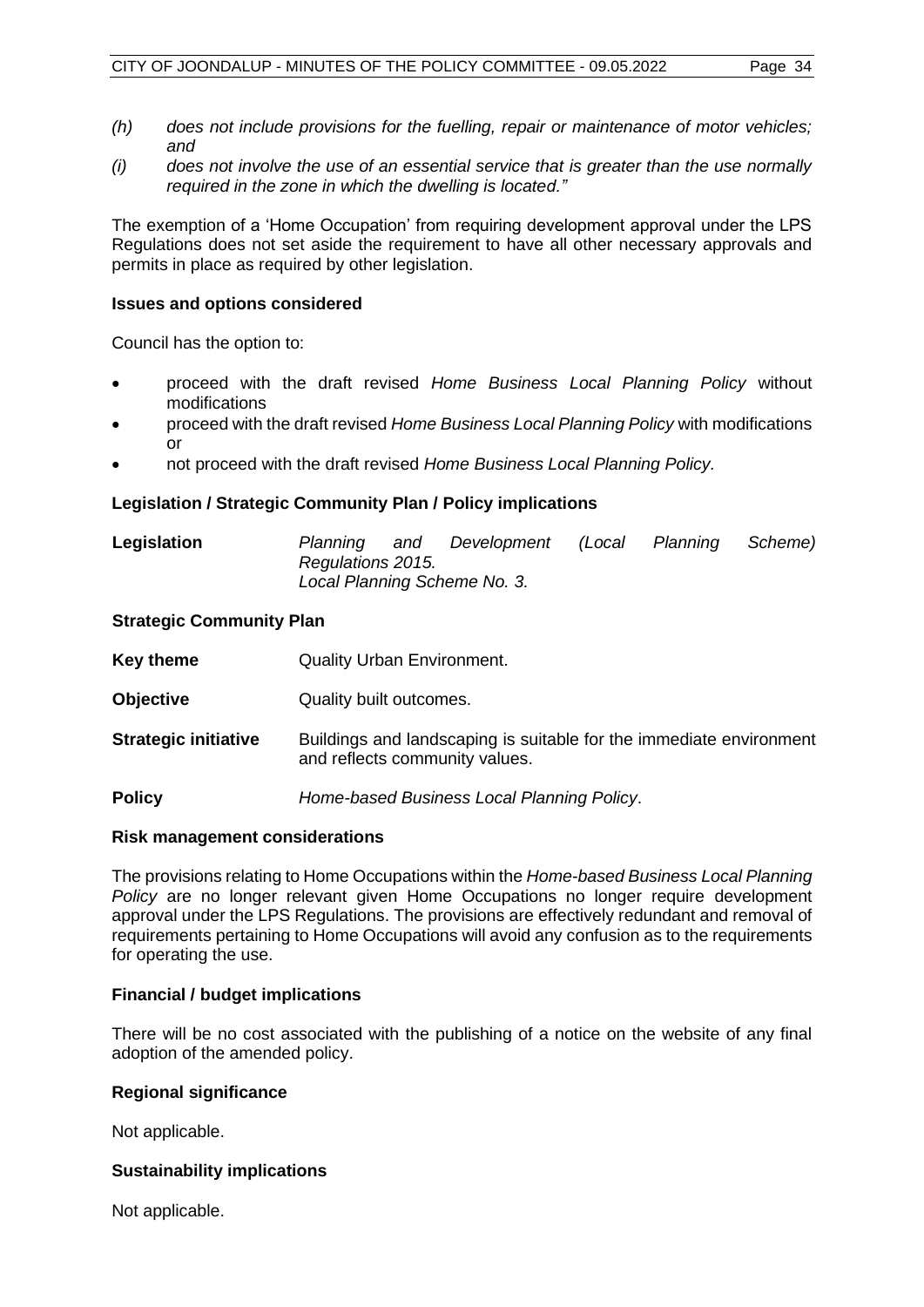### **Consultation**

The consultation requirements for a new or amended planning policy are stipulated in the LPS Regulations and the City's *Planning Consultation Local Planning Policy.*

The LPS Regulations require a new policy or major amendment to a policy to be advertised for public comment for a period of not less than 21 days. The local government may make an amendment to a local planning policy without advertising if, in the opinion of the local government, the amendment is a minor amendment.

The *Planning Consultation Local Planning Policy* states minor amendments include correction of typographical or formatting errors, updates to legislation references and similar but does not include an amendment to development provisions or standards. In this instance, the proposed amendments are considered minor given the amendments are required as a result of updated legislation. The proposed amendments to the policy are therefore not required to be advertised.

### **COMMENT**

The proposed amendments to the *Home-based Business Local Planning Policy* are considered minor and will reflect the exemption from the need to obtain development approval for a 'Home Occupation' that is now provided by the LPS Regulations. The proposed amendments to the policy will also ensure there is no confusion as to the requirements associated with operating a 'Home Occupation'. It is therefore recommended that Council proceed with the policy as amended.

### **VOTING REQUIREMENTS**

Simple Majority.

### **MOVED Cr Thompson, SECONDED Cr Kingston that Council:**

- **1 in accordance with Clauses 4 and 5 of Schedule 2 of the** *Planning and Development (Local Planning Schemes) Regulations 2015***, PROCEEDS with the revised** *Home Business Local Planning Policy* **as included in Attachment 3 to this Report;**
- **2 NOTES that the revised** *Home Business Local Planning Policy* **will come into effect when a public notice is published on the City's website.**

### **The Motion was Put and CARRIED (5/0)**

**In favour of the Motion:** Crs Thompson, Hill, Kingston, Poliwka and Raftis.

*Appendix 5 refers*

*To access this attachment on electronic document, click h[ere: Attach5agnPOLICY220509.pdf](http://www.joondalup.wa.gov.au/files/committees/POLI/2022/Attach5agnPOLICY220509.pdf)*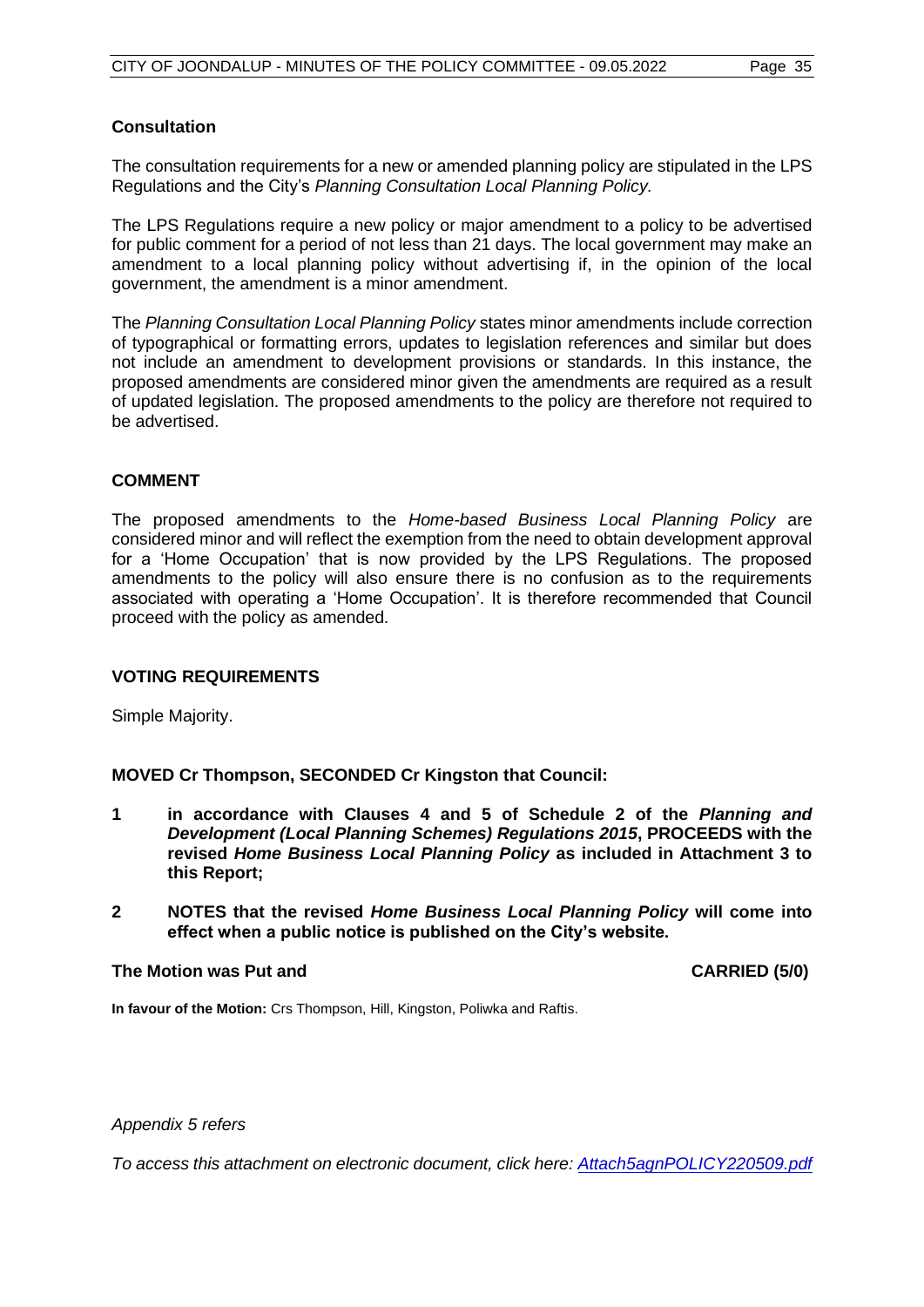# <span id="page-36-0"></span>**ITEM 7 DRAFT MINOR RESIDENTIAL DEVELOPMENT LOCAL PLANNING POLICY**

| <b>WARD</b>                           | All                                                         |                                                                                      |  |                                     |  |  |
|---------------------------------------|-------------------------------------------------------------|--------------------------------------------------------------------------------------|--|-------------------------------------|--|--|
| <b>RESPONSIBLE</b><br><b>DIRECTOR</b> | Mr Chris Leigh<br><b>Planning and Community Development</b> |                                                                                      |  |                                     |  |  |
| <b>FILE NUMBER</b>                    | 110179, 101515                                              |                                                                                      |  |                                     |  |  |
| <b>ATTACHMENTS</b>                    | Attachment 1                                                | <b>Local Planning Policy</b>                                                         |  | Draft Minor Residential Development |  |  |
| <b>AUTHORITY / DISCRETION</b>         |                                                             | Legislative - includes the adoption of local laws, planning<br>schemes and policies. |  |                                     |  |  |

### **PURPOSE**

For Council to consider the draft *Minor Residential Development Local Planning Policy* for the purposes of public advertising.

### **EXECUTIVE SUMMARY**

On 15 February 2021, amendments to the *Planning and Development (Local Planning Schemes) Regulations 2015* (LPS Regulations) came into effect as part of the State Government's reform of the planning system. The amendments include the exemption from the need to obtain development (planning) approval for several types of minor development, where specific conditions are met.

The introduction of these exemptions means that any development that does not comply with the conditions of the exemption will require approval through a development application. However, in some instances where development approval is required, there is no criteria to assess the proposal against. It is therefore proposed to develop a new policy for minor development which includes objectives to assess development applications against. The objectives are primarily focussed on protecting the amenity and streetscape of the area.

In addition, the amendments to the LPS Regulations have introduced inconsistences with several of the City's existing local planning policies which cover minor development. This provides the opportunity to review these policies and consolidate the relevant provisions into the draft *Minor Residential Development Local Planning Policy.* In preparing this consolidated policy it is consequently recommended that the existing *Cubby Houses Policy*, *Use of Sea Containers Policy* and the *Satellite Dishes, Aerials and Radio Equipment Policy* be revoked.

The draft *Minor Residential Development Local Planning Policy* provides appropriate objectives for assessing minor residential development within the City that does not meet the exemptions outlined in the LPS Regulations and addresses the gap created by amendments to the LPS Regulations introduced in February 2021.

*It is therefore recommended that Council supports the draft Minor Residential Development Local Planning Policy for the purposes of public consultation for a period of 21 days.*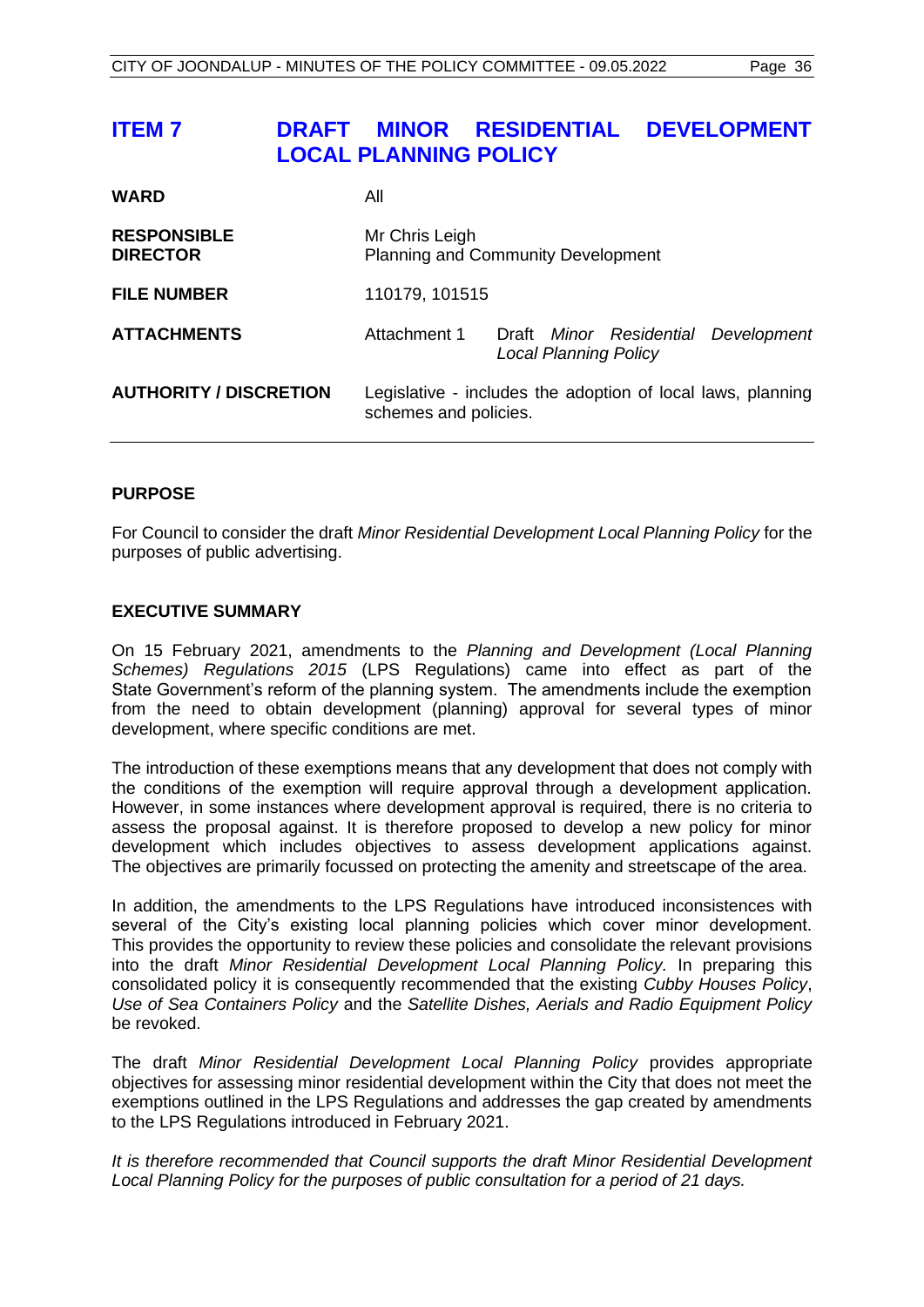### **BACKGROUND**

As part of the Action Plan for Planning Reform, the State Government has implemented several initiatives to improve the planning system. On 15 February 2021, amendments to the LPS Regulations came into effect, which include the exemption from the need to obtain development approval for several types of minor development, where specific conditions are met. These minor development types are as follows:

- Cubby houses.
- Water tanks.
- Flagpoles.
- Solar panels.

The City currently has number of individual policies that also address minor development, being the following:

- *Cubby Houses Policy.*
- *Use of Sea Containers Policy.*
- *Satellite Dishes, Aerials and Antennas Policy.*

The changes to the LPS Regulations to include exemptions for some types of minor development provides the opportunity to review the City's existing policies related to minor development with a view to consolidating those policies.

### **DETAILS**

The LPS Regulations have introduced a standard approach for local government in relation to water tanks, flagpoles, solar panels and cubby houses in that no development application is required where the conditions of exemption are met, regardless of the specific zone in which the development is to occur.

The issue arises in the event that the conditions of exemption are not met, a development application is required, however in some instances, there is no other criteria to assess the application against. Where there are no specific assessment criteria, a development application would be assessed against the objectives of the relevant zone. The objectives for each zone within LPS3 are high level statements, and do not address the impacts that specific developments may raise.

While it is not essential that specific criteria or guidance be included in a policy in order to assess a development application for minor residential development, such criteria does ensure that there is a consistent approach to assessment, as well as providing information for an applicant on how an application will be assessed and what is considered appropriate.

Given the changes to the LPS Regulations and the City's existing policies related to minor development, it is considered appropriate to develop a new policy to address minor development. The purpose of developing a new minor development policy is to:

- include criteria to assess applications for minor residential development where the development does not meet the exemption conditions in the LPS Regulations and
- consolidate several existing policies that address minor development into one policy, including the existing cubby house, satellite dishes/aerial, and sea container policies.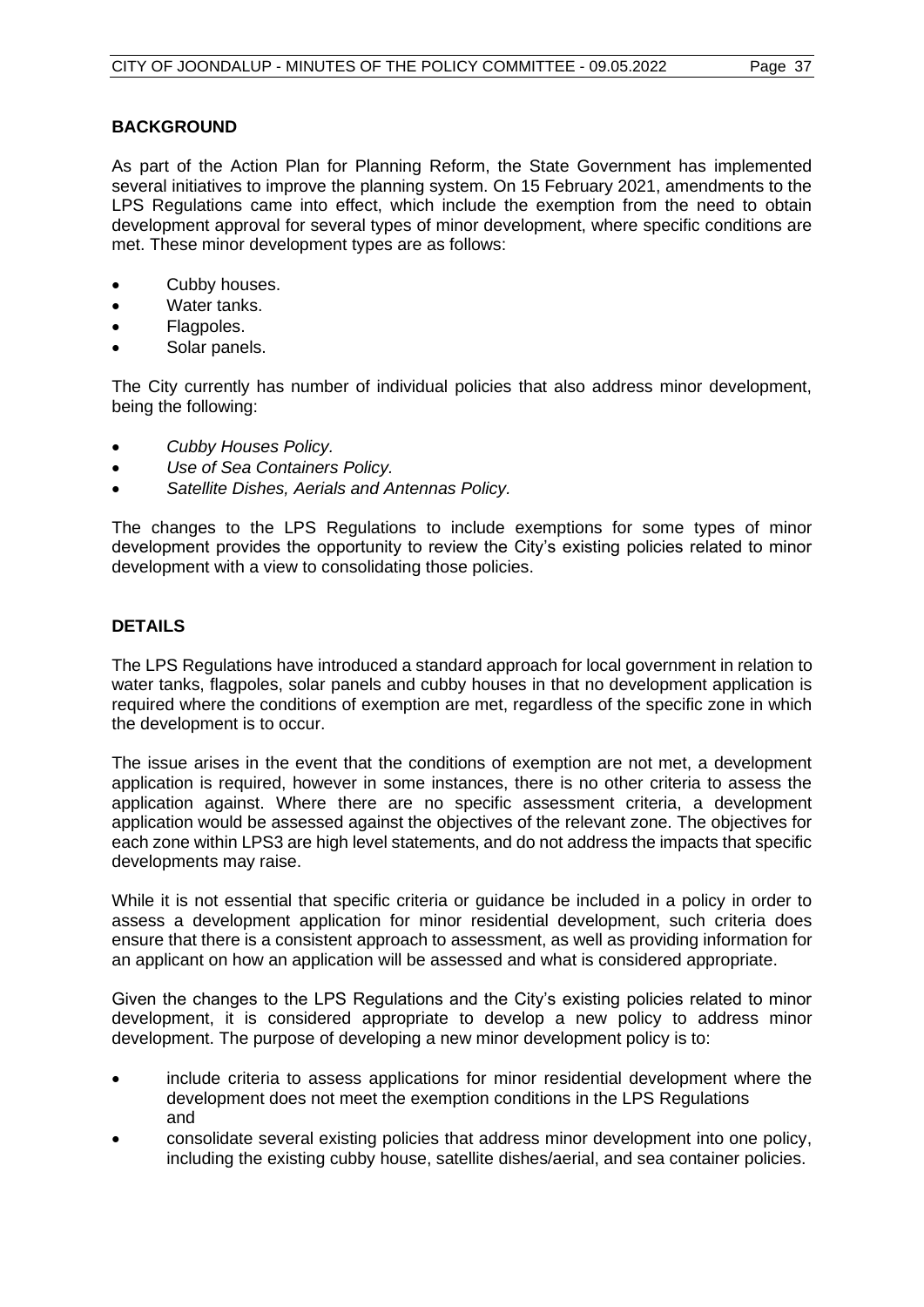### Draft *Minor Residential Development Local Planning Policy*

The draft *Minor Residential Development Local Planning Policy* has been prepared (Attachment 1 refers) to provide development objectives for the minor residential development that is included in the LPS Regulations (detailed in the table below) and to incorporate appropriate provisions from the City's existing policies that cover minor residential development.

It is intended that the policy will only address minor development associated with residential land uses. It does not cover minor development associated with any other types of land uses such as commercial or industrial. This type of development is dealt with in the individual zone polies, such as the *Commercial, Mixed Use and Service Commercial Zone Local Planning Policy*. In addition, the draft policy only applies to the types of minor residential development specifically listed in the policy, it does not apply to all minor residential development. Other forms of minor residential development, not listed in the draft policy are still covered under clause 5.4.4 of the R-Codes, which provides development standards, design principles and objectives associated with external fixtures to dwellings.

The development objectives of the draft policy focus on the potential amenity impacts of the proposed minor development on adjoining properties and streetscape. Consideration is also given to the need or desirability to consult adjoining owners on a proposed minor development.

### Exemptions under the LPS Regulations

| <b>Development</b>                                 | <b>Conditions</b>                                                                                                                                                                                                                                                                                                                                                                                                                                                                                                                                                                                                                            | <b>City's position</b>                                                                                                                                                                                                  |
|----------------------------------------------------|----------------------------------------------------------------------------------------------------------------------------------------------------------------------------------------------------------------------------------------------------------------------------------------------------------------------------------------------------------------------------------------------------------------------------------------------------------------------------------------------------------------------------------------------------------------------------------------------------------------------------------------------|-------------------------------------------------------------------------------------------------------------------------------------------------------------------------------------------------------------------------|
| The installation<br>of a water tank                | (a) The water tank is not installed in the street<br>setback area of a building.<br>(b) The volume of the water tank is no more<br>than 5000 litres<br>(c) The height of the water tank is no more<br>than –<br>For a tank fixed to a building $-$ the<br>(i)<br>height of the eaves of the building; or<br>For a tank that is not fixed to a<br>(ii)<br>building and is more than 1 m from<br>each boundary or the $lot - 2.4$<br>metres; or<br>(iii) For a tank that is not fixed to a<br>building and is 1 metre or less from a<br>boundary of the $lot - 1.8$ metre.<br>(d) The works are not located in a heritage-<br>protected place. | Water tanks that do not<br>with<br>comply<br>the<br>exemption conditions will<br>require a DA that will be<br>assessed<br>under<br>the<br>design principles of clause<br>5.4.4 of the R-Codes.                          |
| The erection or<br>installation of a<br>cubbyhouse | (a) The cubbyhouse is not erected<br>or<br>installed in the street setback area of a<br>building.<br>(b) The floor of the cubbyhouse is no more<br>than 1 metre above the natural ground<br>level.<br>(c) The wall height of the cubbyhouse is no<br>more than 2.4 metres above the natural<br>ground level.                                                                                                                                                                                                                                                                                                                                 | Cubby houses that do not<br>comply with the exemption<br>conditions will require a<br>DA that will be assessed<br>under the development<br>objectives of the Minor<br>Residential Development<br>Local Planning Policy. |

The following table outlines the development and conditions of exemption that are listed in the LPS Regulations, along with how the City will address any development that does not comply with the exemption conditions.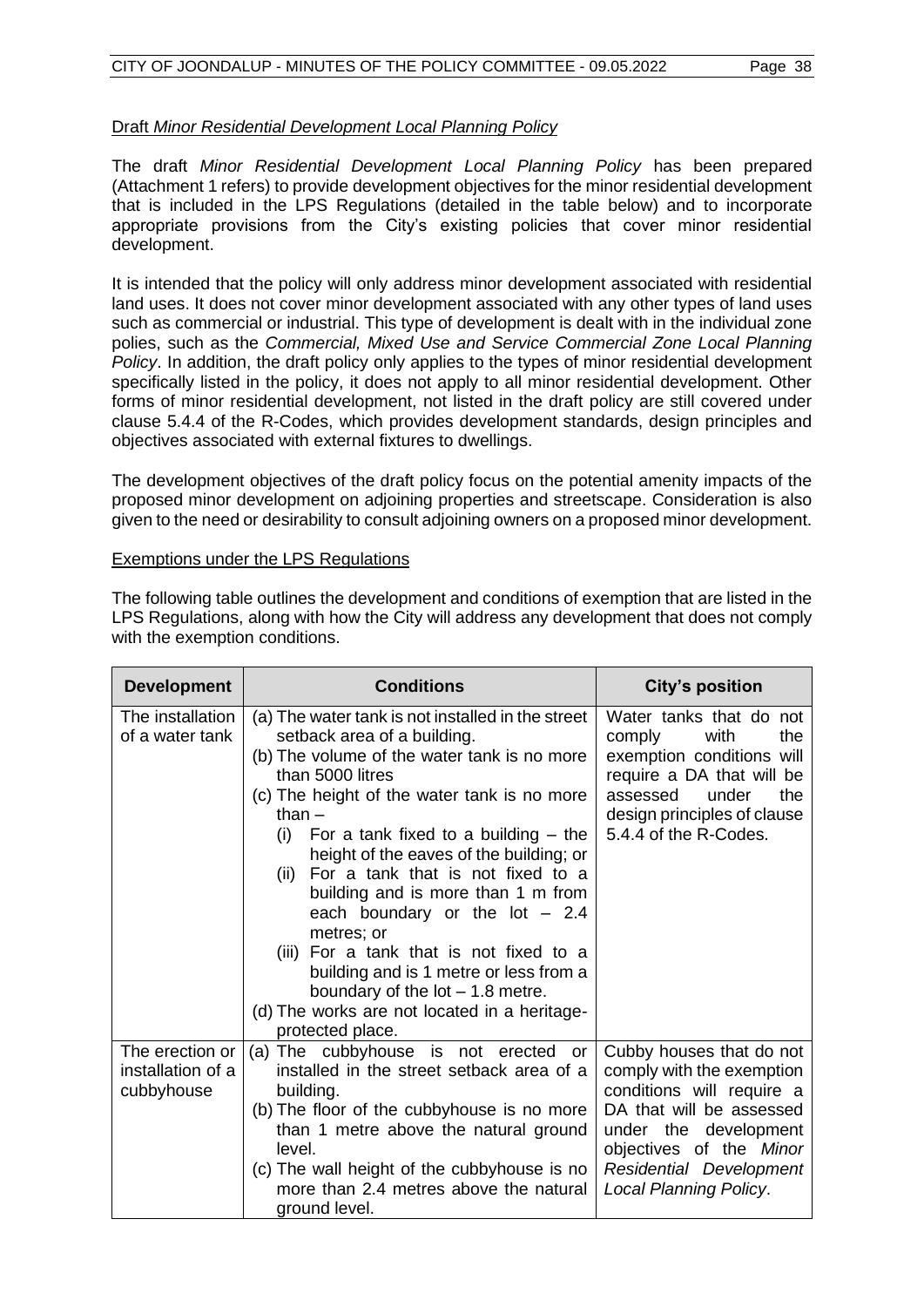| <b>Development</b>                                                   | <b>Conditions</b>                                                                                                                                                                                                                                                                                                                                                                                          | <b>City's position</b>                                                                                                                                                                                                                                                              |
|----------------------------------------------------------------------|------------------------------------------------------------------------------------------------------------------------------------------------------------------------------------------------------------------------------------------------------------------------------------------------------------------------------------------------------------------------------------------------------------|-------------------------------------------------------------------------------------------------------------------------------------------------------------------------------------------------------------------------------------------------------------------------------------|
| The erection or<br>installation of a                                 | (d) The building height of the cubbyhouse is<br>no more than 3 metres above the natural<br>ground level.<br>(e) The area of the floor of the cubbyhouse is<br>no more than 10m <sup>2</sup><br>(f) The cubbyhouse is not erected<br>or<br>installed within 1 metres of more than one<br>boundary of the lot.<br>(a) The height of the flagpole is no more than<br>6 metres above the natural ground level. | Flag poles that do not<br>comply<br>with<br>the                                                                                                                                                                                                                                     |
| flagpole                                                             | (b) The flagpole is no more than 200mm in<br>diameter.<br>(c) The flagpole is not used for advertising.<br>(d) There is no more than one flagpole on the<br>lot.<br>(e) The works are not located in a heritage-<br>protected place.                                                                                                                                                                       | exemption conditions will<br>require a DA that will be<br>assessed<br>under<br>the<br>development objectives of<br>Residential<br>Minor<br>the<br>Development<br>Local<br>Planning Policy<br>which<br>the<br>refers<br>to<br>design<br>principles of clause 5.4.4<br>of the R-Codes |
| The installation<br>of solar panels<br>on the roof of a<br>building. | The solar panels are parallel to the<br>(a)<br>angle of the roof.<br>(b) The works are not located in a heritage-<br>protected place.                                                                                                                                                                                                                                                                      | Solar panels that do not<br>with<br>the<br>comply<br>exemption conditions will<br>require a DA that will be<br>under<br>the<br>assessed<br>design principles of clause<br>5.4.4 of the R-Codes.                                                                                     |

Cubby houses and flag poles are proposed to be included in the draft policy, however, water tanks and solar panels are not included in the draft policy as they are specifically listed as external fixtures under clause 5.4.4 of the R-Codes and therefore already subject to specific provisions.

### Cubby Houses Policy

Council adopted the *Cubby Houses Policy in* February 2009 (CJ007-02/09 refers). The policy was developed in the absence of any provisions within the local planning scheme or R-Codes at the time, and in response to a number of complaints that were received, in particular with regard to privacy. The policy has worked well in establishing the City's expectations when building or erecting such a structure.

It is noted that the City's existing *Cubby House Policy* already includes conditions that allow a compliant cubby house to be exempt from the need for development approval.

The amendments to the LPS Regulations have included cubby houses in the list of exemptions, subject to meeting the conditions outlined in the table above. These conditions differ slightly to those within the *Cubby Houses Policy* as outlined below:

| <b>Cubby House Policy criteria</b>                                                                     | <b>LPS Regulations Conditions</b>                                                                                                       |
|--------------------------------------------------------------------------------------------------------|-----------------------------------------------------------------------------------------------------------------------------------------|
| elevated more than 0.5 metres above natural   1 metre above the natural ground level.<br>ground level. | The structure does not have a floor level   The floor of the cubbyhouse is no more than                                                 |
| primary street setback area.                                                                           | The structure is not located within the $\vert$ The cubbyhouse is not erected or installed in<br>the street setback area of a building. |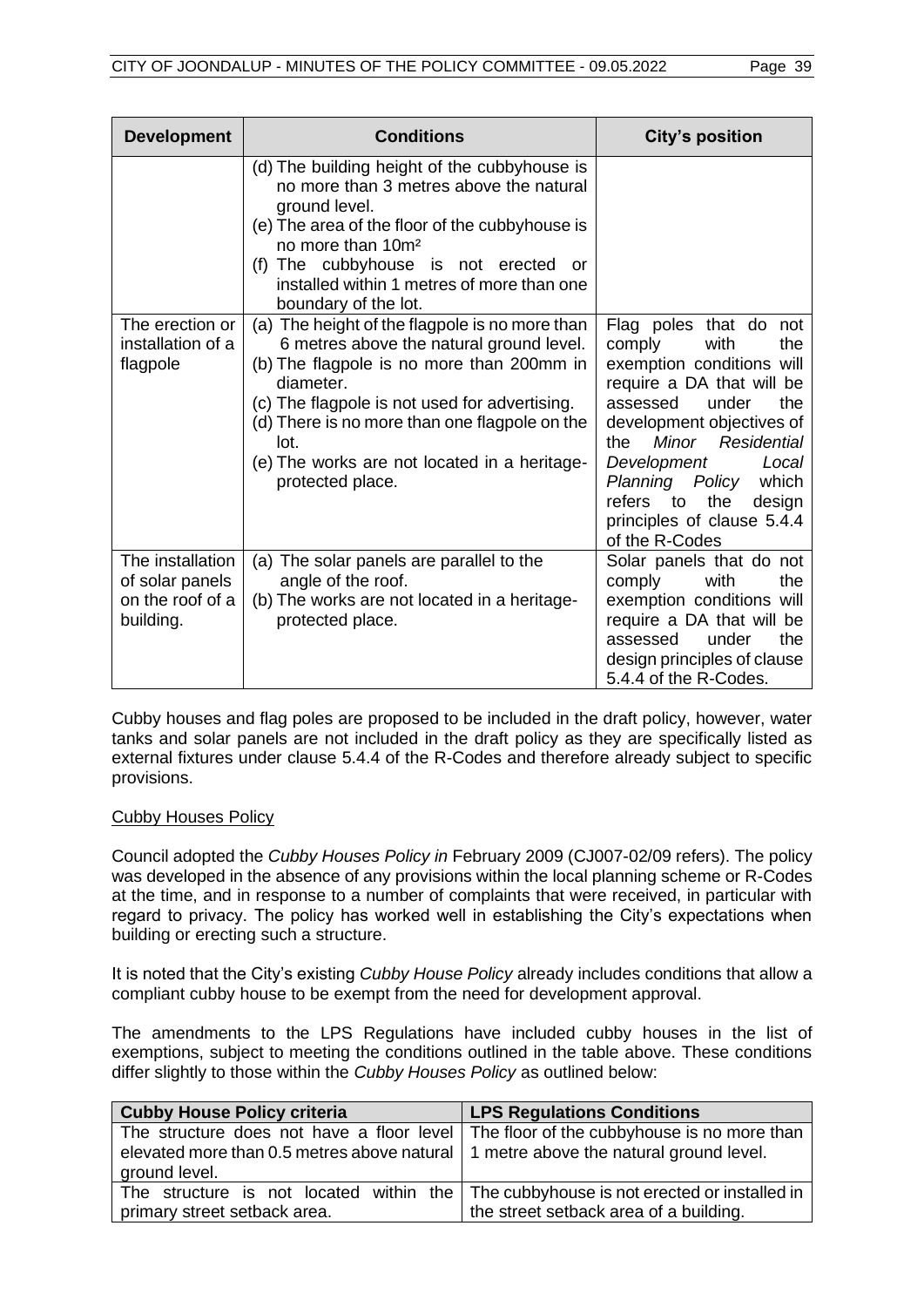| <b>Cubby House Policy criteria</b>             | <b>LPS Regulations Conditions</b>                        |
|------------------------------------------------|----------------------------------------------------------|
| The structure will not be used for habitable   | N/A                                                      |
| purposes.                                      |                                                          |
| There will be a limit of one cubby house per   | N/A                                                      |
| survey strata or green title lot               |                                                          |
| The structure will not exceed 2.1 metres in    | The wall height of the cubby house is no                 |
| height above the natural ground level, with    | more than 2.4 metres above the natural                   |
| the exception of architectural features or a   | ground level.                                            |
| flagpole, which shall not exceed 2.5 metres    |                                                          |
| above natural ground level.                    | The building height of the cubby house is no             |
|                                                | more than 3 metres above the natural                     |
|                                                | ground level.                                            |
| The structure will not exceed 6 square         | The area of the floor of the cubbyhouse is no            |
| metres in total floor area.                    | more than 10m <sup>2</sup> .                             |
| The structure will not be attached to a        | The cubbyhouse is not erected or installed               |
| boundary fence or other buildings.             | within 1 metres of more than one boundary<br>of the lot. |
|                                                |                                                          |
| The structure will not abut more than one      |                                                          |
| side or rear boundary.                         |                                                          |
| The structure will not abut more than one      |                                                          |
| side or rear boundary.                         |                                                          |
| The structure will contain all stormwater run- | N/A                                                      |
| off on-site.                                   |                                                          |
|                                                |                                                          |

The exemption conditions of the LPS Regulations regarding the development of a cubby house override the provisions of the *Cubby Houses Policy*, thereby making City's exemption conditions redundant. However, it is noted that the exemption conditions are similar to those of the *Cubby Houses Policy* in that they both allow small cubby houses near to one boundary only and not within the street setback area. The permitted height and floor level above natural ground level are slightly greater in the LPS Regulations, however, this is not considered to have a significant impact.

It is proposed to include development objectives in the draft *Minor Residential LPP* against which to assess proposals for cubby houses that do not comply with the exemption conditions of the LPS Regulations.

The following provisions from the current *Cubby Houses Policy* are proposed to be included in the policy:

- The degree to which the proposal impacts the amenity of adjoining properties and/or streetscape.
- The need to protect the privacy of adjoining properties by preventing views into adjoining active habitable spaces and outdoor living areas.

An additional development objective is proposed to be included that allows cubby houses to abut two boundaries (where all other development conditions are met), which allows the cubby house to be built in the corner of a property.

The proposed development objectives focus on protecting the privacy of adjoining properties and the potential amenity impacts on adjoining properties and the streetscape from a cubby house.

It is recommended that the above development objectives be incorporated into the draft *Minor Residential Development Local Planning Policy* and the *Cubby Houses Policy* be revoked.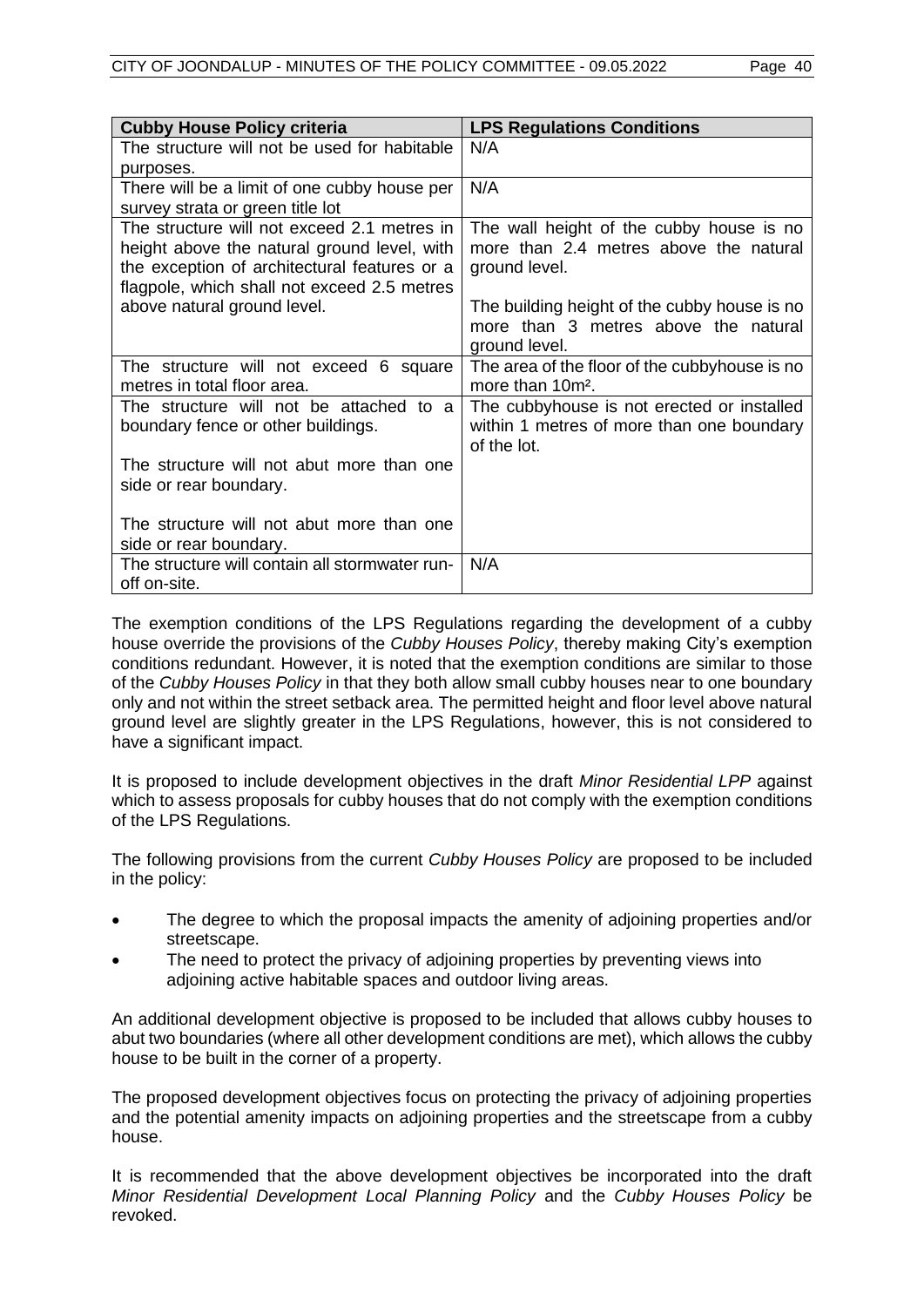### Use of Sea Containers Policy

The *Use of Sea Containers Policy* was adopted by Council in 2015 (CJ146-08/15 refers) in response to the City having no specific guidelines or policies on their use. It was considered that the use of sea containers can have a negative visual impact on the surrounding area, particularly when used in residential areas.

The use of sea containers (permanent and temporary) in non-residential areas is no longer relevant for inclusion in the policy as the provisions have been incorporated into the individual zone policies that were developed when LPS3 was introduced (such as *Commercial, Mixed Use and Service Commercial Zone Development Local Planning Policy* and *Non-Residential Development in the Residential Zone Local Planning Policy)*.

Therefore, only the use of sea containers associated with residential development is considered for inclusion in the draft *Minor Residential Development LPP*.

The *Use of Sea Containers Policy* allows the permanent use of sea containers associated with residential development where the sea container is:

- not visible from the street and
- clad with materials and is a colour that matches, or is complementary to, the materials and colour of the existing buildings on the property.

The *Use of Sea Containers Policy* also allows for the temporary approval of sea containers in any zone, provided:

- it is only used in conjunction with building construction or subdivision work that has been approved for the site, up to a maximum of 12 months or
- it is only used for the loading or unloading of goods that is occurring on the subject site and only up to a maximum of 7 days and
- is positioned so as not to obscure vehicle sightlines and
- a formal request is received, and a letter is issued from the City approving the temporary nature and its period of use in accordance with the provisions of the scheme.

The *Use of Sea Containers Policy* has been working well since its adoption, however, there have only been seven applications for permanent sea containers, of which only two were in the 'Residential' zone.

It is recommended that the above development provisions be incorporated into the *Minor Residential Development Local Planning Policy* and the *Use of Sea Containers Policy* be revoked.

### Satellite Dishes, Aerials and Radio Equipment Policy

The *Satellite Dishes, Aerials and Radio Equipment Policy* was developed in 2006 in response to the lack of parameters around the maximum height and location of equipment within the 'Residential' zone. There was concern that without a policy, communication equipment could be installed which would potentially detrimentally impact on the visual amenity of adjoining owners and the locality.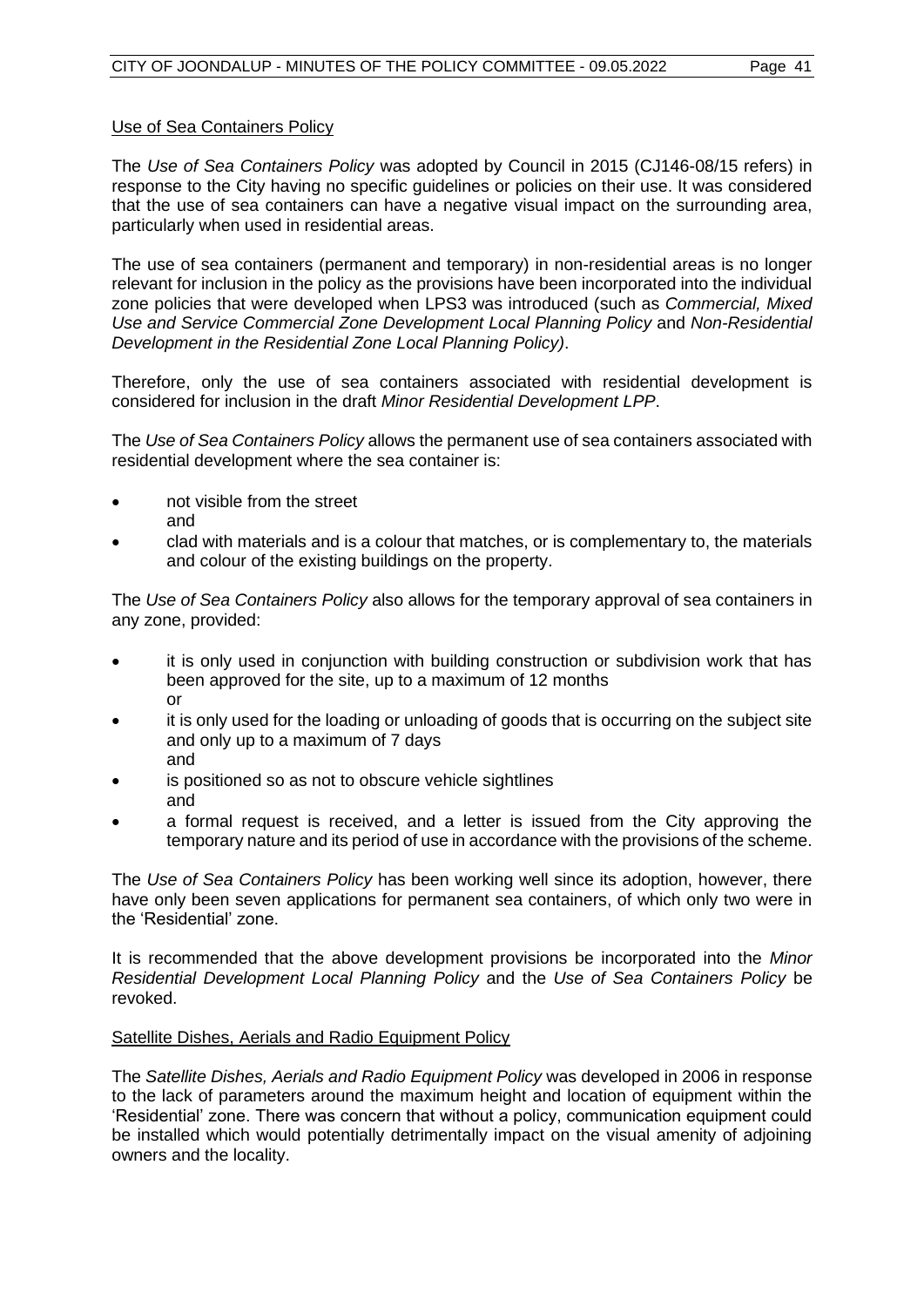In 2012 the provisions of the policy were revisited to ensure that the provisions allowed for the installation of dishes associated with providers such as Foxtel without needing a formal development approval.

As digital technology has evolved, the need for satellite dishes and antennas has significantly reduced. However, some technology providers are offering fixed wireless internet through roof mounted dishes. It is important to ensure provisions are retained to allow these providers to operate without the need for development approval and without detriment to adjoining properties.

The *Satellite Dishes, Aerials and Radio Equipment Policy* allows for the following:

- A satellite dish to be located on the roof with a diameter of not greater than 0.9 metres.
- A combined satellite dish and support to be located at existing ground level and is 2.4 metres or less in any dimension (the dish is to be located so as not to be visible from any street or adjoining property).
- A radio antenna that is not greater than 2 metres in height if mounted on the roof and does not project more than 2 metres above the roof ridge if located at ground level and is not located between the street and the house.
- A domestic television antenna that is not greater than 4 metres in any dimension.
- A maximum of one satellite dish and one form of radio equipment per property exclusive of a domestic antenna.

The *Satellite Dishes, Aerials and Radio Equipment Policy* has been working well since its adoption, however, there have only been eleven applications for satellite dishes and antenna in this time.

It is proposed to include reference to internet dishes with a maximum diameter of 400mm in the antenna/aerial section of the draft *Minor Residential Development Local Planning Policy* as this type of antenna equipment did not exist when the *Satellite Dishes, Aerials and Radio Equipment Policy* was originally drafted*.* This will provide clarity regarding the exemption conditions for this type of equipment.

It is recommended that the existing provisions of the *Satellite Dishes, Aerials and Radio Equipment Policy* be incorporated into the *Minor Residential Development Local Planning Policy* and the *Satellite Dishes, Aerials and Radio Equipment Policy* be revoked.

### **Issues and options considered**

Council has the option to either:

- advertise the draft *Minor Residential Development Local Planning Policy* without modifications
- advertise the draft *Minor Residential Development Local Planning Policy* with modifications or
- not support the advertising of the draft *Minor Residential Development Local Planning Policy.*

### **Legislation / Strategic Community Plan / Policy implications**

| Legislation | Local Planning Scheme No. 3. |     |             |        |          |         |
|-------------|------------------------------|-----|-------------|--------|----------|---------|
|             | Planning                     | and | Development | (Local | Planning | Scheme) |
|             | Regulations 2015.            |     |             |        |          |         |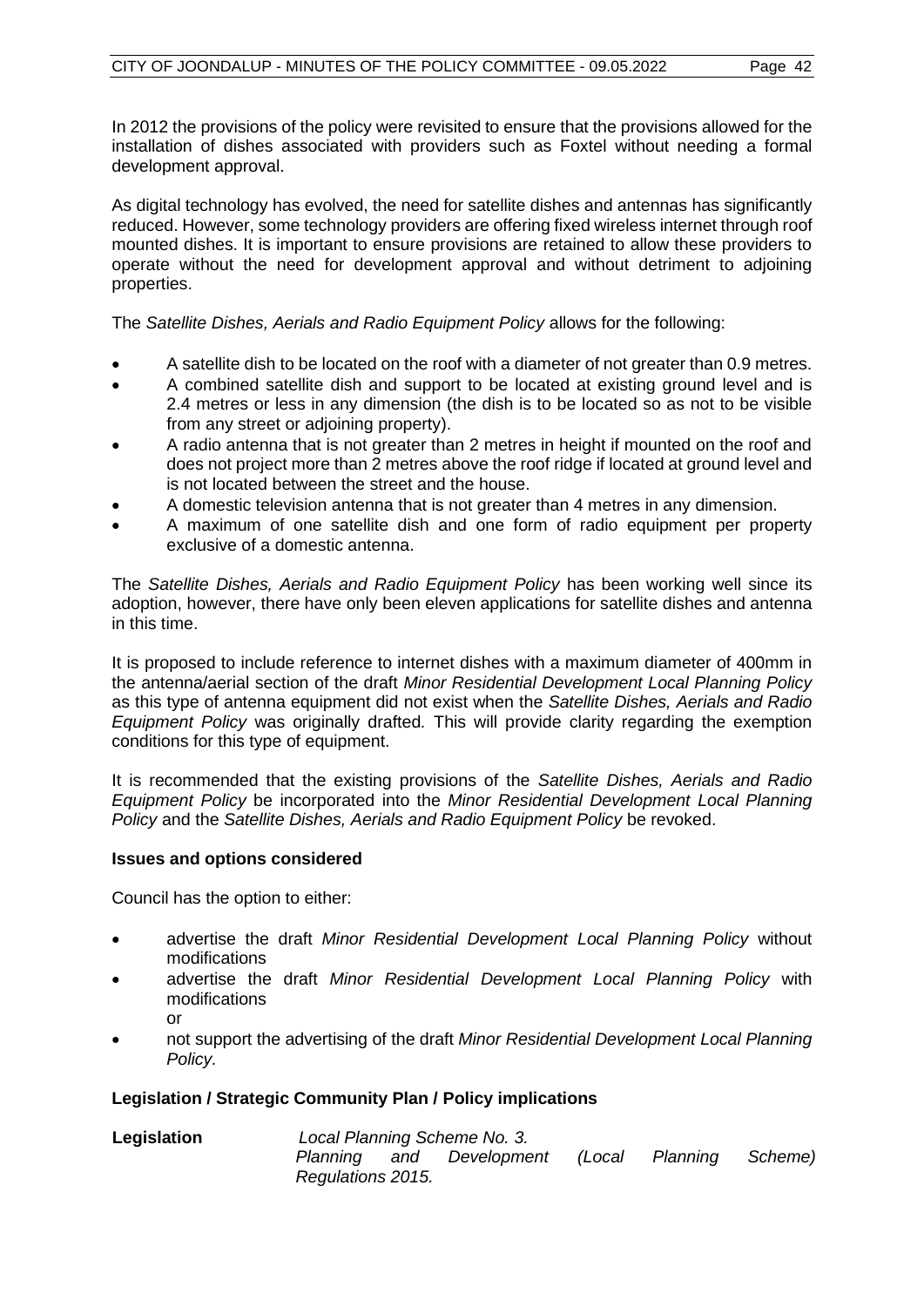### **Strategic Community Plan**

| Key theme                   | <b>Quality Urban Environment.</b>                                                                             |
|-----------------------------|---------------------------------------------------------------------------------------------------------------|
| <b>Objective</b>            | Quality built outcomes.                                                                                       |
| <b>Strategic initiative</b> | Buildings and landscaping is suitable for the immediate environment<br>and reflect community values.          |
| <b>Policy</b>               | Cubby House Policy.<br>Use of Sea Containers Policy.<br>Satellite Dishes, Aerials and Radio Equipment Policy. |

### **Risk management considerations**

If the policy is not progressed there will be no objectives to guide applications for development approval for development that does not comply with the exemptions under the LPS Regulations.

If the policy is not progressed there will be no specific criteria or objectives against which to assess applications for development approval for development that does not comply with the conditions of exemption under the LPS Regulations.

### **Financial / budget implications**

The costs associated with any public advertising and notice of any final adoption will be approximately \$1,000.

### **Regional significance**

Not applicable.

### **Sustainability implications**

Not applicable.

### **Consultation**

The deemed provisions of the LPS Regulations require a new policy or major amendment to a policy to be advertised for public comment for a period of not less than 21 days. The *Planning Consultation Local Planning Policy* also requires a new policy to be advertised for 21 days.

The policy is proposed to be advertised for 21 days as follows:

- A notice published in the local newspaper.
- Letters to registered resident and ratepayer groups.
- An email to the Community Engagement Network.
- A notice on the City's social media platforms.
- A notice and documents placed on the City's website.

If, in the opinion of the City, the policy is inconsistent with any State planning policy, then notice of the proposed policy is to be given to the Western Australian Planning Commission. The proposed policy is not considered to be inconsistent with any State planning policy.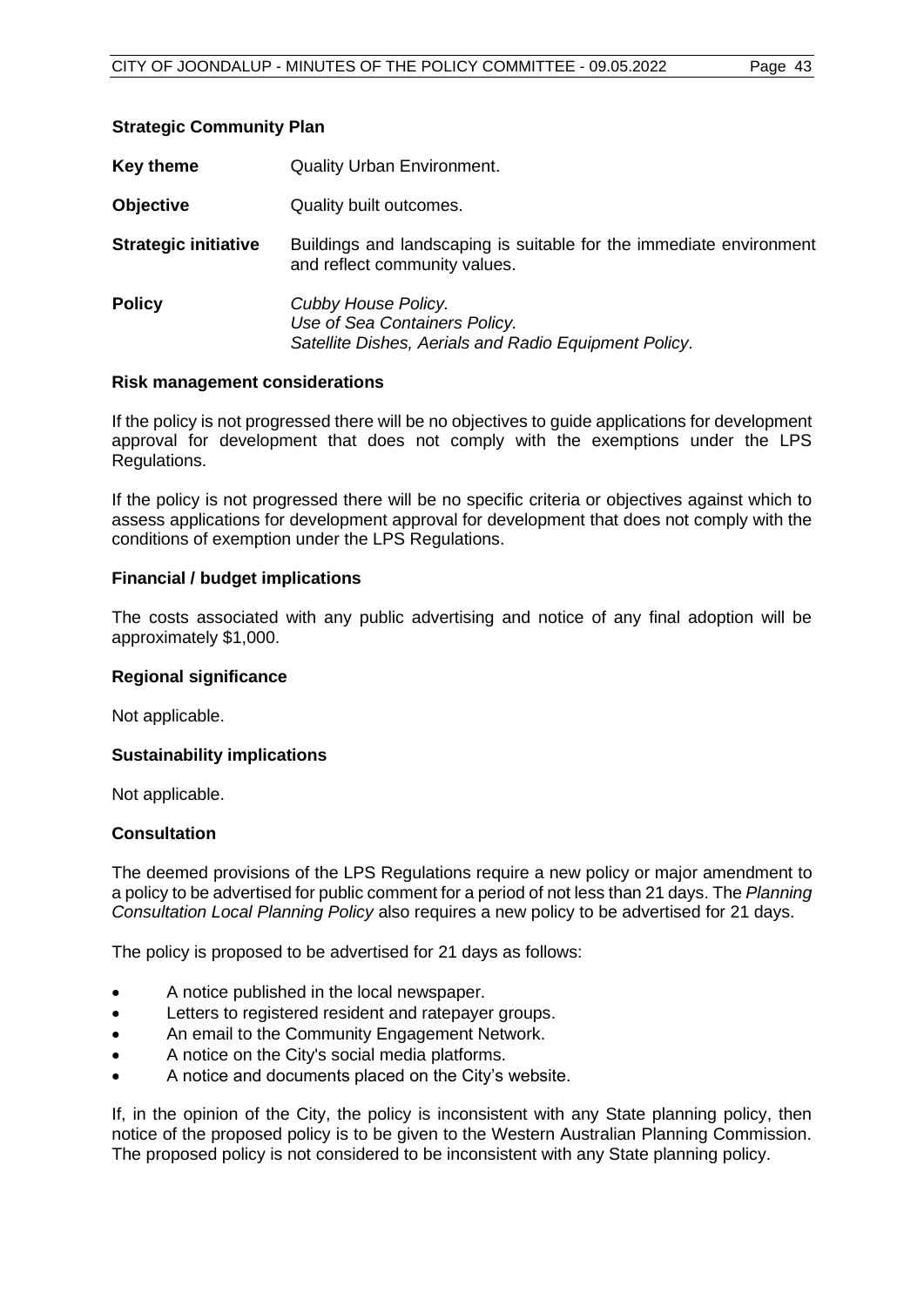### **COMMENT**

The draft *Minor Residential Development Local Planning Policy* is considered to provide appropriate objectives for assessing minor residential development within the City that does not meet the exemptions outlined in the LPS Regulations. The draft policy also incorporates appropriate provisions from the City's existing policies that cover minor residential development. The development objectives are primarily focussed on protecting the amenity and streetscape of the area.

*It is therefore recommended that Council supports the draft Minor Residential Development Local Planning Policy for the purposes of public consultation for a period of 21 days.*

### **VOTING REQUIREMENTS**

Simple Majority.

**MOVED Cr Thompson, SECONDED Cr Poliwka that Council, in accordance with Clauses 3 and 4 of Schedule 2 of the** *Planning and Development (Local Planning Schemes) Regulations 2015***, PREPARES and ADVERTISES the draft** *Minor Residential Development Local Planning Policy***, as shown in Attachment 1 to this Report, for a period of 21 days.**

### **The Motion was Put and CARRIED (5/0)**

**In favour of the Motion:** Crs Thompson, Hill, Kingston, Poliwka and Raftis.

*Appendix 6 refers*

*To access this attachment on electronic document, click h[ere: Attach6agnPOLICY220509.pdf](http://www.joondalup.wa.gov.au/files/committees/POLI/2022/Attach6agnPOLICY220509.pdf)*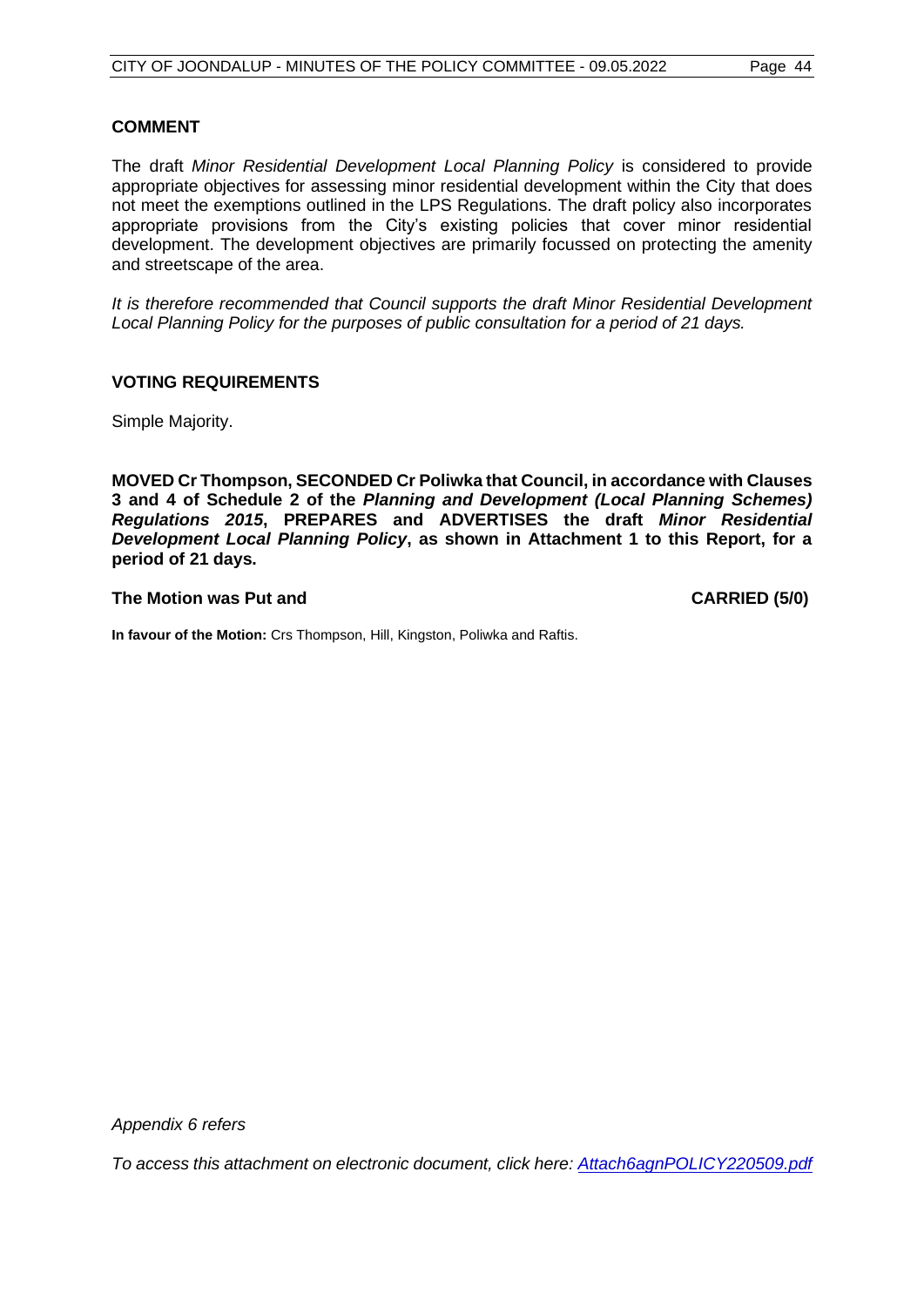# <span id="page-45-0"></span>**ITEM 8 REVISED CIVIC CENTRE POLICY**

| <b>WARD</b>                           | All                                                                                  |                                    |
|---------------------------------------|--------------------------------------------------------------------------------------|------------------------------------|
| <b>RESPONSIBLE</b><br><b>DIRECTOR</b> | Mr Jamie Parry<br>Governance and Strategy                                            |                                    |
| <b>FILE NUMBERS</b>                   | 101270, 101515                                                                       |                                    |
| <b>ATTACHMENTS</b>                    | Attachment 1                                                                         | <b>Revised Civic Centre Policy</b> |
| <b>AUTHORITY / DISCRETION</b>         | Legislative - includes the adoption of local laws, planning<br>schemes and policies. |                                    |

### **PURPOSE**

For the Policy Committee to provide direction with regard the objective and content of the Council's *Civic Centre Policy.*

### **EXECUTIVE SUMMARY**

The *Civic Centre Policy* (the Policy) provides guidance around the use of the City's Council Chamber and civic centre meeting rooms, as well as a number of activities relating to meetings. The Policy was initially created in 1999 and was last reviewed by Council at its meeting held on 20 March 2012 (CJ032-03/12 refers) where a range of changes were made to the City's overall policy framework.

At the Policy Committee meeting held on 2 August 2021 the item was presented (with revisions) and referred back to the Chief Executive Officer for further review; and at the Policy Committee meeting held on 21 February 2022 the item was again referred back to the Chief Executive Officer to provide further clarity in regard to use of other rooms and facilities within the Civic Centre.

Following the February meeting the Presiding Member of the Policy Committee invited comment from members with regard the content of the Policy. Two members responded with a range of views.

Given the limited feedback received and the range of views provided the specific direction of the Policy Committee is requested to assist with the review of the Policy.

*It is therefore recommended that the Policy Committee PROVIDE DIRECTION with regard to the objectives and scope/details of the Civic Centre Policy, as detailed in Attachment 1 to this Report.*

### **BACKGROUND**

A revised *Civic Centre Policy* was presented to the Policy Committee on 2 August 2021, where some minor changes were suggested to improve its operation and to reflect current legislative intent. At that meeting, the Committee resolved: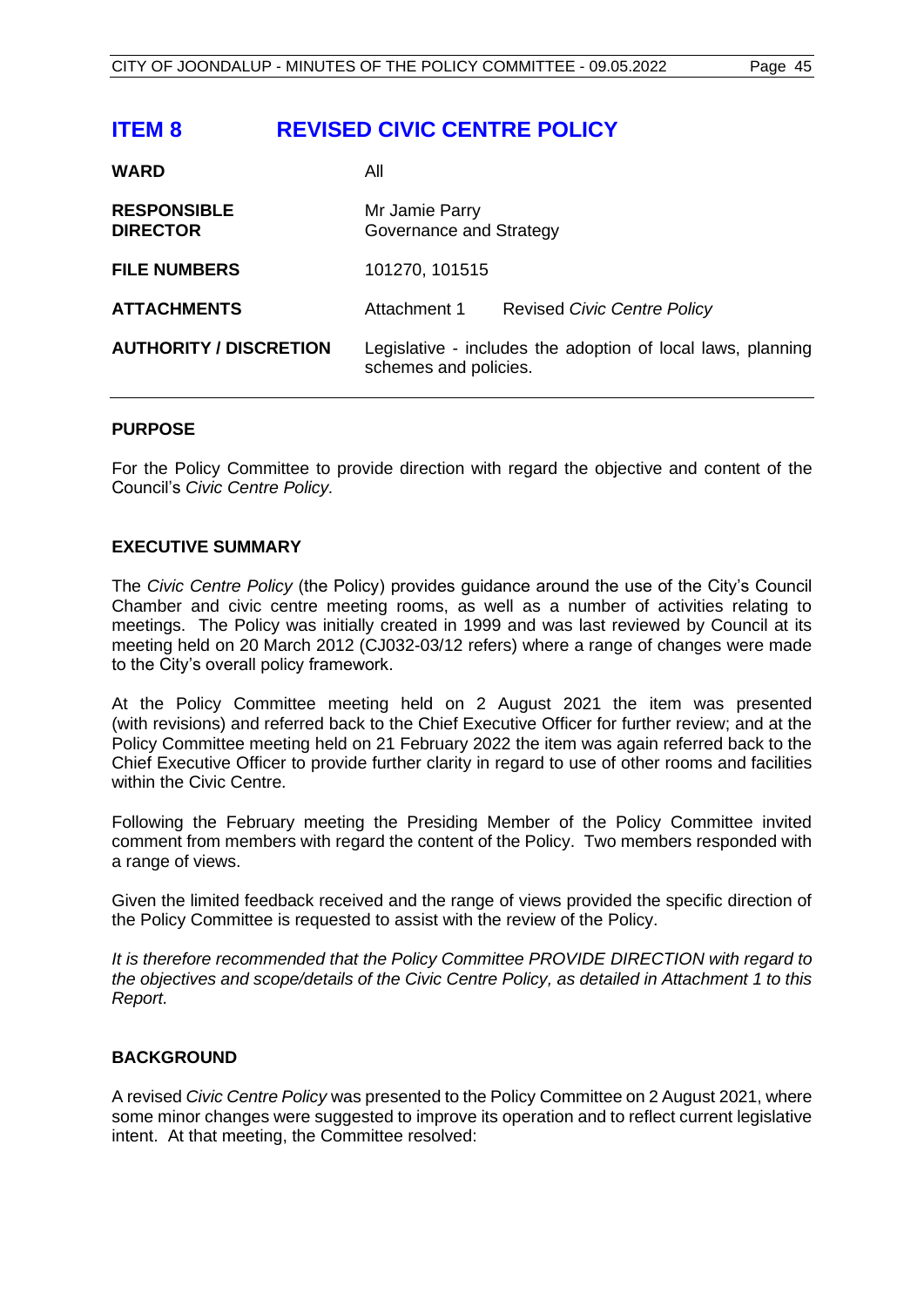*"That Item 2 – Revised Civic Centre Policy BE REFERRED BACK to the Chief Executive Officer to:*

- *1 Retain the current provisions in clause 2.1;*
- *2 Provide further clarity in regard to the use of other rooms and facilities within the Civic Centre, such as ward rooms and the Councillors' Lounge."*

With regard to Part 2 above, clause 2.2 – Use of Councillors' Lounge and other rooms – was inserted into the Policy.

The revised Policy was presented to the Policy Committee held on 22 February 2022 where it was resolved:

*"That Item 1 - Revised Civic Centre Policy BE REFERRED BACK to the Chief Executive Officer to provide further clarity in regard to use of other rooms and facilities within the Civic Centre."*

A wide range of ideas were presented to the Committee at its February meeting. Following the meeting an invitation was made to members of the Committee (by the Presiding Member) to help inform the review of the Policy.

Two members responded with a range of views. Given the limited feedback received and the range of views provided the specific direction of the Policy Committee is requested to assist with the review of the Policy.

### **DETAILS**

The Policy (attached and as presented to the February 2022 meeting of the Committee) is retained in the form presented to the February meeting, with some minor changes to the wording where "Civic Centre Meeting Rooms" is now referred to conference rooms. There is also the proposed inclusion of clause 2.2 – Use of Councillors' Lounge, to provide clarity in regard to the use of other rooms and facilities within the Civic Centre, such as ward rooms and the Councillors' Lounge.

The inclusion of clause 2.2 specifies when the Councillors' Lounge may be used, and who can grant approval outside of the listed uses. It also specifies when the Ward offices may be used and how they can be booked; as well as the reading room which is available for elected member use at any time and does not need to be booked.

### **Member Comments**

Following the February meeting an invitation was made to members of the Committee to help inform the review of the Policy. Comments from the meeting and from two members subsequent to it include the following:

### *February Committee Comments*

- The change from Council to City Business needs to be considered further, as City Business may be understood to be Administrative and discrete from Council, or Council may be seen as a subset, in which case the policy broadens the intent of the use of the Civic Centre from the previous wording.
- The wording for Part 2.1 describing 'political parties or relevant opposition' may be too narrow and not, for example, capture independents.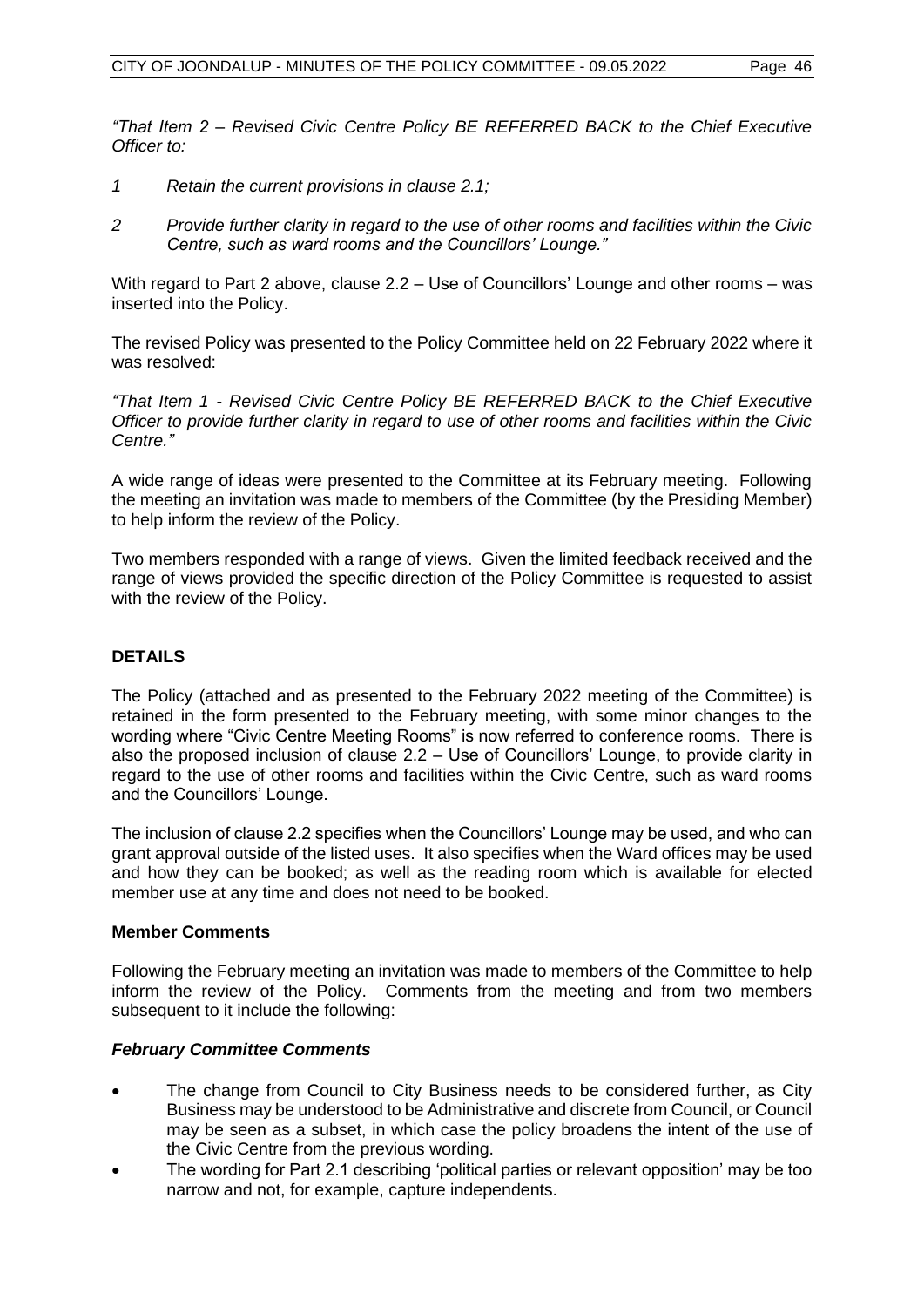- It was questioned whether there is an access and inclusion issue with removing the wording in 2.3c.
- It was questioned whether the casual use of the Ward Rooms needs to be included.
- It was questioned whether the examples provided in 2.2a defining City Business are clear enough or too open-ended.
- It was questioned whether the Policy should include what happens if the Council disagrees with how the Mayor exercises his/her discretion.
- It was questioned whether allocating meeting rooms is an operational role.
- It was questioned whether Councillors should have to ask for permission from the Mayor to use the Lounge.
- It was questioned whether the purpose and intent of the filming/videoing of Council Meetings was required within the Policy.
- It was requested that some clarity be placed on the definition of Committee rooms.

### *Committee Member One*

- Incorporate some definitions into the policy, for example, 'City Business'; 'Council Business'; 'political engagement'.
- Preference for Civic Centre Facilities to be described in detail, including all the areas that this Policy pertains to; including provision of a map.
- In the Statement, some rooms are listed, some excluded. Preference is for all rooms in the Civic Centre to be listed, including reading rooms and perhaps even Councillor Change Rooms. Have a preference for the Conference Rooms to be referred to as Civic Centre Conference Rooms, to clearly delineate them.
- Consider that the Policy should cover off the Administration's procedure for gaining use of the Civic Centre as it is considered it is not made explicit. If this does not belong in policy, but rather protocol documents, then such a Protocol should be drafted and considered at the same time as the Civic Centre Policy document, though the preference is that this be included in the Policy.

### *Committee Member Two*

- The Civic Centre Policy is far too detailed. If there is a need to address political engagement in detail then it should be within a separate stand-alone policy, as political engagement can take place anywhere, and not just in the Civic Centre.
- It is not considered that the recording of meetings should be within the Policy. Given that the City is moving to video recording of Council Meetings a stand-alone policy to cover recording of meetings is perhaps warranted.
- A revised Policy Statement might read as follows: *"This Policy covers use of the City of Joondalup Civic Centre facilities (being the Council Chamber, Conference Rooms, Ward Rooms and Councillors' Lounge) by Elected Members and City Officers. This Policy does not cover the Mayoral Office, which is for the exclusive use of the Mayor."*
- Revised Policy Details might contain the following:
	- o *"Civic Centre facilities may be used by City Officers and Elected Members for official City or Council business only.*
	- o *City Officers and Elected Members must make bookings for Civic Centre facilities through the Office of the Mayor.*
	- o *City Officers and Elected Members must not invite guests into the Civic Centre unless a prior booking has been made through the Office of the Mayor.*
	- o *Where an Elected Member requests a booking to use the Councillor's Lounge to host guests, the number of guests shall be up to four (4) only.*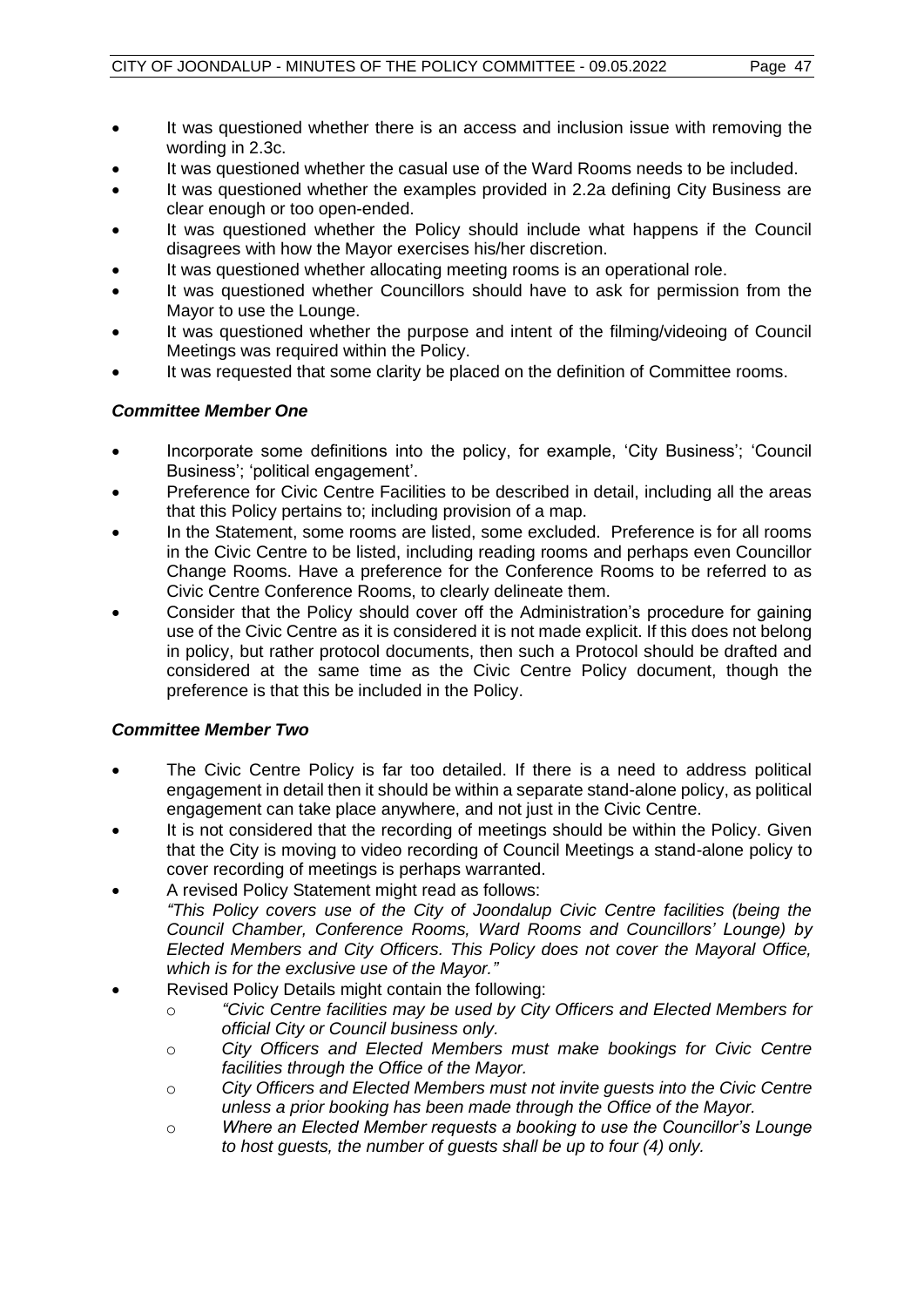- o *The Councillors Lounge is strictly closed to guests of Elected Members at 2230hrs.*
- o *When City Officers (other than the CEO) plan to meet with representatives of State or Federal Political Parties in the Civic Centre they must obtain prior approval from the CEO.*
- o *When the CEO plans to meet with representatives of State or Federal Political Parties in the Civic Centre, the CEO should provide advance notice to the Mayor.*
- o *When Elected Members (other than the Mayor) plan to meet with representatives of State or Federal Political Parties in the Civic Centre they must obtain prior approval from the Mayor.*
- o *When the Mayor plans to meet with representatives of State or Federal Political Parties in the Civic Centre, the Mayor should provide advance notice to the CEO.*
- o *Should any external parties (including community and not-for-profit groups) wish to utilise Civic Centre facilities they must be directed to submit a request through the Office of the Mayor."*

### *Officer Comment*

Section 2.7 the *Local Government Act 1995* provides that one of the roles of Council is to determine the policies of the local government. Policies provide strategic direction and principles to guide the activities of and decision-making by Council and the administration.

One of the roles of the Policy Committee is to make recommendations to Council on the development and review of the City's policies and overall policy framework.

In order to assist in the development and review of a policy document the following is required to establish the Committee/Council's objective on a policy or to provide further guidance in respect to a policy requirement:

- Policy Committee/Council to identify the requirement for the Council to form and document an objective or agenda position through a policy document, which may include:
	- o a legislative requirement
	- o new or changing industry standards
	- o to meet the City's strategic objectives
	- o community need or expectation

or

- o as a result of a Council resolution.
- Council/Policy Committee to agree on the objectives; scope and intent of the policy document aligned to the agreed requirements (as above).
- Council/Policy Committee to provide clear direction and clarity to the Administration that will assist in the drafting of any new policy document or the review of an existing policy; including whether the Policy is still relevant/required.
- The Administration develop a draft policy document and any such supplementary documents as are necessary to ensure effective implementation of policies based upon the clear direction of the Council/Policy Committee that will lead to clarity and consistency in decision making; improved efficiency and effectiveness; and/or improved community outcomes.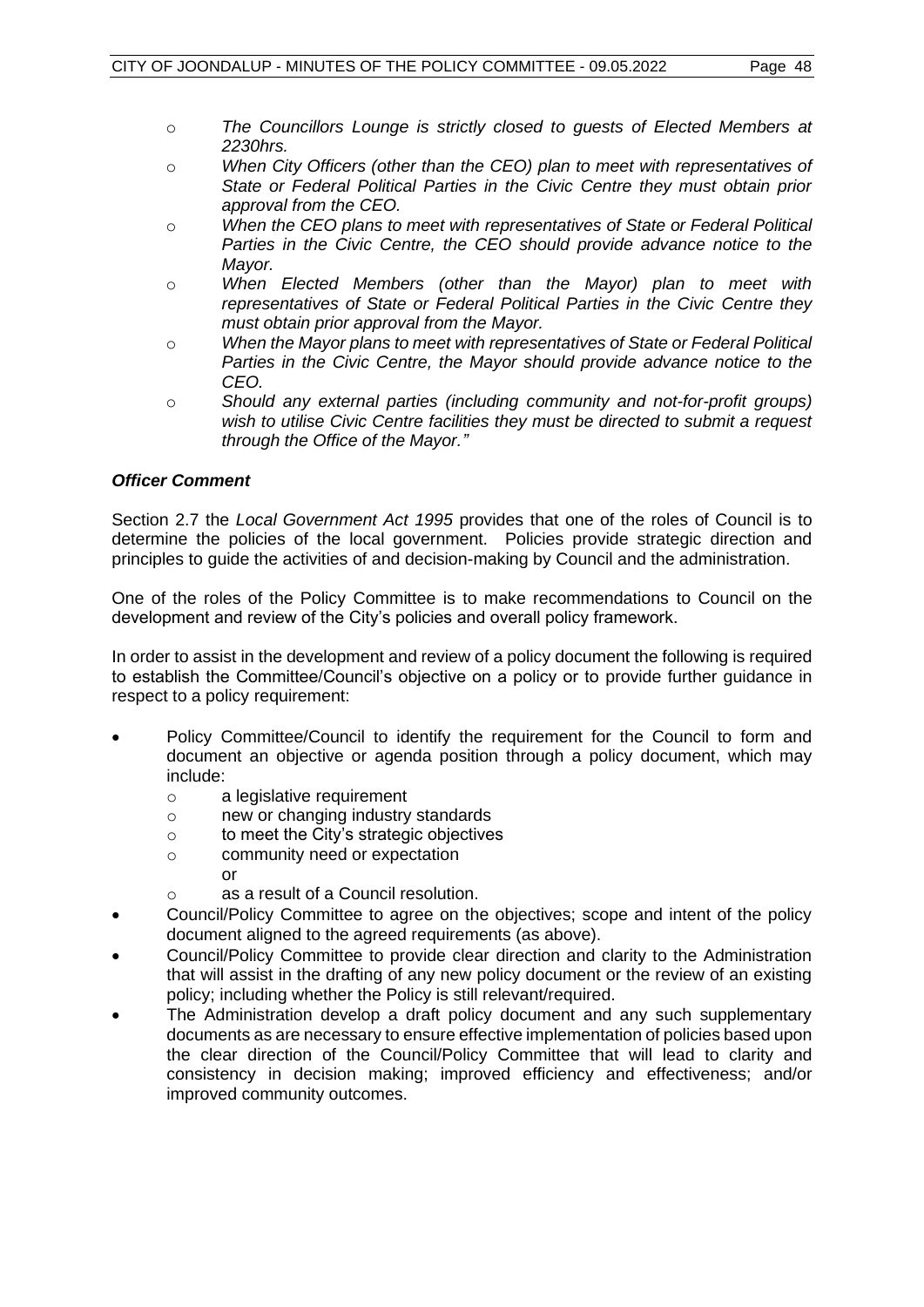In order to review the *Civic Centre Policy* the following is required:

- The Policy Committee agree whether the *Civic Centre Policy* be retained or otherwise.
	- The Policy Committee provide clarity and advice to the Administration of the intended: o objective of the Policy
		- o statement of the Policy, or what the Policy will incorporate
		- o the required details to be contained within the Policy.
- The Policy Committee give consideration with regard conducting a workshop on the Civic Centre Policy requirements, or referring the Policy to a Strategy Session to discuss the Policy and its proposed content prior to the Administration commencing any drafting of a reviewed policy document.

To assist the Policy Committee a number of civic centre policy documents have been sourced (this is not to say that a local government may not have civic arrangements contained within a protocol):

- City of Stirling [Civic Facilities Policy](https://www.stirling.wa.gov.au/your-city/documents-and-publications/your-city/about-council/governance-and-transparency/policies/civic-facilities-policy)
- City of Melville [Use of Elected Member Meeting Rooms and Facilities Policy](https://www.melvillecity.com.au/our-city/publications-and-forms/?keyword=civic&type=Operational-Policies,Council-Policies&sort=date-desc&page=1)
- City of Gosnells [Civic centre Elected Member Lounge](file:///C:/Users/JamieP/Downloads/ECM_1377887_v11_Council%20Policy%205%204%203%20-%20Civic%20Centre%20Elected%20Member%20Lounge.pdf)
- City of Perth no comparable policy document
- City of Wanneroo no comparable policy document
- City of Swan no comparable policy document
- City of Albany [Civic Receptions, Ceremonies and use of Council and Civic Rooms](https://www.albany.wa.gov.au/documents/412/civic-receptions-ceremonies-and-use-of-council-and-civic-rooms-policy-and-guideline)
- City of Cockburn [Administration Building Access Policy.](https://www.cockburn.wa.gov.au/getattachment/e84a0479-4ed0-4d54-9be7-23e1e41455a4/ECM_4133966_v6_Administration-Building-Access-Policy-docx.aspx)

### **Issues and options considered**

The Policy Committee can either:

- recommend to the Council that it adopt the revised *Civic Centre Policy* as presented
- recommend to the Council that it adopt the revised *Civic Centre Policy* with further amendments
- recommend to the Council that it revoke the Policy and give consideration to development of new Policies related to:
	- o use of the Council chamber and civic centre rooms
	- o recording of meetings
		- and/or
	- o political engagement by Elected Members.
- recommend to the Council that it not adopt the revised *Civic Centre Policy* or
- provide clarification to the Administration on the requirements of the Policy to assist the Administration in the drafting of a revised *Civic Centre Policy* that meets the Council's objectives.

### **Legislation / Strategic Community Plan / Policy implications**

| Legislation | Local Government Act 1995.                            |
|-------------|-------------------------------------------------------|
|             | City of Joondalup Meetings Procedures Local Law 2013. |

### **Strategic Community Plan**

- **Key theme Governance and Leadership.**
- **Objective** Effective Representation.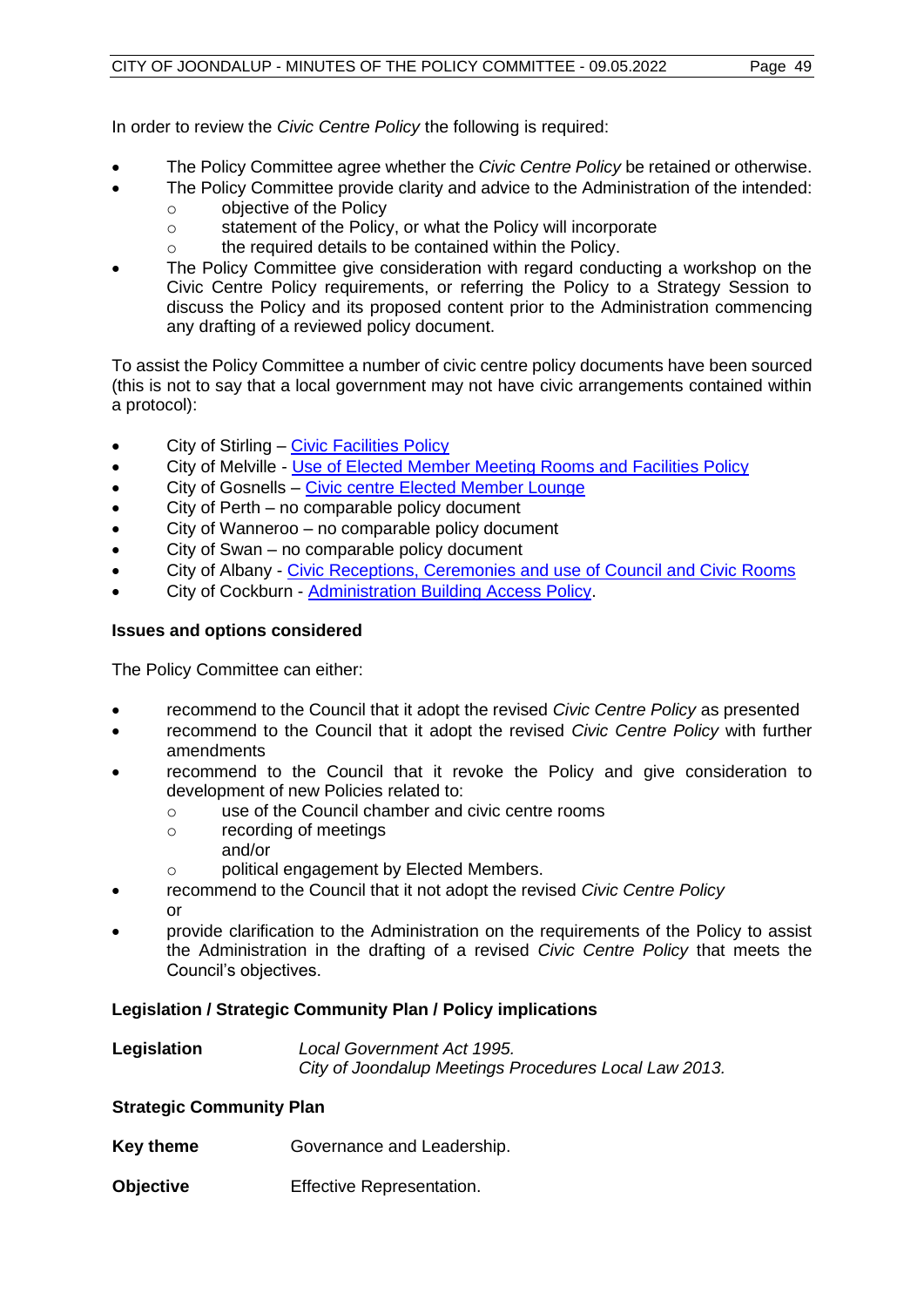**Strategic initiative** Ensure the elected body has a comprehensive understanding of its roles and responsibilities.

**Policy** Not applicable.

### **Risk management considerations**

Reputational – Low, a clear policy is proposed to avoid the perception of any political alignment.

### **Financial / budget implications**

There are no financial implications associated with the adoption of the revised Policy.

### **Regional significance**

Not applicable.

### **Sustainability implications**

Not applicable.

### **Consultation**

Consultation was undertaken with Elected Members at the Policy Committee meetings held on 2 August 2021 and 22 February 2022, including an invitation to Committee members to provide comment on the revised Policy.

### **COMMENT**

In line with the need for periodic reviews of policies, the suggested changes are anticipated to improve its operations and reflect current legislative intent.

### **VOTING REQUIREMENTS**

Simple Majority.

### **OFFICER'S RECOMMENDATION**

That the Policy Committee PROVIDE DIRECTION with regard to the objectives and scope/details of the Civic Centre Policy, as detailed in Attachment 1 to this Report.

*Cr Poliwka left the room at 7.53pm and returned at 7.55pm.*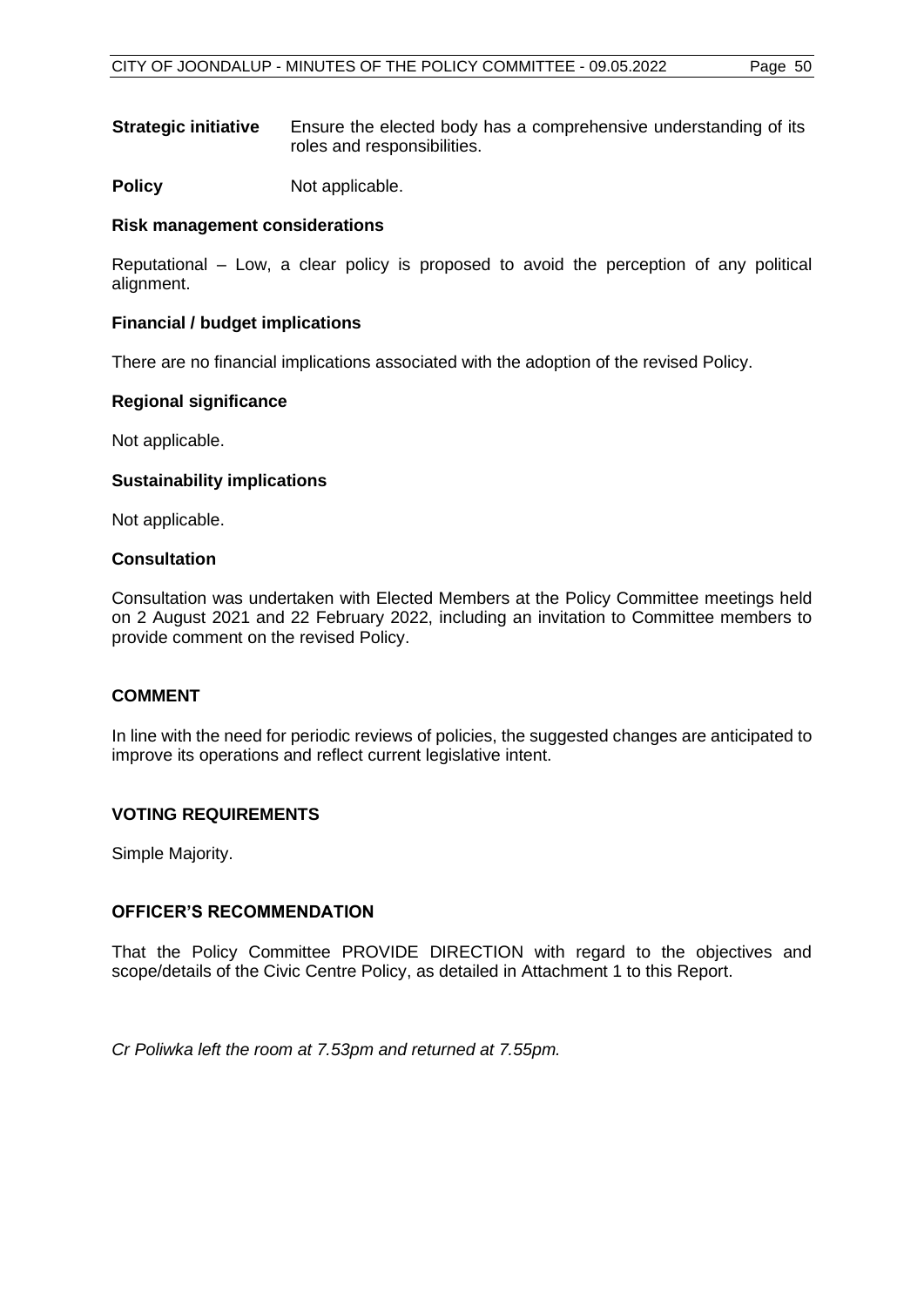**MOVED Cr Thompson, SECONDED Cr Kingston that Item 8 – Revised Civic Centre Policy BE DEFERRED to a meeting of the Policy Committee to be scheduled for July 2022.**

### **The Motion was Put and CARRIED (5/0)**

**In favour of the Motion:** Crs Thompson, Hill, Kingston, Poliwka and Raftis.

*Appendix 7 refers*

*To access this attachment on electronic document, click here[: Attach7agnPOLICY220509.pdf](http://www.joondalup.wa.gov.au/files/committees/POLI/2022/Attach7agnPOLICY220509.pdf)*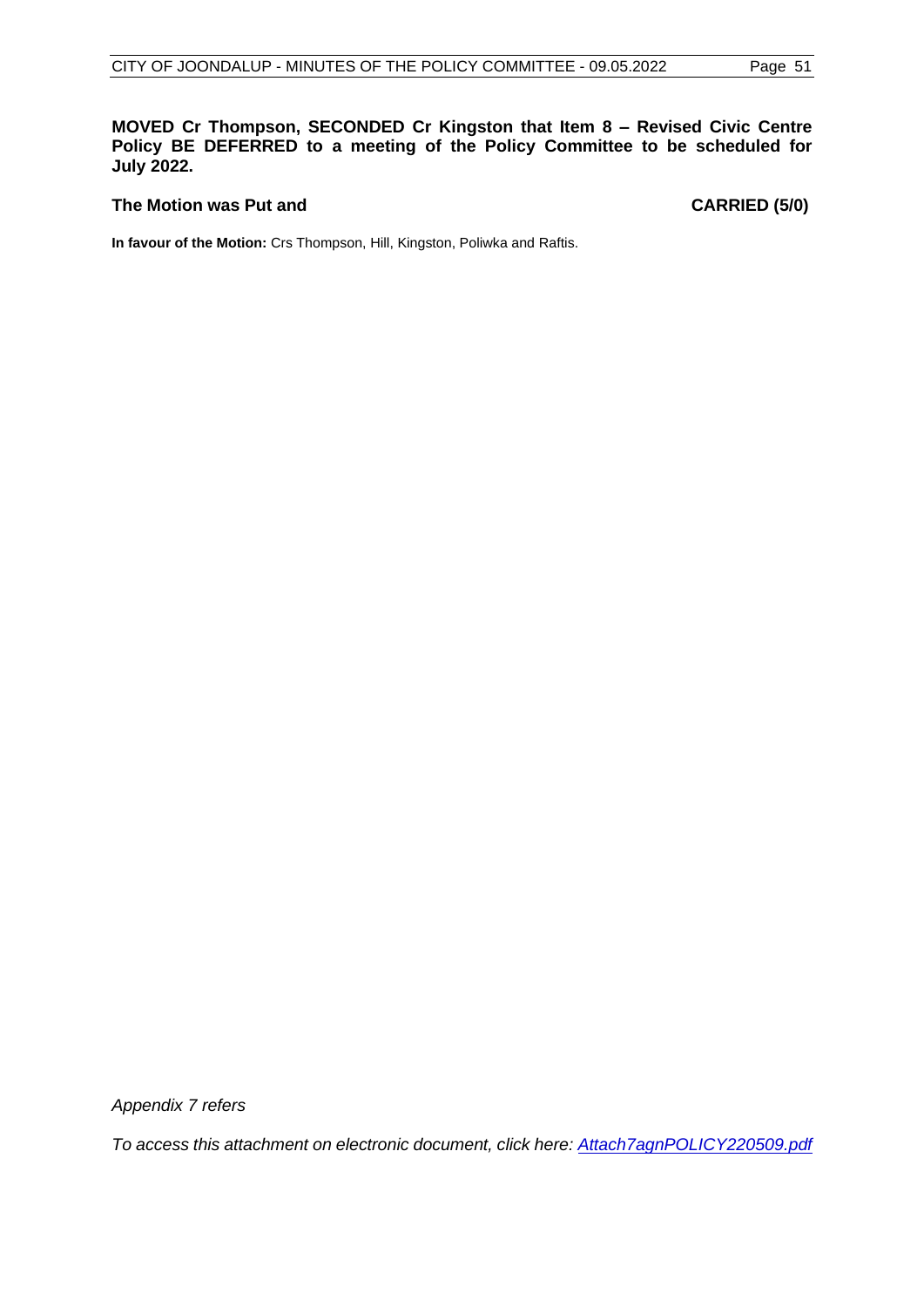# <span id="page-52-0"></span>**URGENT BUSINESS**

Nil.

# <span id="page-52-1"></span>**MOTIONS OF WHICH PREVIOUS NOTICE HAS BEEN GIVEN**

Nil.

# <span id="page-52-2"></span>**REQUESTS FOR REPORTS FOR FUTURE CONSIDERATION**

- 1 Cr Hill requested a report to amend the Visual Arts Policy to include Performing Arts.
- 2 Cr Raftis requested a report for the development of a policy on the management of all corporate credit cards which:
	- Is applicable to all corporate credit cards in the City's name.
	- Sets out internal controls and guidelines regarding usage of city credit cards.
	- Sets out the organisation positions who are assigned a credit card and the specified credit limit.
	- Requires the council to approve any credit limit changes and the issue of any additional credit cards.
	- Specifies the appropriate records required to be kept to substantiate transactions.
	- Specifies that any private usage is not permitted and the outcomes should such private usage be undertaken.
	- The authorisation and reconciliation process to be followed each month, including the CEO to sign off on all statements and those records to be submitted to the Audit & Risk Committee for review.
	- The relevant business unit responsible for issuing/cancelling, managing and reconciling the credit card facilities.
	- Sets out card holder responsibilities.
	- Includes other aspects as deemed necessary to ensure the completeness of the policy.
- 3 Cr Raftis requested a report for the development of a Model Litigant Policy for presentation to the 1 August 2022 Policy Committee meeting.
	- 3.1 Using the NSW Model Litigant Policy (March 2016) as a reference, the obligation to act as a model litigant requires more than merely acting honestly and in accordance with the law and court rules. It also goes beyond the requirement for lawyers to act in accordance with their legal ethical obligations. Essentially it requires that the Council act with complete propriety, fairly and in accordance with the highest standards. The obligation requires that the Council act honestly and fairly in handling claims and litigation by:
		- Dealing with claims promptly and not causing unnecessary delay in the handling of claims and litigation;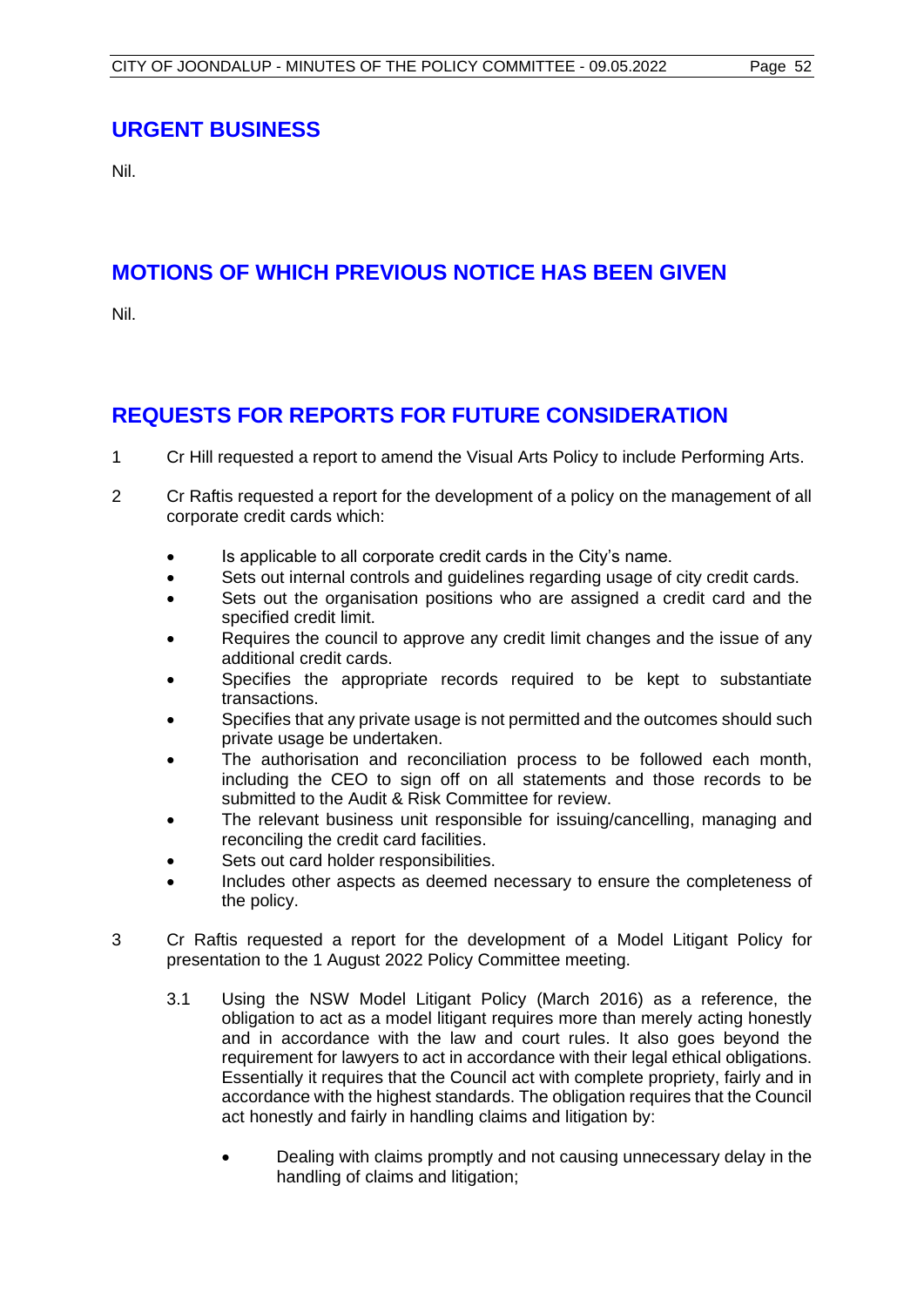- Paying legitimate claims without litigation, including partial settlements of claims or interim payments, where it is clear that liability is at least as much as the amount to be paid;
- Acting consistently in the handling of claims and litigation;
- Endeavouring to avoid litigation, wherever possible;
- Where it is not possible to avoid litigation, keeping the costs of litigation to a minimum, including by:
	- o Not requiring the other party to prove a matter which the Council knows to be true; and
	- o Not contesting liability if the Council knows that the dispute is really about quantum;
- Not taking advantage of a claimant who lacks the resources to litigate a legitimate claim;
- When settling civil claims the Council should consider the use of confidentiality clauses in relation to settlements on a case by case basis;
- Only undertaking and pursuing appeals where the Council believes that it has reasonable prospects for success or the appeal is otherwise justified in the public interest. The commencement of an appeal may be justified in the public interest where it is necessary to avoid prejudice to the interest of the Council pending the receipt of proper consideration of legal advice, provided that a decision whether to continue the appeal is made as soon as practicable;
- Apologising where the Council is aware that it or its lawyers have acted wrongfully or improperly.

The obligation does not require that the Council be prevented from acting firmly and properly to protect its interests. It does not prevent all legitimate steps being taken in pursuing litigation, or from testing or defending claims made.

- 3.2 That the Policy require the presentation to Council of a Confidential Report at each Council meeting regarding the conduct of any civil litigation undertaken or responded to and the applicable legal costs incurred in relation to each litigation.
- 4 Cr Kingston requested a report to be presented to the Policy Committee by October 2022 on options for developing a 'Developer Contact Policy' for Elected Members and Employees.
- 5 Cr Kingston requested a report to be presented to the Policy Committee by October 2022 on developing a policy for 'Elected Members Access to Information' for requests to access to information made under *Section 5.92* of the *Local Government Act 1995*.
- 6 Cr Poliwka requested a report on what the City's policy currently is with regard to the sale of land and to include options to consider 25% of land sales to be placed into reducing rates for ratepayers.